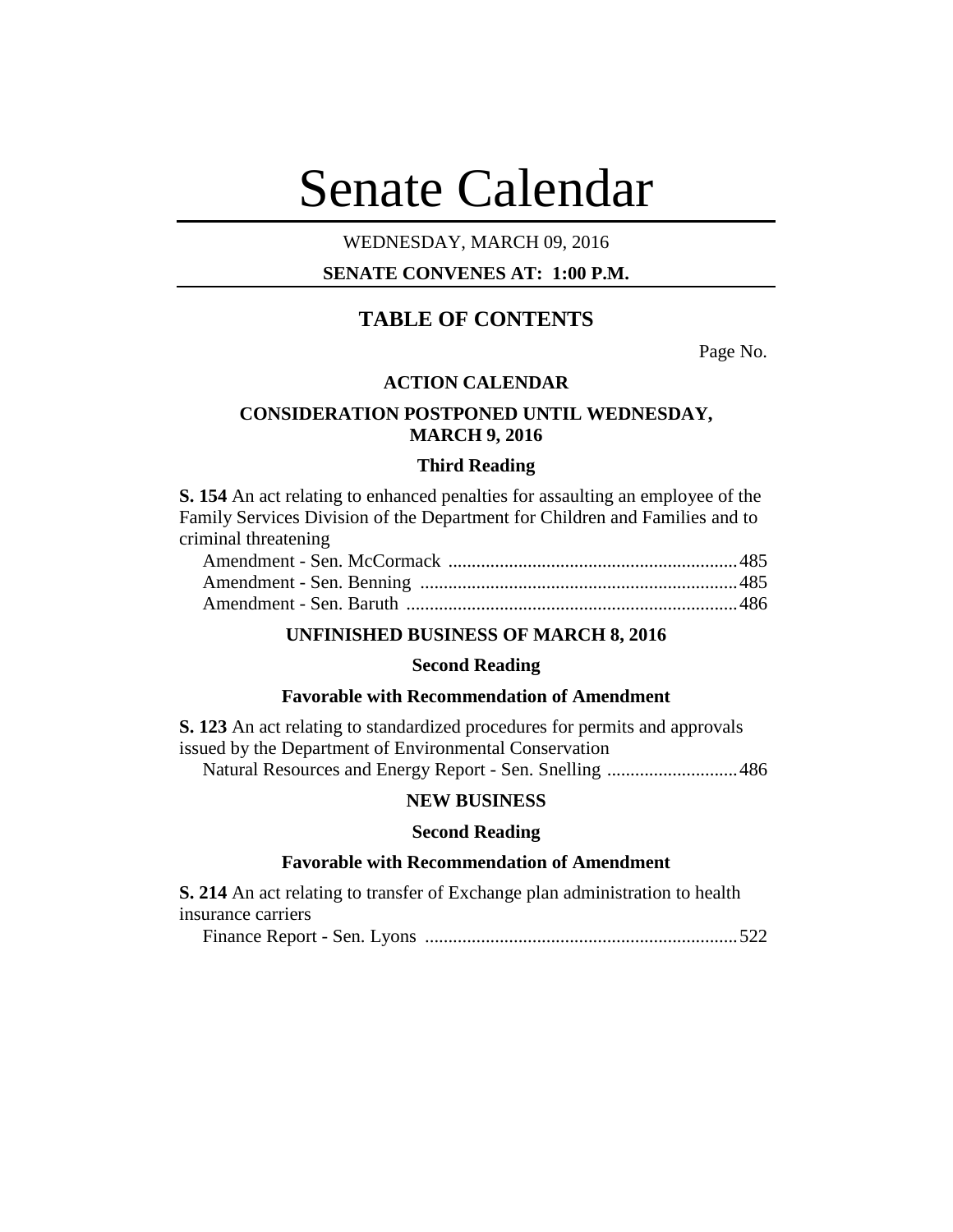# **NOTICE CALENDAR**

# **Second Reading**

## **Favorable with Recommendation of Amendment**

| <b>S.</b> 40 An act relating to the creation of a Vulnerable Adult Fatality Review<br>Team              |  |
|---------------------------------------------------------------------------------------------------------|--|
|                                                                                                         |  |
| <b>S.</b> 75 An act relating to food and lodging establishments                                         |  |
| <b>S. 116</b> An act relating to rights of offenders in the custody of the Department<br>of Corrections |  |
| <b>S. 169</b> An act relating to the Rozo McLaughlin Farm-to-School Program                             |  |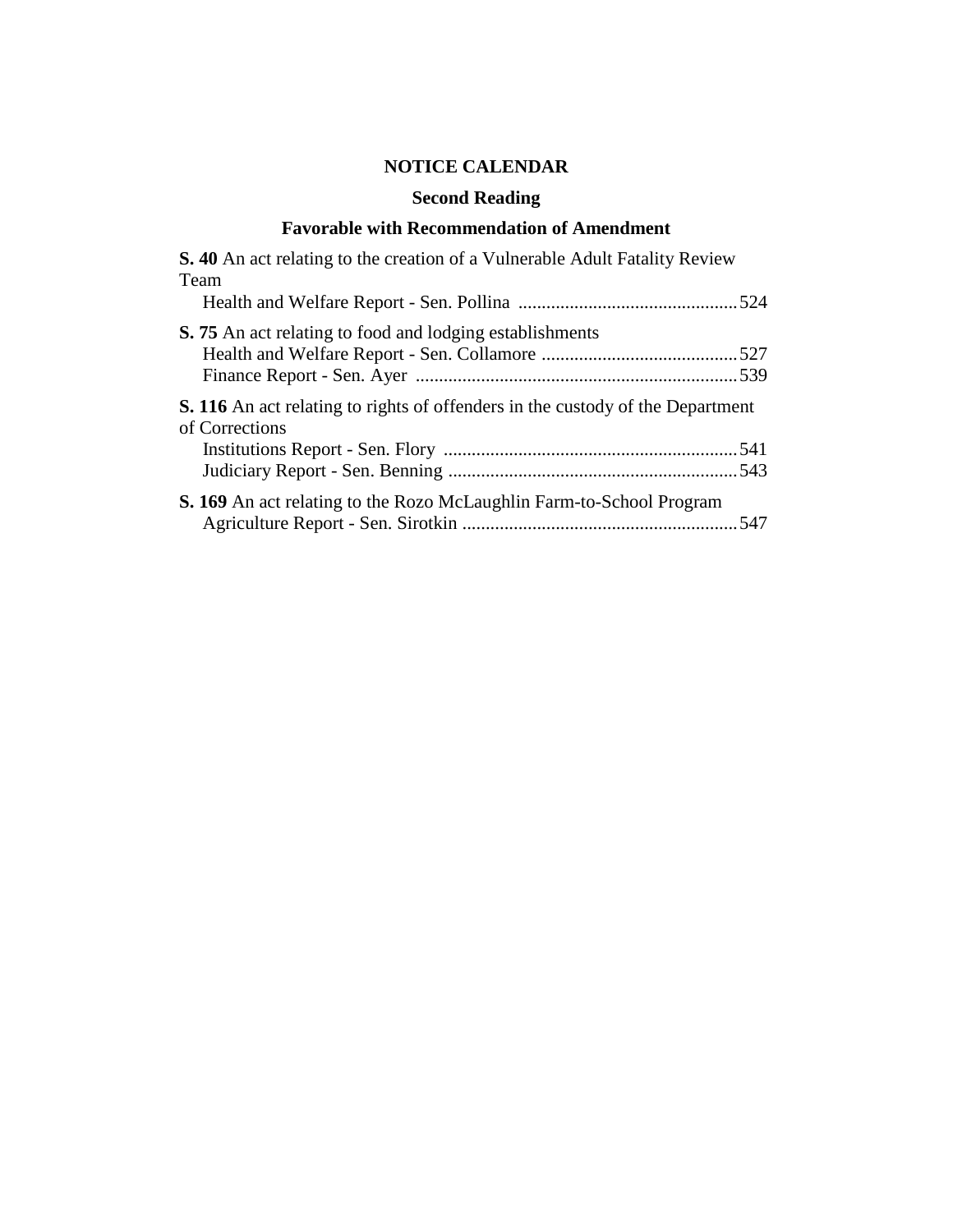#### **ORDERS OF THE DAY**

#### **ACTION CALENDAR**

## **CONSIDERATION POSTPONED UNTIL WEDNESDAY, MARCH 9, 2016**

#### **Third Reading**

## **S. 154.**

An act relating to enhanced penalties for assaulting an employee of the Family Services Division of the Department for Children and Families and to criminal threatening.

## **Amendment to S. 154 to be offered by Senator McCormack before Third Reading**

Senator McCormack moves to amend the bill as follows:

First: In Sec. 2, 13 V.S.A. § 1702, by striking out subsection (c) in its entirety and inserting a new subsection (c) as follows:

 $(c)(1)$  A person who violates subsection (a) of this section with the intent to prevent another person from reporting to the Department for Children and Families the suspected abuse or neglect of a child shall be imprisoned not more than two years or fined not more than \$1,000.00, or both.

(2) A person who violates subsection (a) of this section with the intent to influence the decision, opinion, recommendation, vote, or other exercise of discretion of a public servant shall be imprisoned not more than two years or fined not more than \$1,000.00, or both.

Second: In Sec. 2, 13 V.S.A. § 1702, in subsection (d), by inserting a subdivision (3) as follows:

(3) "Public servant" shall mean the holder of any public office and any employee of the State.

## **Amendment to S. 154 to be offered by Senator Benning before Third Reading**

Senator Benning moves that the bill be amended in Sec. 2, 13 V.S.A. § 1702, by inserting a subsection (f) as follows:

(f) It shall be an affirmative defense to a charge under this section that the person did not have the ability to carry out the threat. The burden shall be on the defendant to prove the affirmative defense by a preponderance of the evidence.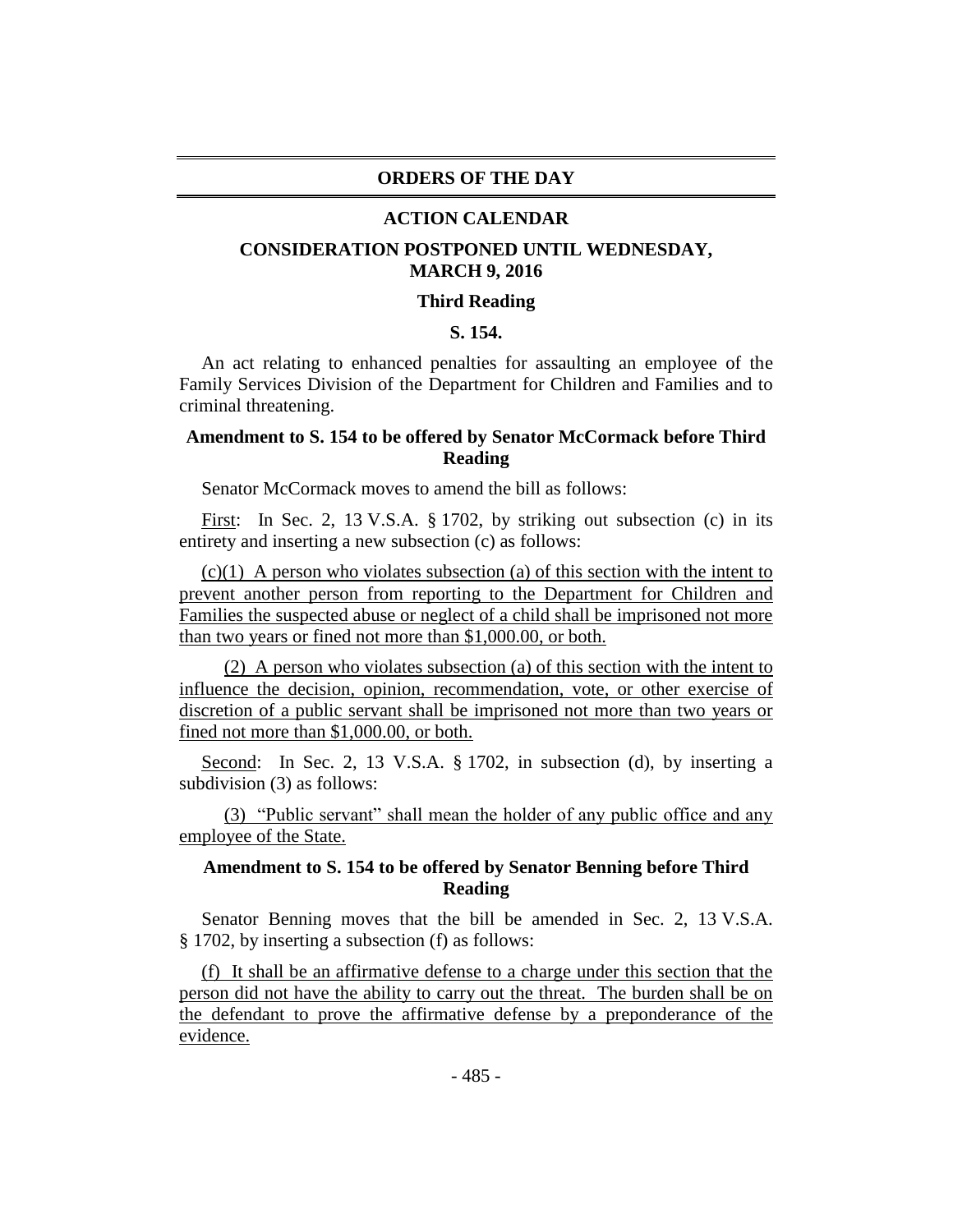## **Amendment to S. 154 to be offered by Senator Baruth before Third Reading**

Senator Baruth moves to amend the bill in Sec. 2, 13 V.S.A. § 1702, by striking out subsection (a) in its entirety and inserting a new subsection (a) as follows:

(a) A person shall not:

(1) intentionally threaten another person by words or conduct that are repeated or serious in nature; and

(2) as a result of the threat or threats, intentionally place the other person in reasonable apprehension of death or serious bodily injury.

## **UNFINISHED BUSINESS OF TUESDAY, MARCH 8, 2016**

## **Second Reading**

## **Favorable with Recommendation of Amendment**

## **S. 123.**

An act relating to standardized procedures for permits and approvals issued by the Department of Environmental Conservation.

## **Reported favorably with recommendation of amendment by Senator Snelling for the Committee on Natural Resources & Energy.**

The Committee recommends that the bill be amended by striking out all after the enacting clause and inserting in lieu thereof the following:

\* \* \* Environmental Conservation; Standard Procedures \* \* \*

Sec. 1. 10 V.S.A. chapter 170 is added to read:

## CHAPTER 170. DEPARTMENT OF ENVIRONMENTAL CONSERVATION; STANDARD PROCEDURES;

Subchapter 1. General Provisions

## § 7701. PURPOSE

The purpose of this chapter is to establish standard procedures for public notice, public meetings, and decisions relating to applications for permits issued by the Department of Environmental Conservation.

## § 7702. DEFINITIONS

As used in this chapter:

(1) "Adjoining property owner" means a person who owns land in fee simple, if that land: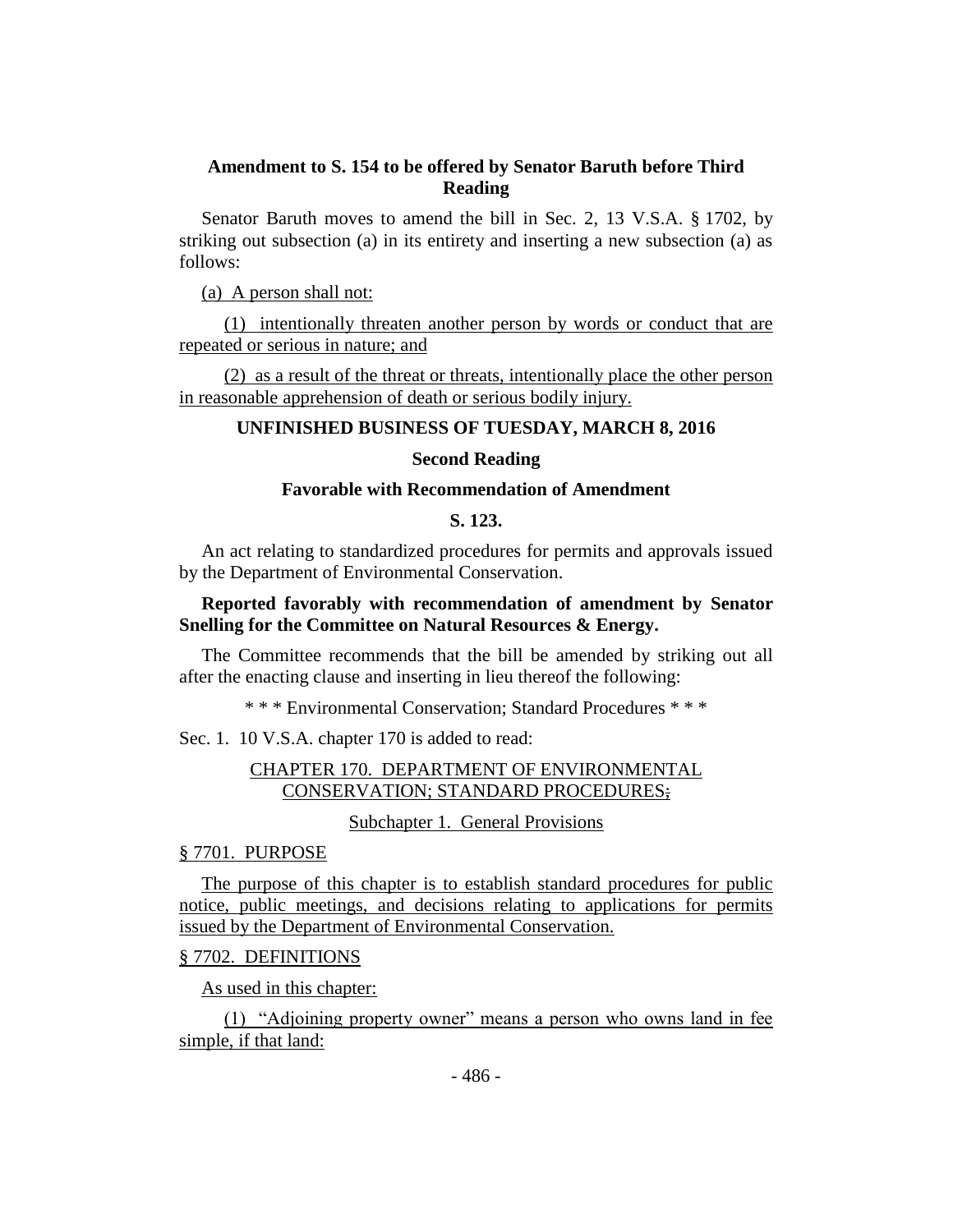(A) shares a property boundary with a tract of land where proposed or actual activity regulated by the Department is located; or

(B) is adjacent to a tract of land where such activity is located and the two properties are separated only by a river, stream, or public highway.

(2) "Administrative amendment" means an amendment to an individual permit, general permit, or notice of intent under a general permit that corrects typographical errors, changes the name or mailing address of a permittee, or makes other similar changes to a permit that do not require technical review of the permitted activity or the imposition of new conditions or requirements.

(3) "Administrative record" means the application and any supporting data furnished by the applicant; all information submitted by the applicant during the course of reviewing the application; the draft permit or notice of intent to deny the application; the fact sheet and all documents cited in the fact sheet, if applicable; all comments received during the public comment period; the recording or transcript of any public meeting or meetings held; any written material submitted at a public meeting; the response to comments; the final permit; any document used as a basis for the final decision; and any other documents contained in the permit file.

(4) "Administratively complete application" means an application for a permit for which all initially required documentation has been submitted, and any required permit fee, and the information submitted initially addresses all application requirements but has not yet been subjected to a complete technical review.

(5) "Agency" means the Agency of Natural Resources.

(6) "Clean Air Act" means the federal statutes on air pollution prevention and control, 42 U.S.C. § 7401 et seq.

(7) "Clean Water Act" means the Federal Water Pollution Control Act, 33 U.S.C. § 1251 et seq.

(8) "Commissioner" means the Commissioner of Environmental Conservation or the Commissioner's designee.

(9) "Department" means the Department of Environmental Conservation.

(10) "Document" means any written or recorded information, regardless of physical form or characteristics, which the Department produces or acquires in the course of reviewing an application for a permit.

(11) "Environmental notice bulletin" or "bulletin" means the website and e-mail notification system required by 3 V.S.A. § 2826.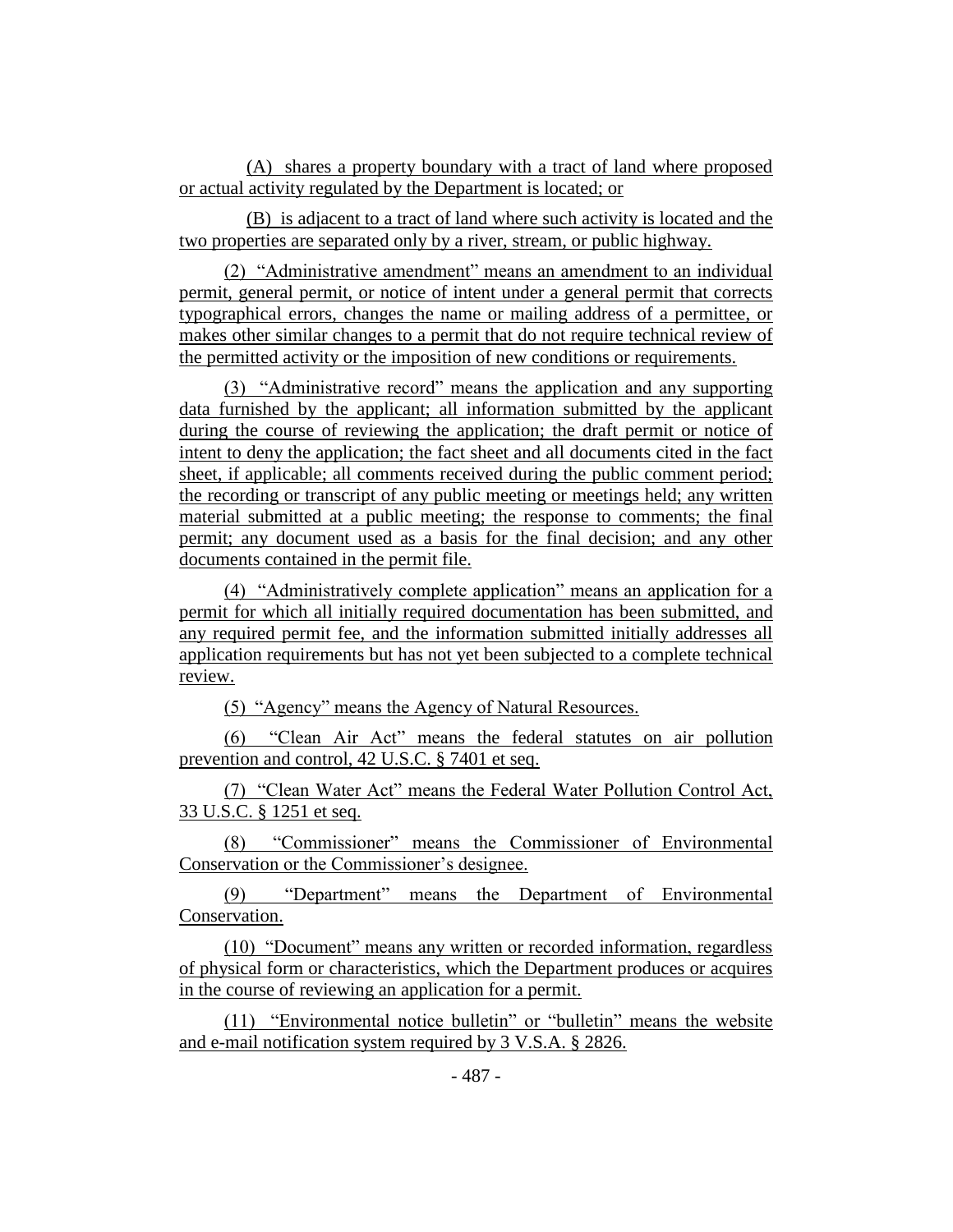(12) "Fact sheet" means a document that briefly sets forth the principal facts and the significant factual, legal, methodological, and policy questions considered in preparing a draft decision.

(13) "General permit" means a permit that applies to a class or category of discharges, emissions, disposal, facilities, or activities within a common geographic area, including the entire State or a region of the State.

(14) "Individual permit" means a permit that authorizes a specific discharge, emission, disposal, facility, or activity that contains terms and conditions that are specific to the discharge, emission, disposal, facility, or activity.

(15) "Major amendment" means an amendment to an individual permit or notice of intent under a general permit that necessitates technical review.

(16) "Minor amendment" means an amendment to an individual permit or notice of intent under a general permit that requires a change in a condition or requirement, does not necessitate technical review, and is not an administrative amendment.

(17) "Notice of intent under a general permit" means an authorization issued by the Secretary to undertake an action authorized by a general permit.

(18) "Permit" includes any permit, certification, license, registration, determination, or similar form of permission required from the Department by law.

(19) "Person" shall have the same meaning as under section 8502 of this title.

(20) "Person to whom notice is federally required" means a person to whom notice of an application or draft decision must be given under federal regulations adopted pursuant to the Clean Air Act or Clean Water Act.

(21) "Public meeting" means a meeting that is open to the public and recorded or transcribed, at which the Department shall provide basic information about the draft permit decision, an opportunity for questions to the applicant and the Department, and an opportunity for members of the public to submit oral and written comments.

(22) "Secretary" means the Secretary of Natural Resources or designee.

(23) "Technical review" means the application of scientific, engineering, or other professional expertise to the facts to determine whether activity for which a permit is requested meets the standards for issuing the permit under statute and rule.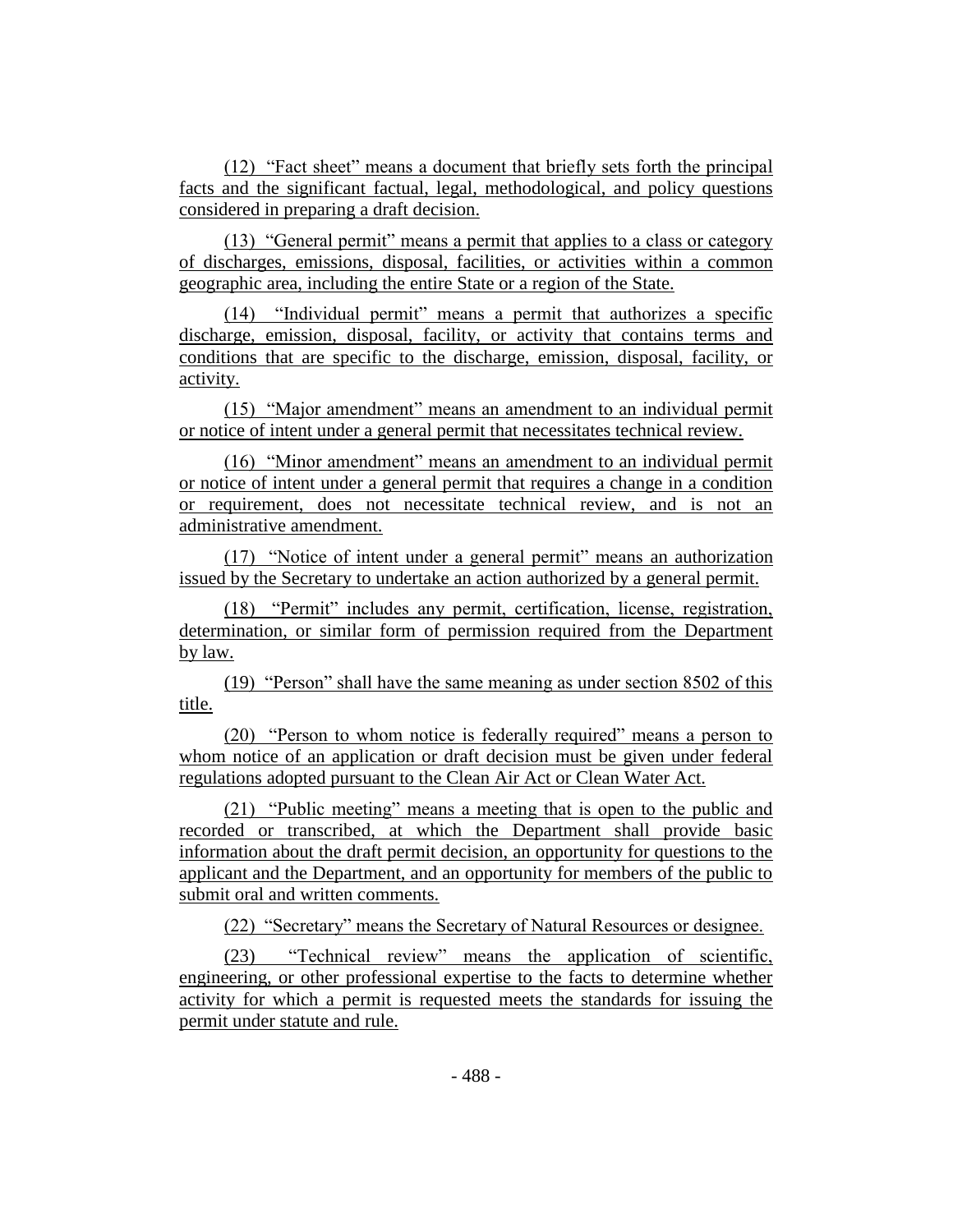#### § 7703. RULES; ADDITIONAL NOTICE OR PROCEDURES

(a) Rules.

(1) Implementing rules. The Secretary may adopt rules to implement this chapter.

(2) Complex projects; preapplication process. The Secretary shall adopt rules to determine when a project requiring a permit is large and complex. These rules shall provide that an applicant proposing such a project, prior to filing an application for a permit, shall initiate a project scoping process pursuant to 3 V.S.A. § 2828 or shall hold an informational meeting that is open to the public. The rules shall ensure that:

(A) Written notice of an informational meeting under this section is sent to the owner of the land where the project is located if the applicant is not the owner; the municipality in which the project is located; the municipal and regional planning commissions for any municipality in which the project is located; if the project site is located on a boundary, any Vermont municipality adjacent to that boundary and the municipal and regional planning commissions for that municipality; and each adjoining property owner.

(B) The notice to adjoining property owners informs them of how they can continue to receive notices and information concerning the project as it is reviewed by the Secretary.

(C) The applicant furnishes by affidavit to the Secretary the names of those furnished notice and certifies compliance with the notice requirements of this subsection.

(D) The applicant and the Secretary or designee shall attend the meeting. The applicant shall respond to questions from other attendees.

(b) Additional notice.

(1) The Secretary may require, by rule or in an individual case, measures in addition to those directed by this chapter using any method reasonably calculated to give direct notice to persons potentially affected by a decision on the application.

(2) In an individual case, the Secretary may determine to apply the procedures of section 7713 (Type 2) of this chapter to the issuance of a permit otherwise subject to the procedures of section 7715 (Type 4) or section 7716 (Type 5) of this chapter.

## § 7704. ADMINISTRATIVE RECORD

(a) The Secretary shall create an administrative record for each application for a permit and shall make the administrative record available to the public.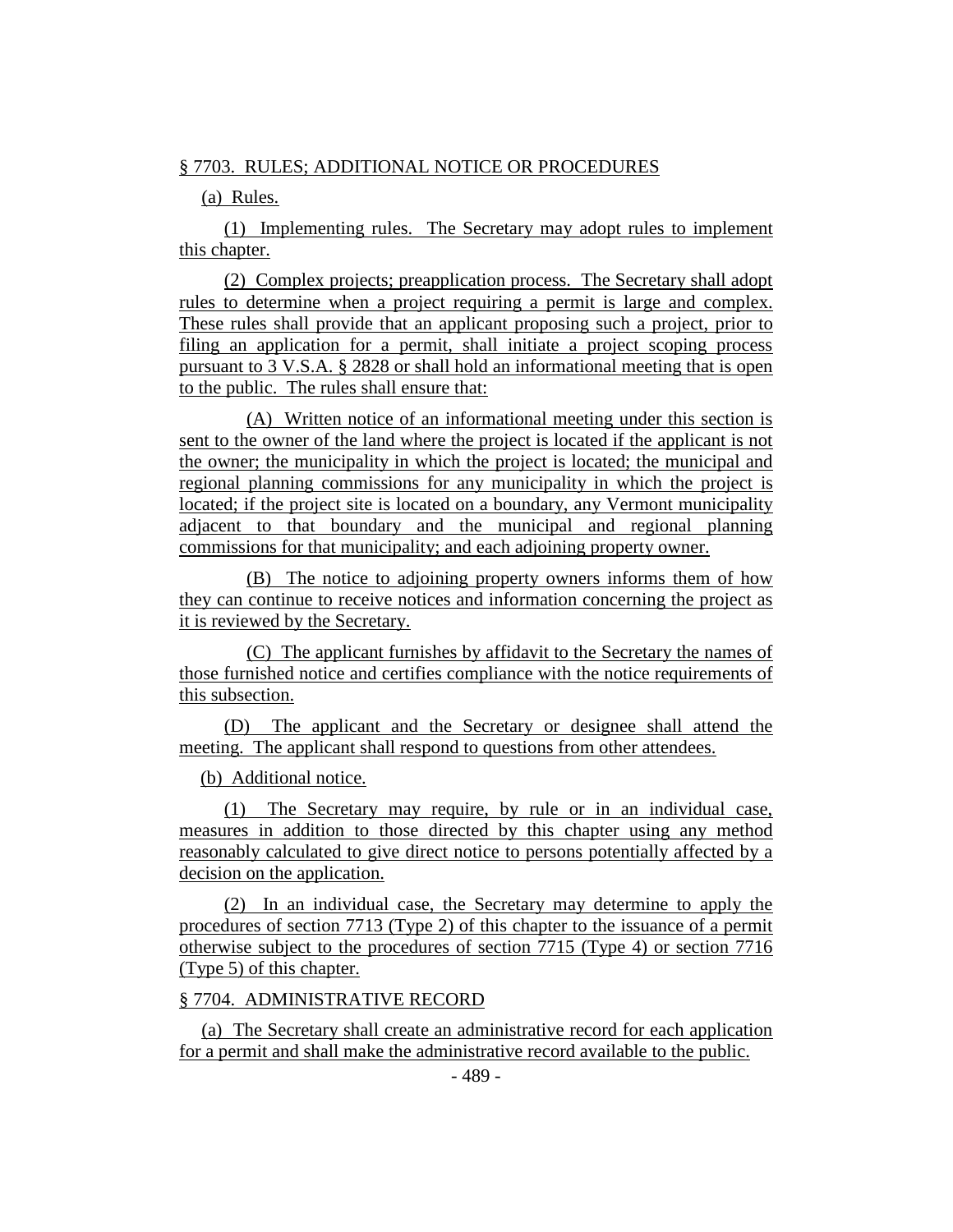(b) The Secretary shall base a draft or final decision on each application for a permit on the administrative record.

(c) With respect to permits issued under the Clean Air Act and Clean Water Act, the Secretary shall comply with any requirements under those acts concerning the maintenance and availability of the administrative record.

Subchapter 2. Standard Procedures

## § 7711. PERMIT PROCEDURES; STANDARD PROVISIONS

(a) Notice through the environmental notice bulletin. When this chapter requires notice through the environmental notice bulletin:

(1) The bulletin shall generate and send an e-mail to notify:

(A) each person requiring notice under section 7712 of this chapter;

(B) the applicant;

(C) each person on an interested persons list;

(D) each municipality in which the activity to be permitted is located, except for notice of a draft or final general permit; and

(E) each other person to whom this chapter directs that a particular notice be provided through the bulletin.

(2) At a minimum, each notice generated by the bulletin shall contain:

(A) the name and contact information for the person at the Agency processing the permit;

(B) the name and address of the permit applicant, if applicable;

(C) the name and address of the facility or activity to be permitted, if applicable;

(D) a brief description of the activity for which the permit would be issued;

(E) the length of the period for submitting written comments and the process for submitting those comments, if applicable, and notice of the requirement to submit comments during that period in order to seek administrative appeal under this chapter;

(F) the process for requesting a public meeting, if applicable;

(G) when a public meeting has been scheduled, the time, date, and location of the hearing and a brief description of the nature and purpose of the hearing;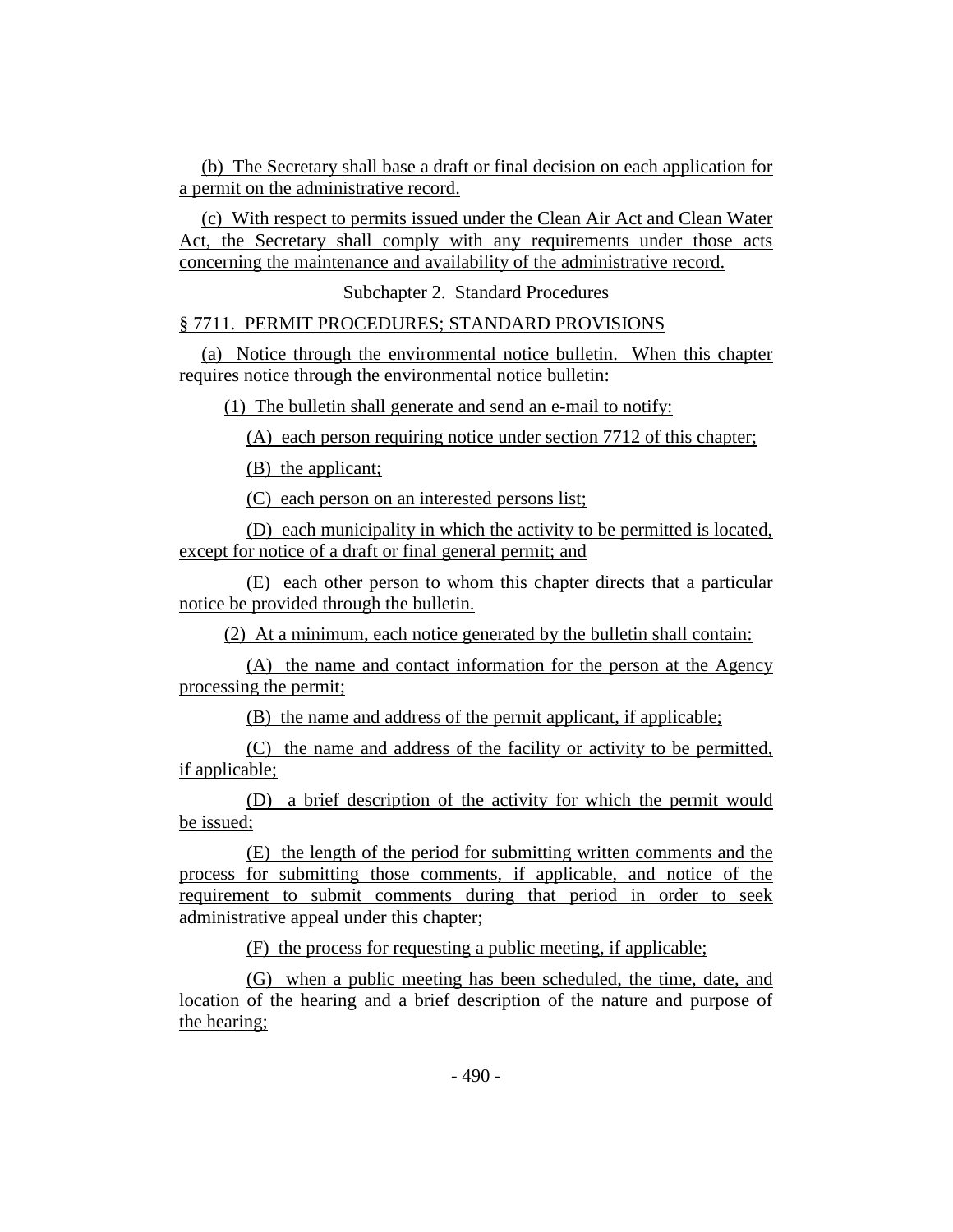(H) when issued, the draft permit or notice of intent to deny a permit, and the period and process for submitting written comments on that draft permit or notice;

(I) when issued, the final decision issuing or denying a permit, and the process for appealing the decision; and

(J) any other information that this chapter directs be included in a particular notice to be generated by the bulletin.

(3) The environmental notice bulletin shall provide notice by mail as required by 3 V.S.A. § 2826.

(b) Notice to adjoining property owners. When this chapter requires notice of an application to adjoining property owners, the applicant shall provide notice of the application by U.S. mail to all adjoining property owners, on a form developed by the Secretary, at the time the application is submitted to the Secretary. The form shall state how the property owners can continue to receive notices and information concerning the project as it is reviewed by the Secretary. The applicant shall provide a signed certification to the Secretary that all adjoining property owners have been notified of the application. However, if the applicant has provided written notice to adjoining property owners as part of the preapplication engagement process for complex projects under rules adopted in accordance with subsection  $7703(a)$  of this title, then instead of the written notice required of the applicant by this subsection, the Department shall provide notice of the application through the environmental notice bulletin to those adjoining property owners who have requested notice.

(c) Comment period length. When this chapter requires the Secretary to provide a public comment period, the length of the period shall be at least 30 days, unless this chapter applies a different period for submitting comments on the particular type of permit.

(d) Period to request a public meeting. When this chapter allows a person to request a public meeting on a draft decision, the person shall submit the request within 14 days of the date on which notice of the draft decision is posted to the environmental notice bulletin, unless this chapter specifies a different period for requesting a hearing on the particular type of permit.

(e) Public meeting; notice; additional comment period. When the Secretary holds a public meeting under this chapter:

(1) The Secretary shall:

(A) provide at least 14 days' prior notice of the public meeting through the environmental notice bulletin, unless this chapter specifies a different notice period for a public meeting on the particular type of permit;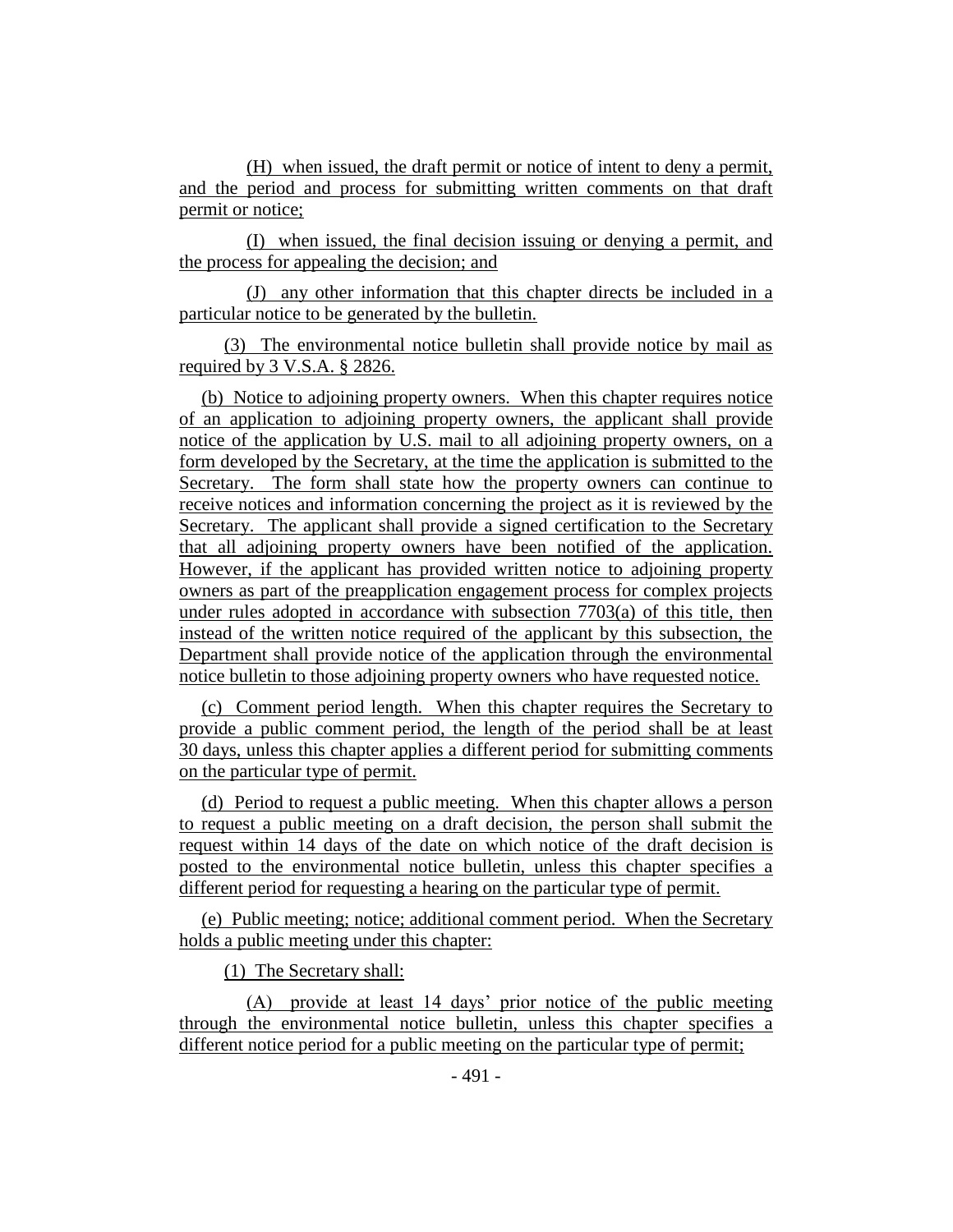(B) include in the notice, in addition to the information required by subsection (a) of this section, the date the Secretary gave notice of an administrative complete application, if applicable; and

(C) hold the period for written comments open for at least five days after the meeting.

(2) The applicant or applicant's representative and the Secretary or designee shall attend the meeting. The applicant shall cause to be present those professionals retained in the preparation of the application. The applicant and the Secretary each shall have a duty, at the public meeting, to answer questions to the best of his or her ability.

(f) Draft decisions. When this chapter requires the Secretary to post a draft decision or draft general permit to the environmental notice bulletin, the Secretary shall post to the bulletin the draft decision or draft general permit and all documents on which the Secretary relied in issuing the draft.

(g) Response to comments. When this chapter requires the Secretary to provide a response to comments, the Secretary shall provide a response to each comment received during the comment period and the basis for the response. The Secretary also shall specify each provision of the draft decision that has been changed in the final decision and the reasons for each change. The Secretary shall post the response to comments to the environmental notice bulletin and send it to all commenters.

(h) Final decisions; content; notice.

(1) The Secretary's final decision on an application for a permit or on the issuance of a general permit shall include a concise statement of the facts and analysis supporting the decision that is sufficient to apprise the reader of the decision's factual and legal basis. The final decision also shall provide notice that it may be appealed and state the period for filing an appeal and how and where to file an appeal.

(2) When this chapter requires that the Secretary to post a final decision to the environmental notice bulletin, the Secretary also shall send a copy of the final decision to all commenters.

#### § 7712. TYPE 1 PROCEDURES

(a) Purpose; scope.

(1) The purpose of this section is to establish the public notice and comment requirements that the Department must follow when adopting general permits and considering applications for individual permits under the Clean Air Act and Clean Water Act.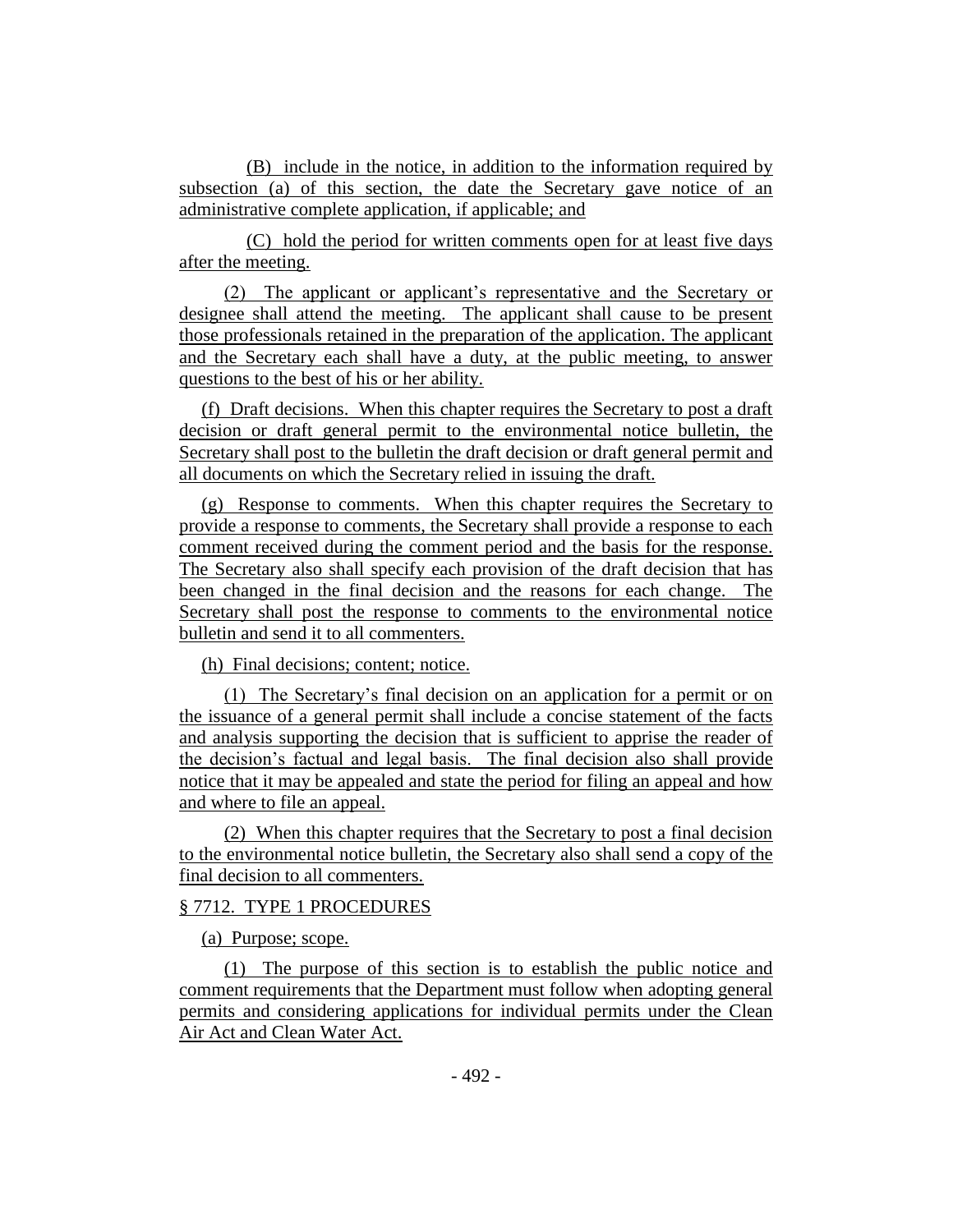(2) This section governs each application for a permit to be issued by the Secretary pursuant to the requirements of the Clean Air Act and Clean Water Act and to each general permit to be issued under one of those acts. However, the subsection does not apply to a notice of intent under a general permit. The procedures under this section shall be known as Type 1 Procedures.

(b) Notice of application.

(1) The applicant shall provide notice to adjoining property owners.

(2) At least 15 days prior to posting a draft decision, the Secretary shall provide notice of an administratively complete application through the environmental notice bulletin. The environmental notice bulletin shall send notice of such an application to each person to whom notice is federally required.

(3) This subsection (b) shall not apply to a general permit issued under this section.

(c) Notice of draft decision or draft general permit. The Secretary shall provide notice of a draft decision or draft general permit through the environmental notice bulletin and shall post the draft decision or permit to the bulletin. In addition to the requirements of section 7711 of this chapter:

(1) The Secretary shall post a fact sheet to the bulletin.

(2) The environmental notice bulletin shall send notice of the draft to each person to whom notice is federally required.

(3) The Secretary shall provide newspaper notice of the draft decision as required by this subdivision (3).

(A) If the draft decision pertains to an application for an individual permit, the Secretary shall provide notice in a daily or weekly newspaper in the area of the proposed project if the project is classified as major pursuant to the Clean Water Act or chapter 47 of this title or if required by federal statute or regulation.

(B) If the draft decision is a draft general permit, the Secretary shall provide notice in daily or weekly newspapers in each region of the State to which the draft general permit will apply.

(C) In addition to the requirements of this chapter and 3 V.S.A. § 2826, the notice from the environmental notice bulletin and the newspaper notice shall include all information required pursuant to applicable federal statute and regulation.

(d) Comment period. The Secretary shall provide a public comment period.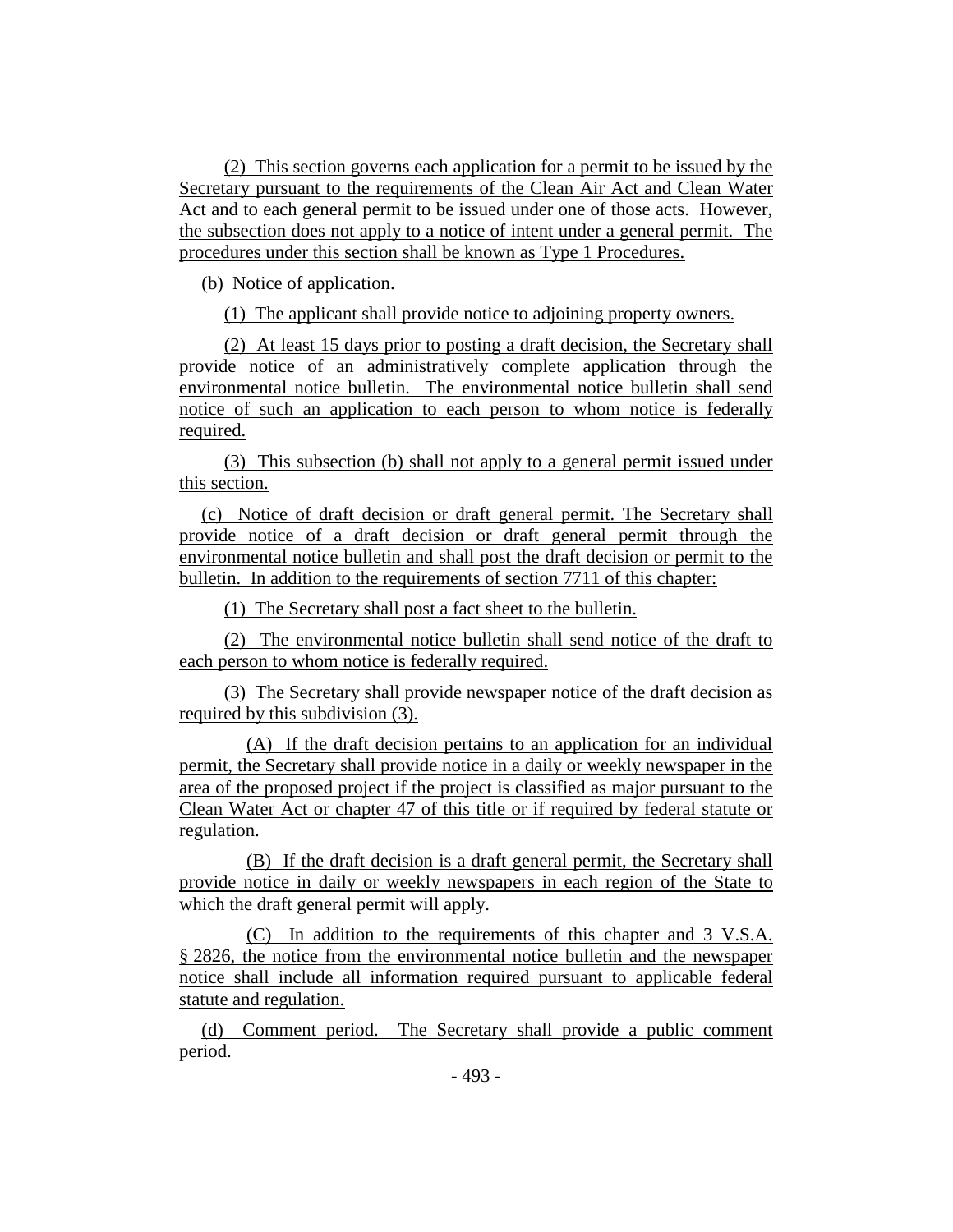(e) Public meeting. On or before the end of the comment period, any person may request a public meeting on the draft decision or draft general permit issued under this section. The Secretary shall hold a public meeting at his or her discretion or whenever any person files a written request for a meeting. The Secretary shall provide at least 30 days' notice of the public meeting through the environmental notice bulletin. If the notice of the public meeting is not issued at the same time as the draft decision or draft general permit, the Secretary also shall provide notice of the public meeting in the same manner as required for the draft decision or permit under subdivision (c) of this section.

(f) Notice of final decision or final general permit. The Secretary shall provide notice of the final decision or final general permit through the environmental notice bulletin and shall post the final decision or permit to the bulletin. When the Secretary issues the final decision or final general permit, the Secretary shall provide a response to comments.

(g) Compliance with Clean Air and Water Acts. With respect to a issuance of a permit under the Clean Air Act or Clean Water Act, if a requirement under those acts directs the Secretary to provide the public with greater notice, opportunity to participate, or access to information than the corresponding requirement of this chapter, the Secretary shall comply with the federal requirement.

## § 7713. TYPE 2 PROCEDURES

(a) Purpose; scope.

(1) The purpose of this section is to establish the public notice and comment requirements that the Department must follow when considering applications for individual permits, except for individual permits specifically listed in other sections of this subchapter, and when considering other permits listed in this section.

(2) The procedures under this section shall be known as Type 2 Procedures. This section governs an application for each of the following:

(A) an individual permit issued pursuant to the Secretary's authority under this title and 29 V.S.A. chapter 11, except for permits governed by sections 7712 and 7714–7716 of this chapter;

(B) a wetland determination under section 914 of this title;

(C) a public water system source permit under section 1675 of this title;

(D) a provisional certification issued under section 6605d of this title; and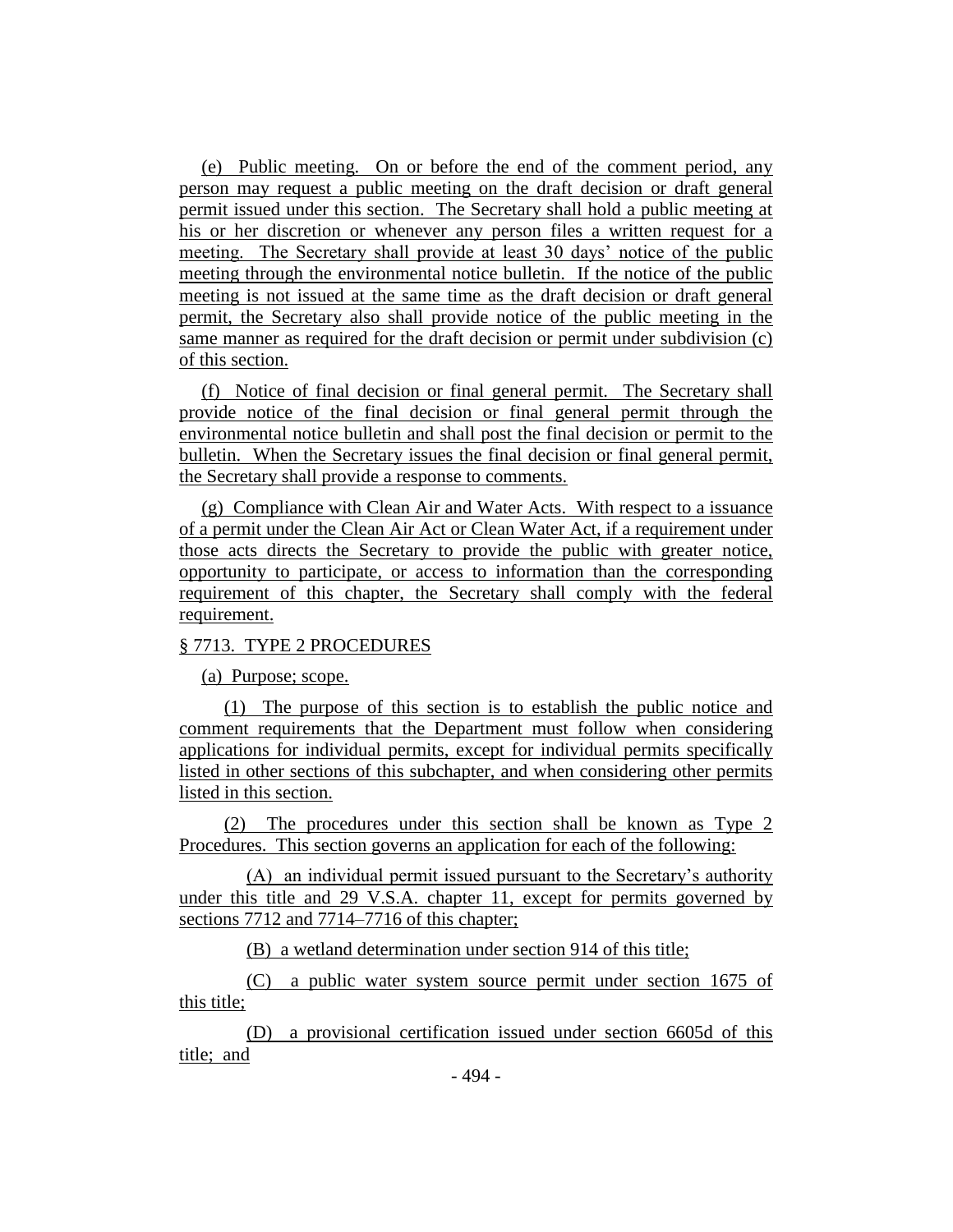(E) a corrective action plan under section 6648 of this title.

(b) Notice of application.

(1) The applicant shall provide notice of the application to adjoining property owners. In addition, for public water system source protection areas, the applicant shall provide notice to all property owners located in:

(A) zones 1 and 2 of the source protection area for a public community water system source; and

(B) the source protection area for a public nontransient noncommunity water system source.

(2) The Secretary shall provide notice of an administratively complete application through the environmental notice bulletin.

(c) Notice of draft decision; comment period. The Secretary shall provide notice of a draft decision through the environmental notice bulletin and shall post the draft decision to the bulletin. The Secretary shall provide a public comment period.

(d) Public meeting. Any person may request a public meeting on a draft decision issued under this section or the Secretary may hold a meeting at his or her discretion.

(e) Notice of final decision. The Secretary shall provide notice of the final decision through the environmental notice bulletin and shall post the final decision to the bulletin. When the Secretary issues the final decision, the Secretary shall provide a response to comments.

## § 7714. TYPE 3 PROCEDURES

(a) Purpose; scope.

(1) The purpose of this section is to establish the public notice and comment requirements that the Department must follow when adopting general permits, except for general permits governed by section 7712 of this chapter, and when considering other permits listed in this section.

(2) The procedures under this section shall be known as Type 3 Procedures. This section governs each of the following:

(A) Each general permit issued pursuant to the Secretary's authority under this title other than a general permit subject to section 7712 of this chapter. However, this section does not apply to a notice of intent under a general permit.

(B) Issuance of a dam safety order under chapter 43 of this title, except for an unsafe dam order under section 1095 of this title.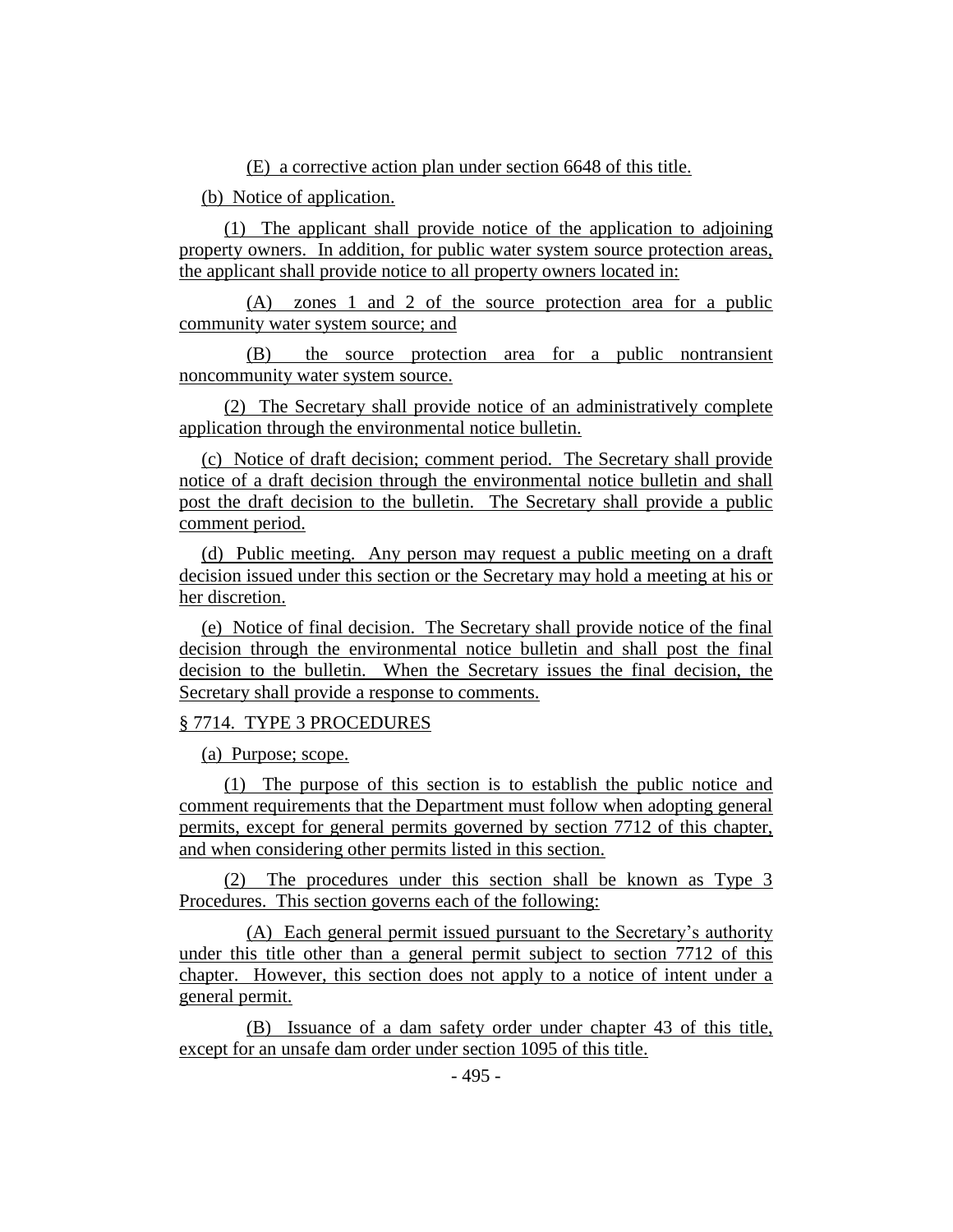(C) An application or request for approval of:

(i) an individual shoreland permit under chapter 49A of this title;

(ii) an aquatic nuisance control permit under chapter 50 of this title;

(iii) a change in treatment for a public water supply under chapter 56 of this title;

(iv) a collection plan for mercury-containing lamps under section 7156 of this title;

(v) an individual plan for the collection and recycling of electronic waste under section 7554 of this title; and

(vi) a primary battery stewardship plan under section 7586 of this title.

(b) Notice of application. The Secretary shall provide notice of an administratively complete application through the environmental notice bulletin.

(c) Notice of draft decision; comment period. The Secretary shall provide notice of the draft decision through the environmental notice bulletin and shall post the draft decision to the bulletin. The Secretary shall provide a public comment period.

(d) Public meeting. Any person may request a public meeting on a draft decision issued under this section or the Secretary may hold a meeting at his or her discretion.

(e) Notice of final decision. The Secretary shall provide notice of the final decision through the environmental notice bulletin and shall post the final decision to the bulletin. The Secretary shall provide a response to comments.

## § 7715. TYPE 4 PROCEDURES

(a) Purpose; scope.

(1) The purpose of this section is to establish the public notice and comment requirements that the Department must follow when considering applications for notice of intent under a general permit and other permits listed in this section.

(2) The procedures under this section shall be known as Type 4 Procedures. This section applies to each of the following:

(A) a notice of intent under a general permit issued pursuant to the Secretary's authority under this title; and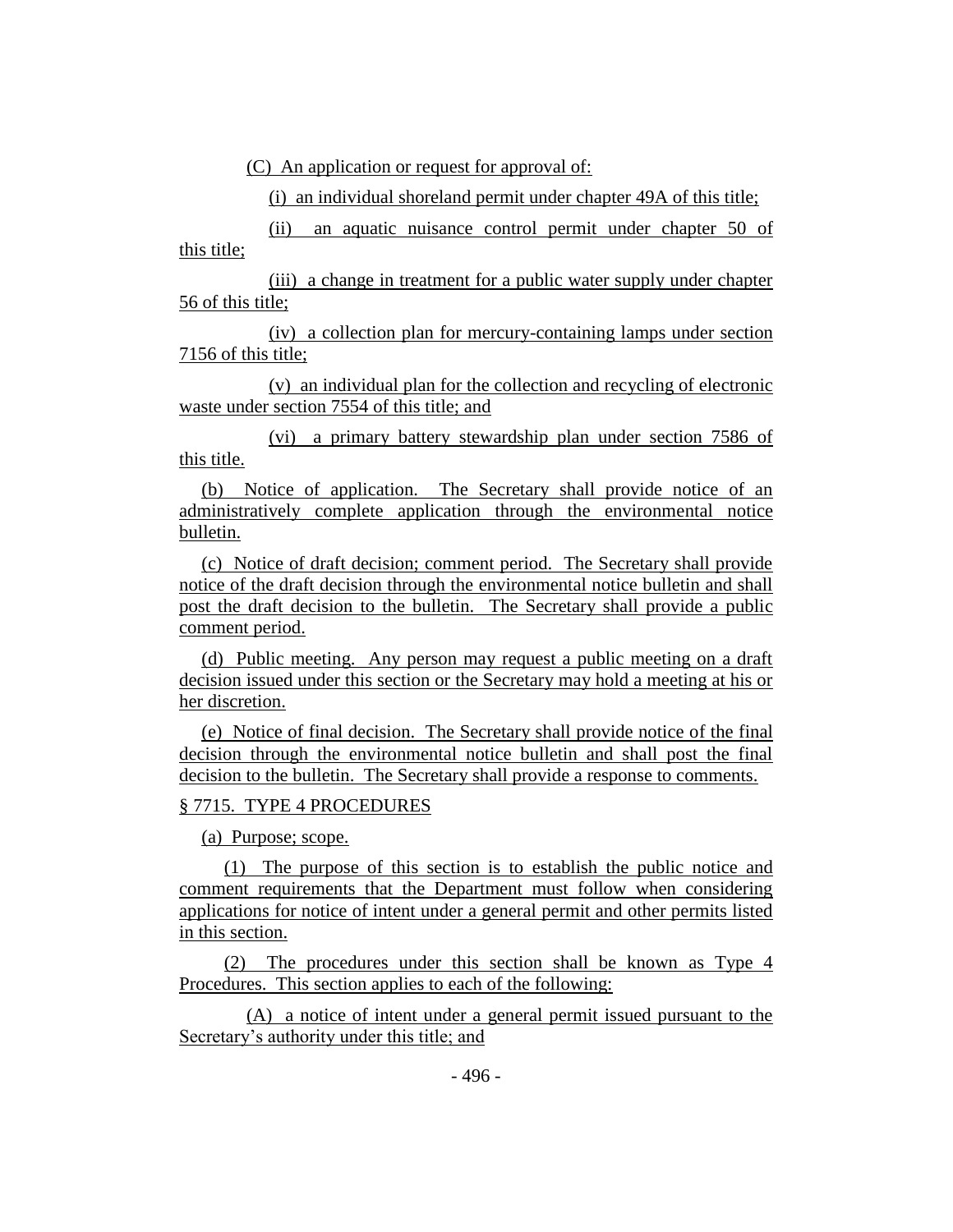(B) an application for each of following permits:

(i) construction or operation of an air contaminant source less than 10 tons per year under chapter 23 of this title;

(ii) construction or expansion of a public water supply under chapter 56 of this title, except that a change in treatment for a public water supply shall proceed in accordance with section 7714 of this chapter;

(iii) a category 1 underground storage tank under chapter 59 of this title;

(iv) a categorical solid waste certification under chapter 159 of this title; and

(v) a medium scale composting certification under chapter 159 of this title.

(b) Notice of application. The Secretary shall provide notice of an administratively complete application through the environmental notice bulletin.

(c) Notice of draft decision; comment period. The Secretary shall provide notice of the draft decision through the environmental notice bulletin and shall post the draft decision to the bulletin. The Secretary shall provide a public comment period of at least 10 days on the draft decision.

(d) Notice of final decision. The Secretary shall provide notice of the final decision through the environmental notice bulletin and shall post the decision to the bulletin. The Secretary shall provide a response to comments.

## § 7716. TYPE 5 PROCEDURES

(a) Purpose; scope.

(1) The purpose of this section is to establish the public notice and comment requirements that the Department must follow when issuing emergency permits and other permits listed in this section.

(2) The procedures under this section shall be known as Type 5 Procedures. This section shall govern each of the following:

(A) issuance of temporary emergency permits under section 912 of this title;

(B) applications for public water system operational permits under chapter 56 of this title;

(C) issuance of authorizations, under a stream alteration general permit issued under chapter 41 of this title, for reporting without an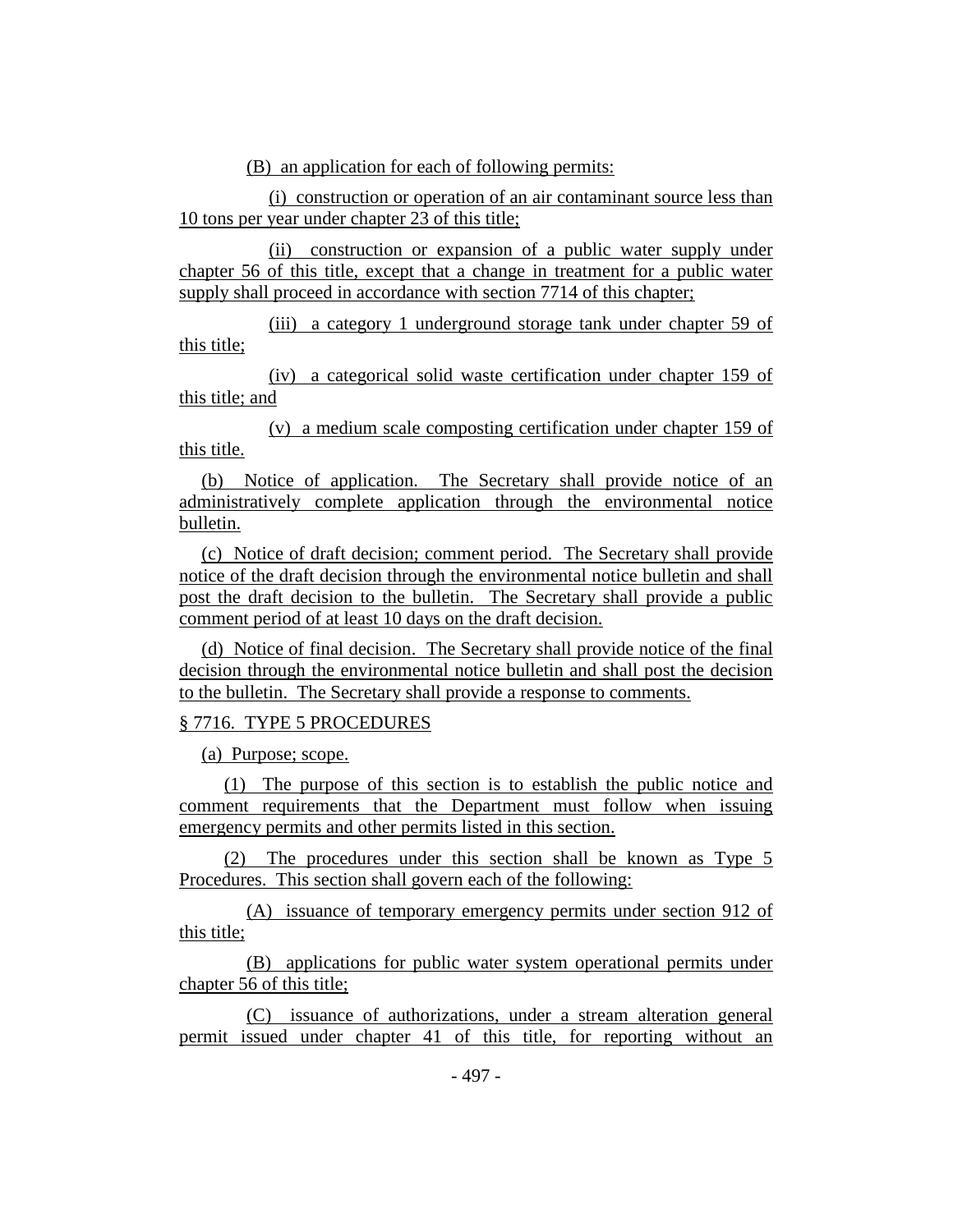application, for an emergency, and for activities to prevent risks to life or of severe damage to improved property posed by the next annual flood;

(D) issuance of emergency permits issued under section 1268 of this title;

(E) issuance of emergency sludge and septage disposal approvals under section 6605 of this title; and

(F) shoreland registrations authorized under chapter 49A of this title.

(b) Notice of final decision. The Secretary shall provide notice of the final decision through the environmental notice bulletin and shall post the decision to the bulletin.

§ 7717. AMENDMENTS; RENEWALS

(a) A major amendment shall be subject to the same procedures applicable to the original permit decision under this chapter.

(b) A minor amendment shall be subject to the Type 4 Procedures, except that the Secretary need not provide notice of the administratively complete application.

(c) An administrative amendment shall not be subject to the procedural requirements of this chapter.

(d) A person may renew a permit under the same procedures applicable to the original permit decision under this chapter.

(e) With respect to amending a permit issued under the Clean Air Act or Clean Water Act, if a requirement under those acts directs the Secretary to provide the public with greater notice, opportunity to participate, or access to information than the corresponding requirement of this chapter, the Secretary shall comply with the federal requirement.

#### § 7718. EXEMPTIONS

This subchapter shall not govern an application or petition for:

(1) an unsafe dam order under section 1095 of this title;

(2) a potable water supply and wastewater permit under section 1973(j) of this title;

(3) a hazardous waste facility certification under section 6606 of this title; and

(4) a certificate of need under section 6606a of this title.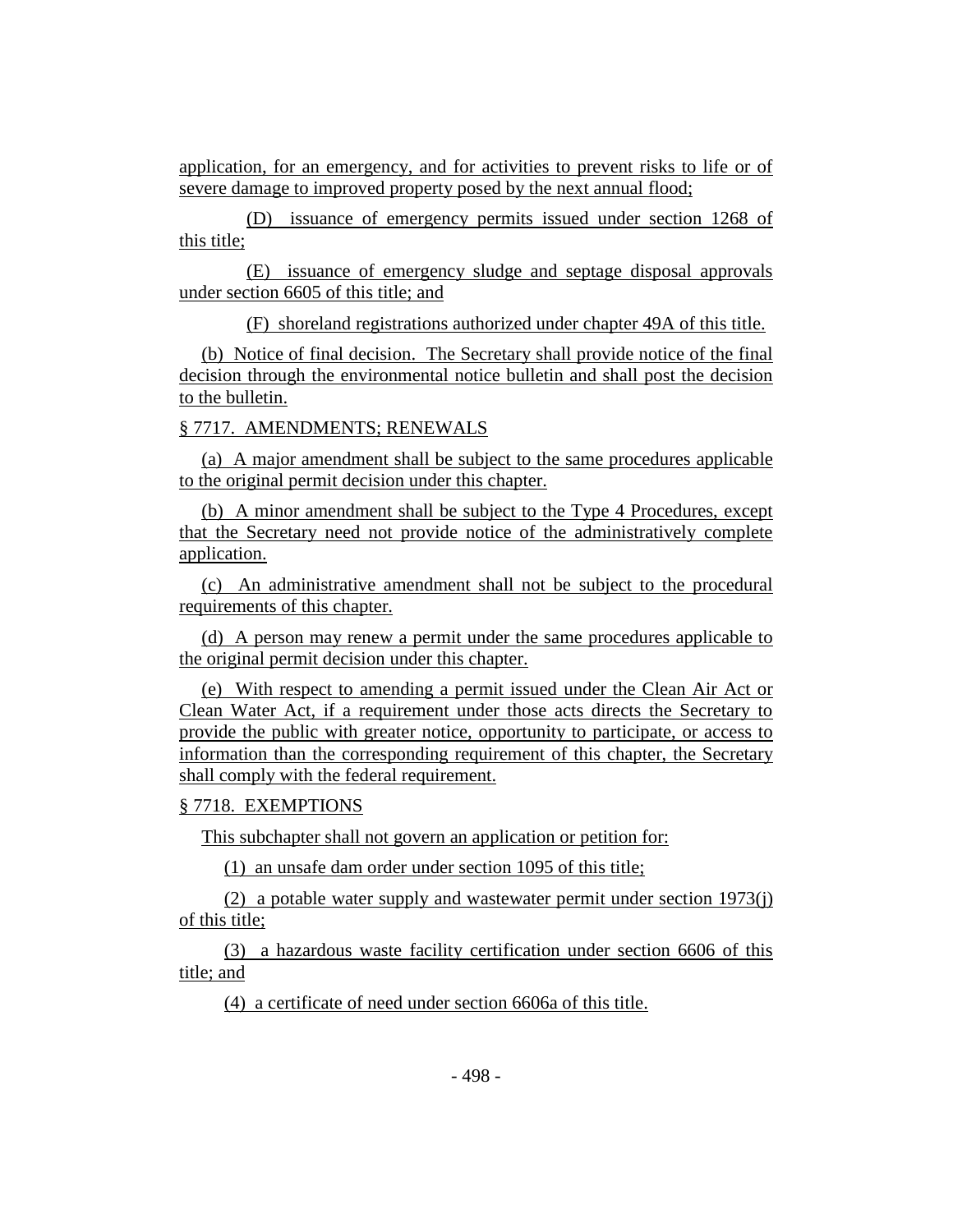#### Sec. 2. RULES; EFFECT ON PROCEDURAL REQUIREMENTS

Sec. 1 of this act shall take precedence over any inconsistent requirements for notice and processing of applications contained in rules adopted by the Department of Environmental Conservation other than rules pertaining to applications that are exempt under Sec. 1, 10 V.S.A. § 7718. On or before July 1, 2019, the Secretary of Natural Resources shall commence and complete amendments to conform these rules to Sec. 1.

\* \* \* Environmental Notice Bulletin \* \* \*

Sec. 3. 3 V.S.A. § 2826 is amended to read:

#### § 2826. ENVIRONMENTAL NOTICE BULLETIN; PERMIT HANDBOOK

(a) The Secretary shall establish procedures for the publication of an environmental notice bulletin, in order to provide for the timely public notification of permit applications, notices, comment periods, hearings, and permitting decisions. The Secretary shall begin publication of the bulletin by no later than July 1, 1995 on the Agency's website. At a minimum, the bulletin shall contain the following information: The bulletin shall consist of a website and an e-mail notification system. The Secretary shall ensure that the website for the bulletin is readily accessible from the Agency's main web page.

(1) notice of administratively complete permit applications submitted to the Department of Environmental Conservation; When 10 V.S.A. chapter 170 requires the posting of information to the bulletin, the Secretary shall post the information to the bulletin's website.

(2) notice of the comment period on the application and draft permit, if any, for those applications which were noticed; When 10 V.S.A. chapter 170 requires notice to persons through the environmental notice bulletin, the bulletin shall generate an e-mail notification to those persons containing the information required by that chapter.

(3) notice of the issuance of a draft permit, if required by law, for those applications that were noticed; The Secretary shall provide members of the public the ability to register, through the bulletin, for a list of interested persons to receive e-mail notification of permit activity based on permit type, municipality, proximity to a specified address, or a combination of these characteristics.

(4) information on how to request a public hearing or meeting; If an individual does not have an e-mail address, the individual may request to receive notifications through U.S. mail. On receipt of such a request, the Secretary shall mail to the individual the same information that the individual would have otherwise received through an e-mail generated by the bulletin.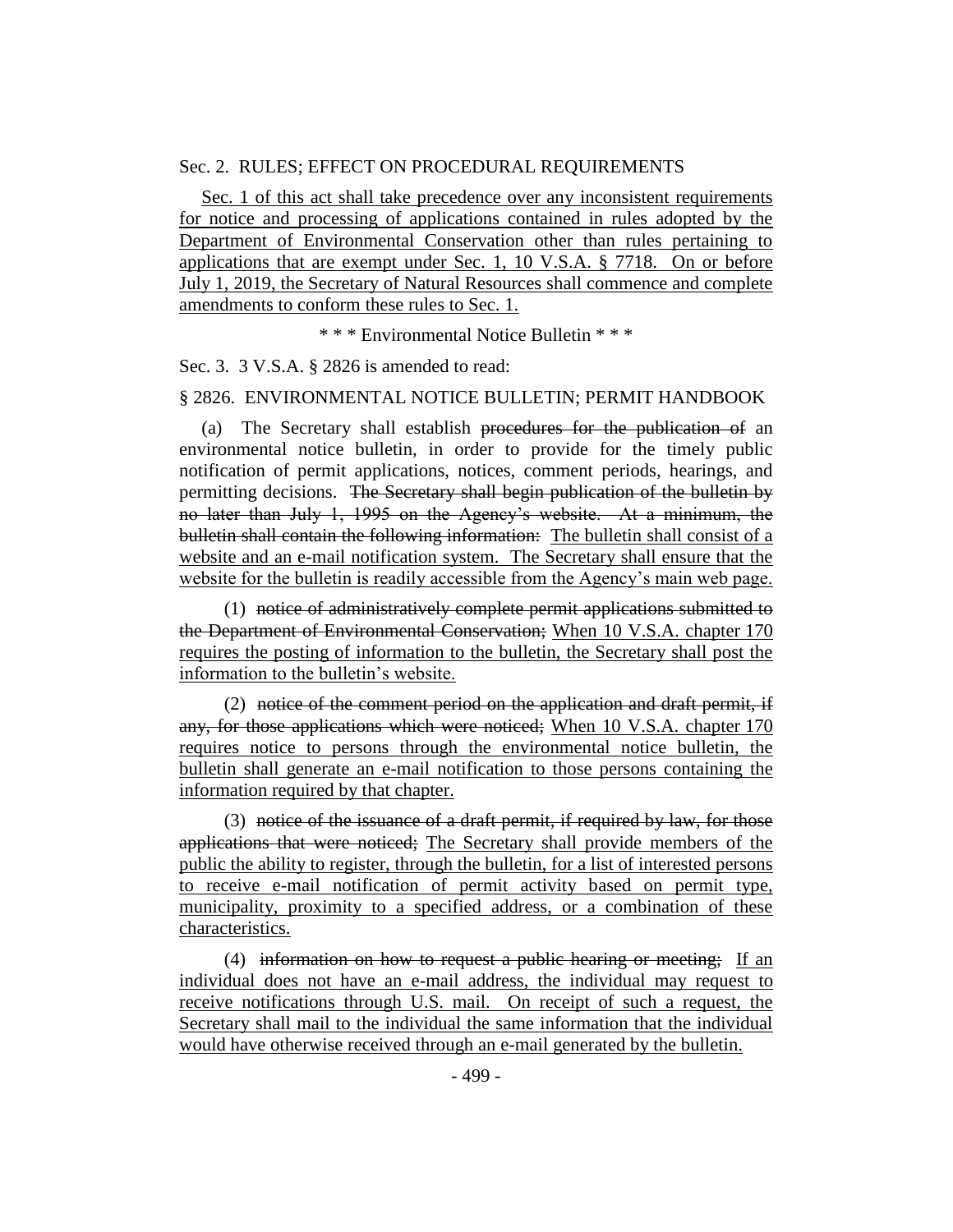(5) notice of the name of the staff person to contact for information regarding public hearings or meetings with respect to a particular application.

(6) notice of the issuance or denial of a permit for those applications that were noticed.

(b) By January 1, 1995, the The Secretary shall publish a permit handbook which lists all of the permits required for the programs administered by the Department of Environmental Conservation. The handbook shall include examples of activities that require certain permits, an explanation in lay terms of each of the permitting programs involved, and the names, addresses, and telephone numbers of the person or persons to contact for further information for each of the permitting programs. The Secretary shall update the handbook shall be updated, periodically.

Sec. 4. REPORTS; RULEMAKING; BULLETIN; REVISION

(a) On or before September 15, 2016, the Secretary shall commence all rulemaking required by Sec. 1 of this act.

(b) On or before February 15, 2017, the Secretary shall report in writing to the House and Senate Committees on Natural Resources and Energy and the House Committee on Fish, Wildlife and Water Resources on the Secretary's progress in adopting the rules required by Sec. 1 of this act and revising and reestablishing the environmental notice bulletin in accordance with Secs. 1 and 3 of this act.

(c) On or before July 1, 2017, the Secretary shall revise and reestablish the environmental notice bulletin to conform to the requirements of Secs. 1 and 3 of this act.

(d) On or before February 15, 2020, the Secretary of Natural Resources shall submit a written report to the House and Senate Committees on Natural Resources and Energy and the House Committee on Fish, Wildlife and Water Resources that:

(1) summarizes the Secretary's implementation of Secs. 1 through 3 of this act and details the steps taken to implement those sections;

(2) provides the Secretary's assessment of the effect of 10 V.S.A. chapter 170 on the amount of time taken by the Department of Environmental Conservation (DEC), during the preceding two calendar years, to review and issue decisions on applications and permits subject to that chapter and the data supporting that assessment;

(3) provides the Secretary's assessment of the effect of 10 V.S.A. chapter 170 on public participation, during the preceding two calendar years, in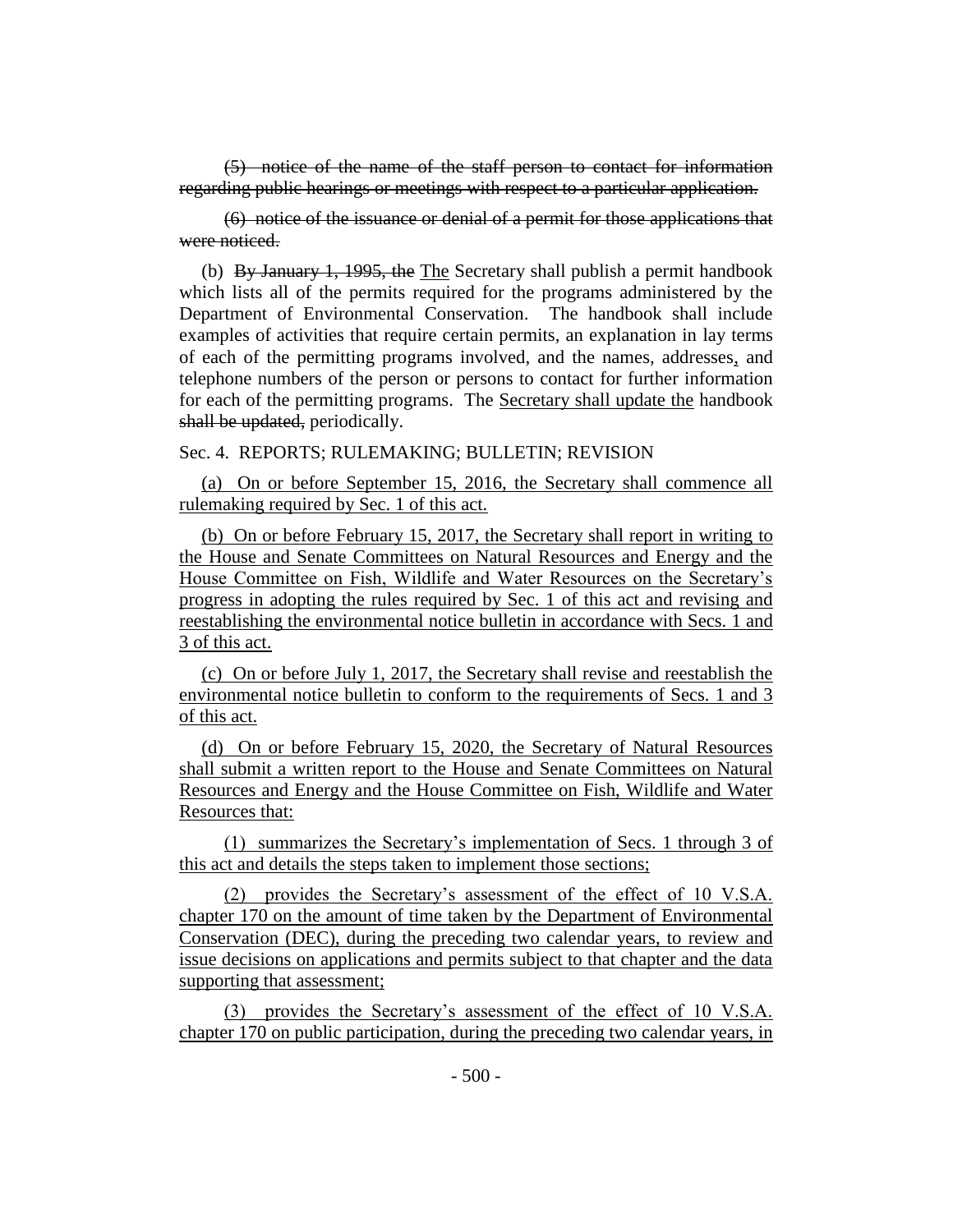the review of applications and permits subject to that chapter and the data supporting that assessment;

(4) provides:

(A) the total and annual number of appeals, during 2018 and 2019, of DEC decisions subject to 10 V.S.A. chapter 170 and how each appeal was resolved; and

(B) a comparison with the total and annual number of appeals, during calendar years 2015 through 2017, from DEC programs that become subject to the procedures of 10 V.S.A. chapter 170 on January 1, 2018, and how each of those appeals was resolved;

(5) provides the Secretary's overall evaluation of the success of Secs. 1 and 3 of this act in standardizing DEC permit procedures, increasing public participation in DEC's permit process, and resolving issues related to the issuance of DEC permits without appeal;

(6) based on the track record of 10 V.S.A. chapter 170 to date of the report, states the Secretary's recommendation on whether there is justification to amend the process for appealing those acts and decisions of the Secretary subject to that chapter; and

(7) if the recommendation under subdivision (6) of this subsection is affirmative, provides the Secretary's recommended amendments to the process for appealing those acts and decisions of the Secretary subject to 10 V.S.A. chapter 170.

\* \* \* Appeals from Agency of Natural Resources to the Environmental Division \* \* \*

Sec. 5. 10 V.S.A. § 8504(d) is amended to read:

(d) Requirement that aggrieved Act 250 parties to participate before the District Commission or the Secretary.

(1) No An aggrieved person  $\frac{m}{w}$  shall not appeal an act or decision that was made by a District Commission unless the person was granted party status by the District Commission pursuant to subdivision  $6085(c)(1)(E)$  of this title, participated in the proceedings before the District Commission, and retained party status at the end of the District Commission proceedings. In addition, the person may only appeal those issues under the criteria with respect to which the person was granted party status.

(2) Notwithstanding subdivision (d)(1) of this section, However, notwithstanding these limitations, an aggrieved person may appeal an act or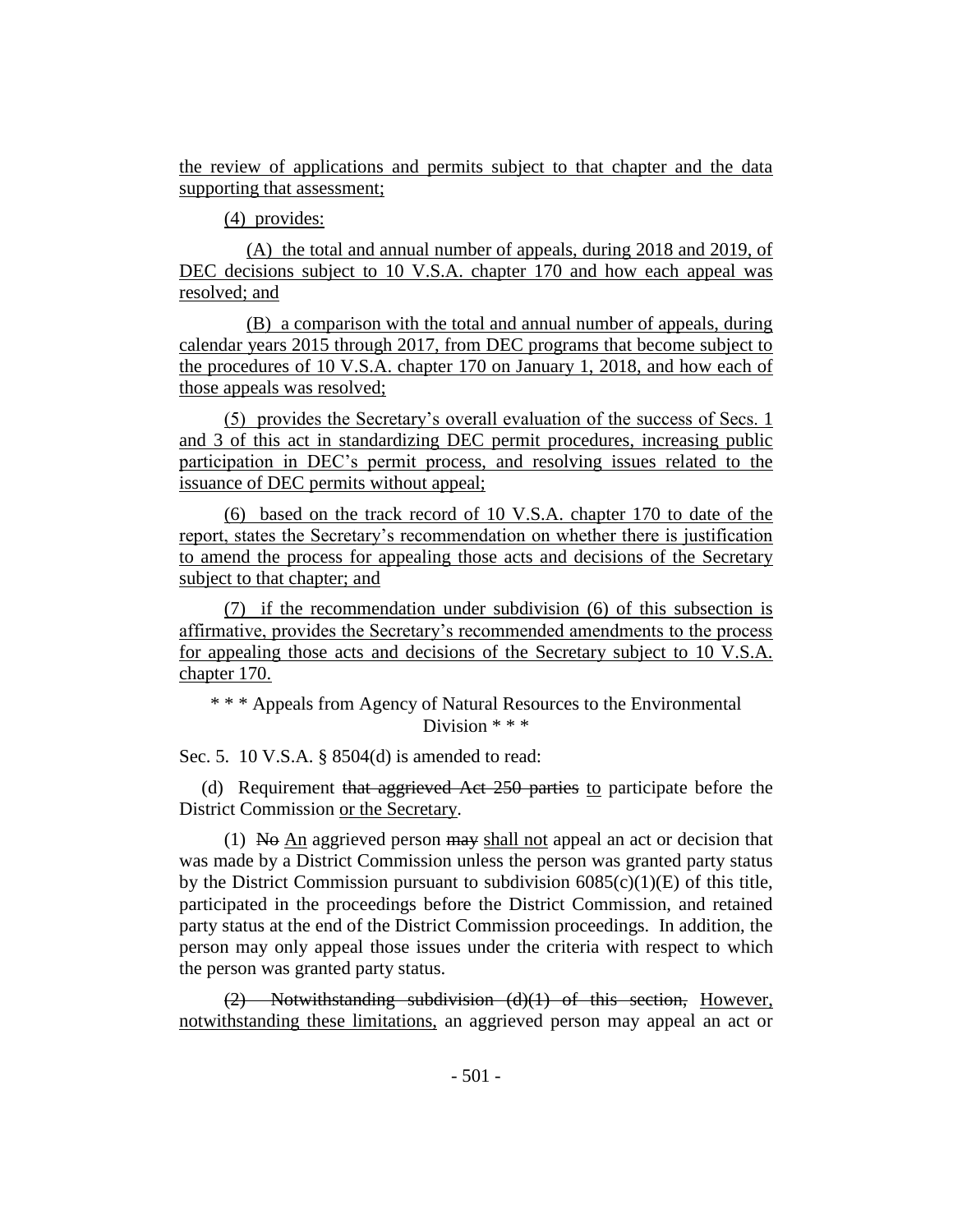decision of the District Commission if the Environmental judge determines that:

(A) there was a procedural defect which that prevented the person from obtaining party status or participating in the proceeding;

(B) the decision being appealed is the grant or denial of party status; or

(C) some other condition exists which would result in manifest injustice if the person's right to appeal was disallowed.

(2) An aggrieved person shall not appeal an act or decision of the Secretary unless the person submitted to the Secretary a written comment during the comment period or an oral comment at the public meeting conducted by the Secretary. In addition, the person may only appeal issues related to the person's comment to the Secretary. However, notwithstanding these limitations, an aggrieved person may appeal an act or decision of the Secretary if the Environmental judge determines that:

(A) there was a procedural defect that prevented the person from commenting during the comment period or at the public meeting or otherwise participating in the proceeding;

(B) the Secretary did not conduct a comment period and did not hold a public meeting; or

(C) some other condition exists which would result in manifest injustice if the person's right to appeal was disallowed.

\* \* \* Conforming Amendments \* \* \*

Sec. 6. 10 V.S.A. § 556 is amended to read:

## § 556. PERMITS FOR THE CONSTRUCTION OR MODIFICATION OF AIR CONTAMINANT SOURCES

\* \* \*

(b) The secretary Secretary may require an applicant to submit any additional information which that the secretary Secretary considers necessary to make the completeness determination required in subsection (a) of this section and shall not grant a permit until the information is furnished and evaluated. For air contaminant sources that have allowable emissions of more than 10 tons per year of all contaminants, excluding greenhouse gases, upon making a determination to issue a draft permit, the secretary shall issue a notice that includes a brief description of the source and the address where a complete permit application and draft permit may be reviewed, shall provide a public comment period on all draft permits, and shall hold a public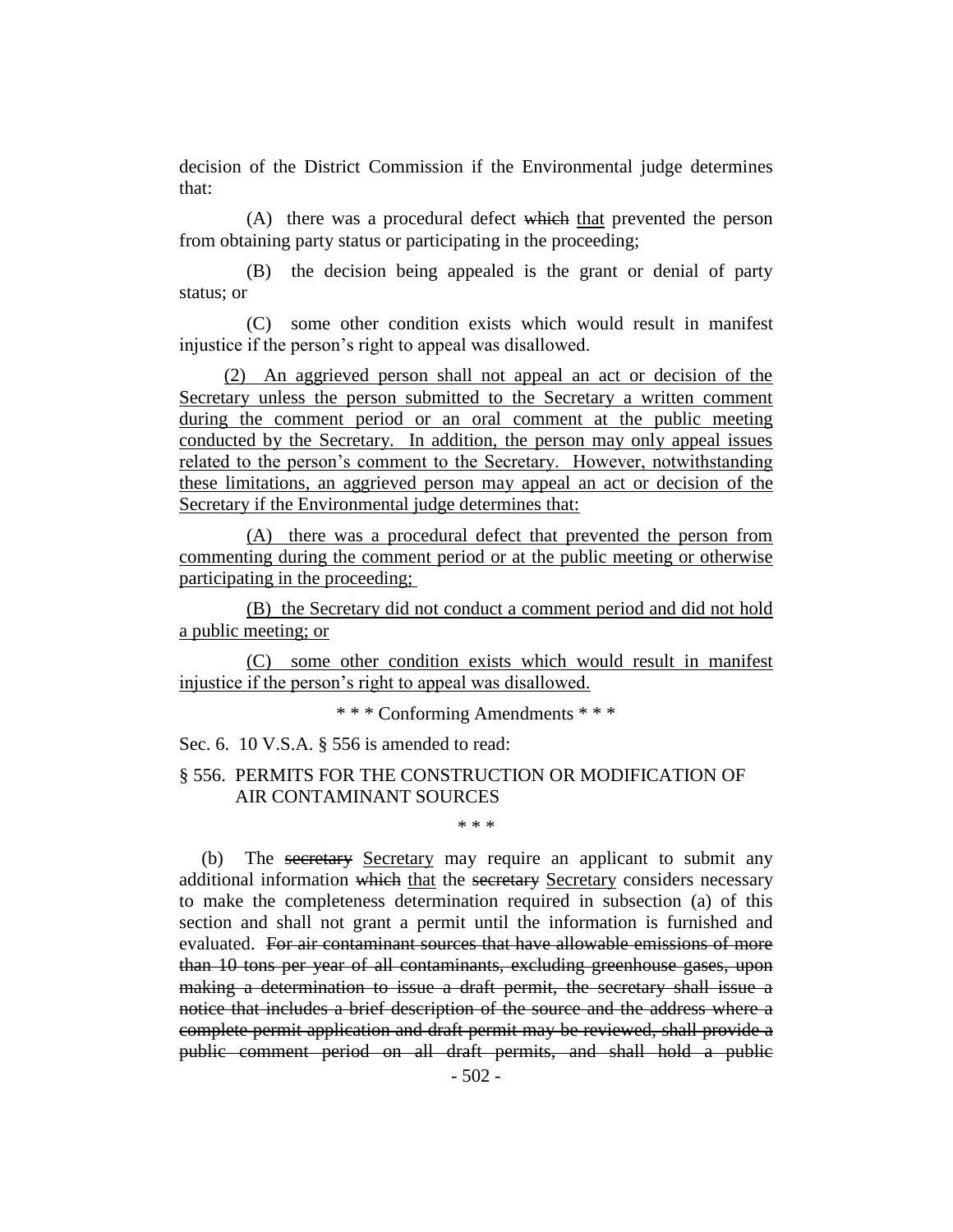informational meeting, if requested. The public comment period on a draft permit for a source that has allowable emissions of more than 10 tons per year, excluding greenhouse gases, shall be 30 days if the source constitutes a major stationary source or major modification under the rules of the secretary and shall otherwise be 10 days. For air contaminant sources that have allowable emissions of less than 10 tons per year of all contaminants, the secretary may provide an opportunity for public comment or a public informational hearing, or both, before ruling on a proposed permit. In determining whether to provide for comment or a meeting, the secretary shall consider the degree of toxicity of the air contaminant and the emission rate, the proximity of the source to residences, population centers and other sensitive human receptors, and emission dispersion characteristics at or near the source. The secretary shall fully consider all written and oral submissions concerning proposed permits prior to taking final action on those proposed permits. When an application is filed under this section, the Secretary shall proceed in accordance with chapter 170 of this title.

\* \* \*

\* \* \*

Sec. 7. 10 V.S.A. § 556a is amended to read: § 556a. OPERATING PERMITS

(c) For air contaminant sources that have allowable emissions of more than 10 tons per year of all contaminants, excluding greenhouse gases, upon making a determination to issue a draft permit, the secretary shall issue a notice that includes a brief description of the source and the address where a complete permit application and a draft permit may be reviewed, shall provide a public comment period on all draft permits, and shall hold a public informational meeting, if requested. The public comment period on a draft permit for a source that has allowable emissions of more than 10 tons per year, excluding greenhouse gases, shall be 30 days if the source is subject to subchapter V (permits) of 42 U.S.C. chapter 85 (air pollution prevention and control) and shall otherwise be 10 days. For air contaminant sources that have allowable emissions of less than ten tons per year of all contaminants, the secretary may provide an opportunity for public comment or a public informational hearing, or both, before ruling on a proposed permit. In determining whether to provide for comment or a meeting, the secretary shall consider the degree of toxicity of the air contaminant and the emission rate, the proximity of the source to residences, population centers and other sensitive human receptors, and emission dispersion characteristics at or near the source. The secretary shall fully consider all written and oral submissions concerning proposed permits prior to taking final action on those proposed permits. When an application is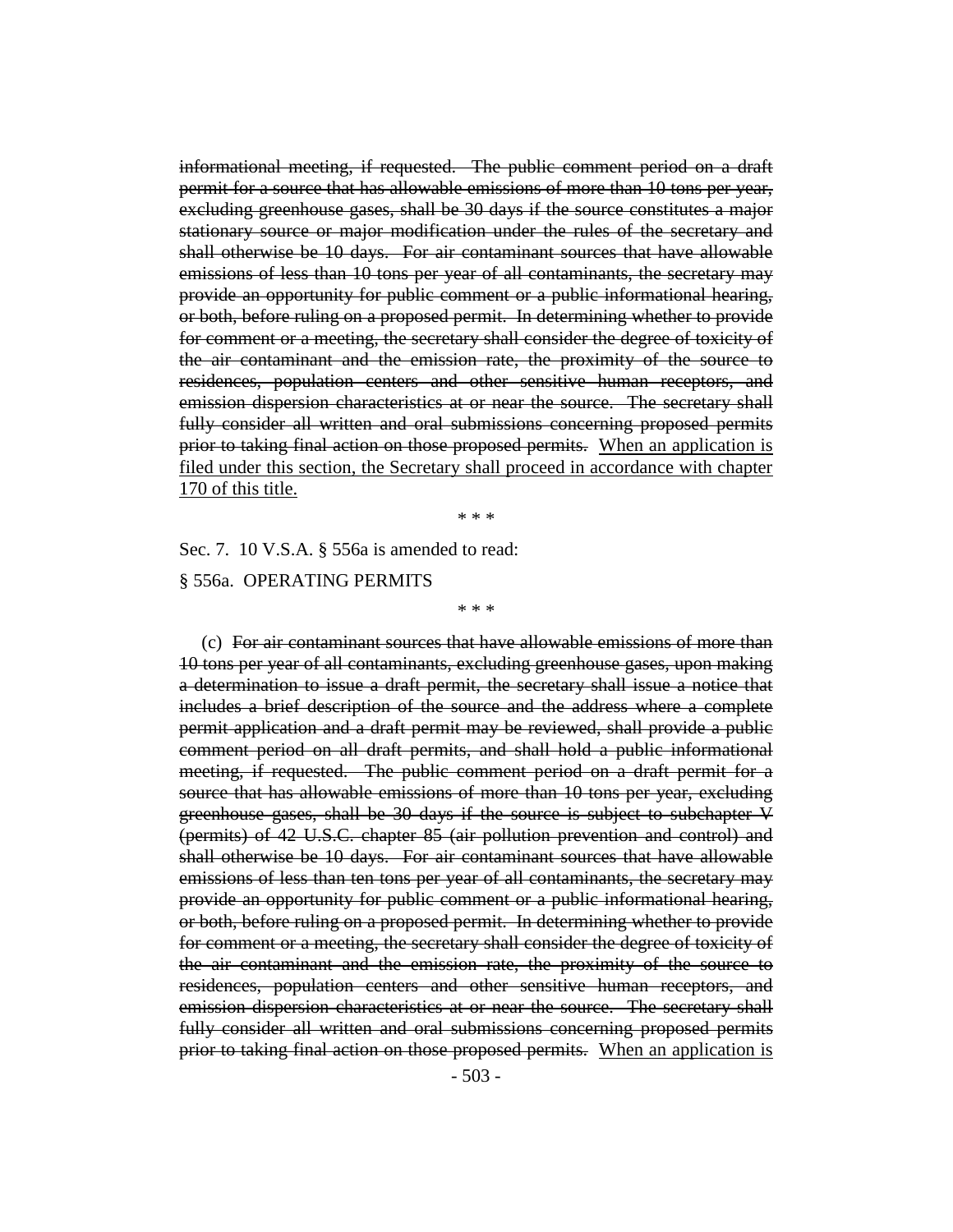filed under this section, the Secretary shall proceed in accordance with chapter 170 of this title.

\* \* \*

(e) A person may renew a permit issued under this section may be renewed upon application to the secretary Secretary for a fixed period of time, not to exceed five years.

(1) A permit being renewed shall be subject to the same procedural requirements, including those for public participation, that apply to initial permit issuance, except that a permit being renewed shall not be subject to the public notice and comment requirements of this chapter if all of the following apply:

(A) The secretary determines that no substantive changes have occurred at the air contaminant source that would affect emissions or require changes to the permit.

(B) The secretary determines no new statutory or regulatory requirements need to be added to the permit.

(C) The air contaminant source does not require a permit under subchapter V (permits) of 42 U.S.C. chapter 85 (air pollution prevention and control).

(2) The secretary Secretary shall not issue a permit renewal unless the applicant first demonstrates that the emissions from the subject source meet all applicable emission control requirements or are subject to, and in compliance with, an appropriate schedule of compliance.

\* \* \*

 $(h)(1)$  The secretary may issue Secretary may adopt, as a rule under 3 V.S.A. chapter 25, a general operating permits permit covering numerous similar sources. A general permit shall be adopted as an administrative rule under the provisions of 3 V.S.A. chapter 25. Each rule creating a general permit shall include provisions that require public notice of the fact that specified emitters have applied for general permits.

(2) Each rule creating a general permit shall provide a process by which interested persons can obtain detailed information about the nature and extent of the activity proposed to receive a general permit, and a process by which aggrieved persons can obtain an opportunity to be heard on a request that the general permit be issued only subject to specific conditions to limit or mitigate the effects of the emissions in question. Based on information presented at such a hearing, an applicant may be required to obtain a permit other than a general permit, or may obtain a general permit subject to specified conditions.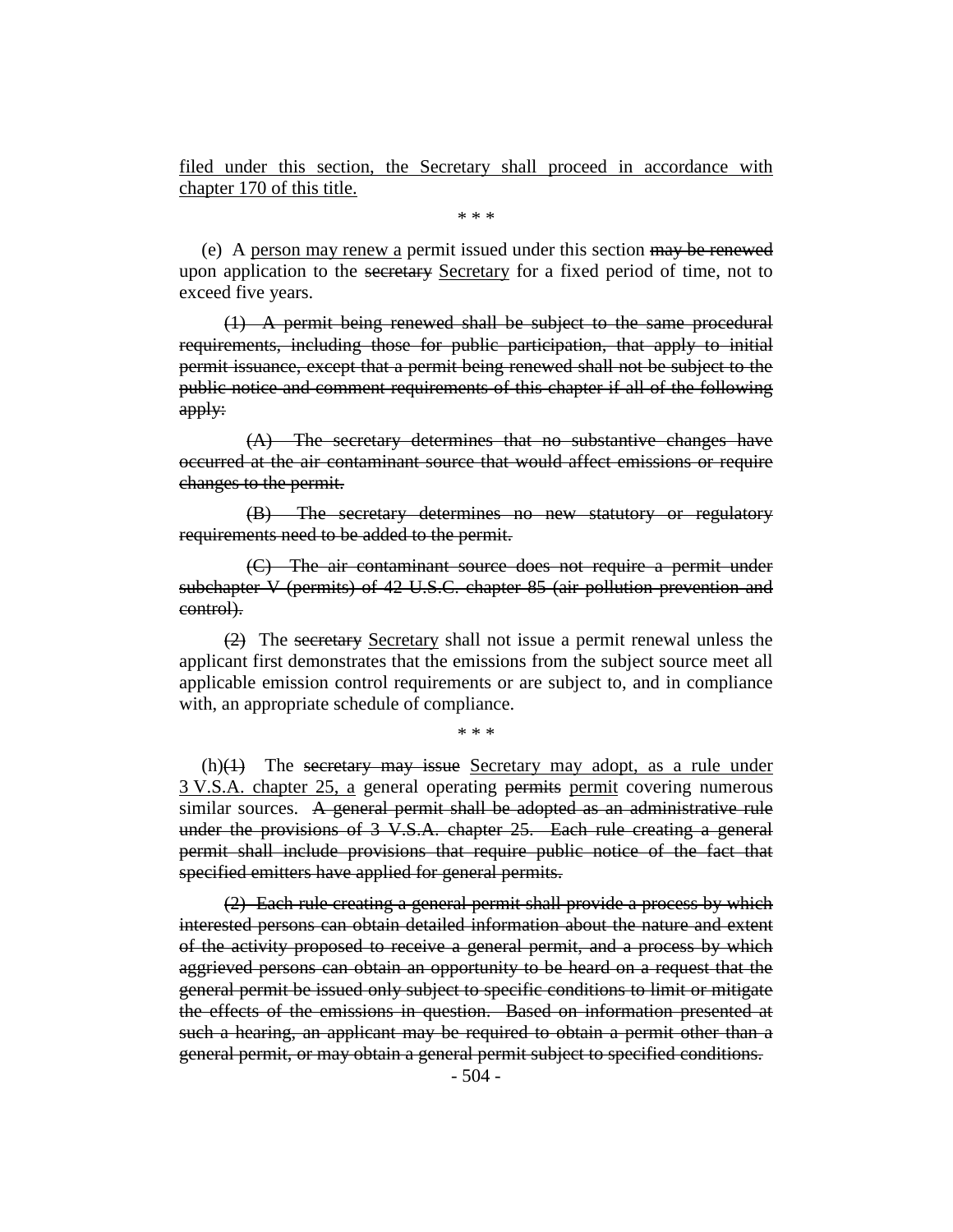\* \* \*

#### Sec. 8. 10 V.S.A. § 754 is amended to read:

#### § 754. FLOOD HAZARD AREA RULES; USES EXEMPT FROM MUNICIPAL REGULATION

\* \* \*

(b) Required rulemaking content. The rules shall:

(1) set forth the requirements necessary to ensure uses exempt from municipal regulation are regulated by the State in order to comply with the regulatory obligations set forth under the National Flood Insurance Program.

(2) be designed to ensure that the State and municipalities meet community eligibility requirements for the National Flood Insurance Program.

(3) require that the Secretary provide notice to a municipality in which a use exempt from municipal regulation will occur of an application received under this section and a copy of the permit issued, unless a use is authorized to occur without notification of or reporting to the Secretary. [Repealed.]

\* \* \*

(f) Permit requirement. Beginning March 1, 2015, no person A person shall not commence or conduct a use exempt from municipal regulation in a flood hazard area or river corridor in a municipality that has adopted a flood hazard area bylaw or ordinance under 24 V.S.A. chapter 117 or commence construction of a State-owned and -operated institution or facility located within a flood hazard area or river corridor, without a permit issued under the rules required under subsection (a) of this section by the Secretary or by a State agency delegated permitting authority under subsection (g) of this section. When an application is filed under this section, the Secretary or delegated State agency shall proceed in accordance with chapter 170 of this title.

\* \* \*

Sec. 9. 10 V.S.A. § 914 is amended to read:

§ 914. WETLANDS DETERMINATIONS

\* \* \*

(c) The Secretary shall provide by certified mail written notice of a proposed determination to the owner of each parcel of land within or adjacent to the wetland or buffer zone in question; publish notice on the Agency website; and provide an electronic notice to persons who have requested to be on a list of interested persons. Such notice shall include the date of the Secretary's proposed determination and shall provide no fewer than 30 days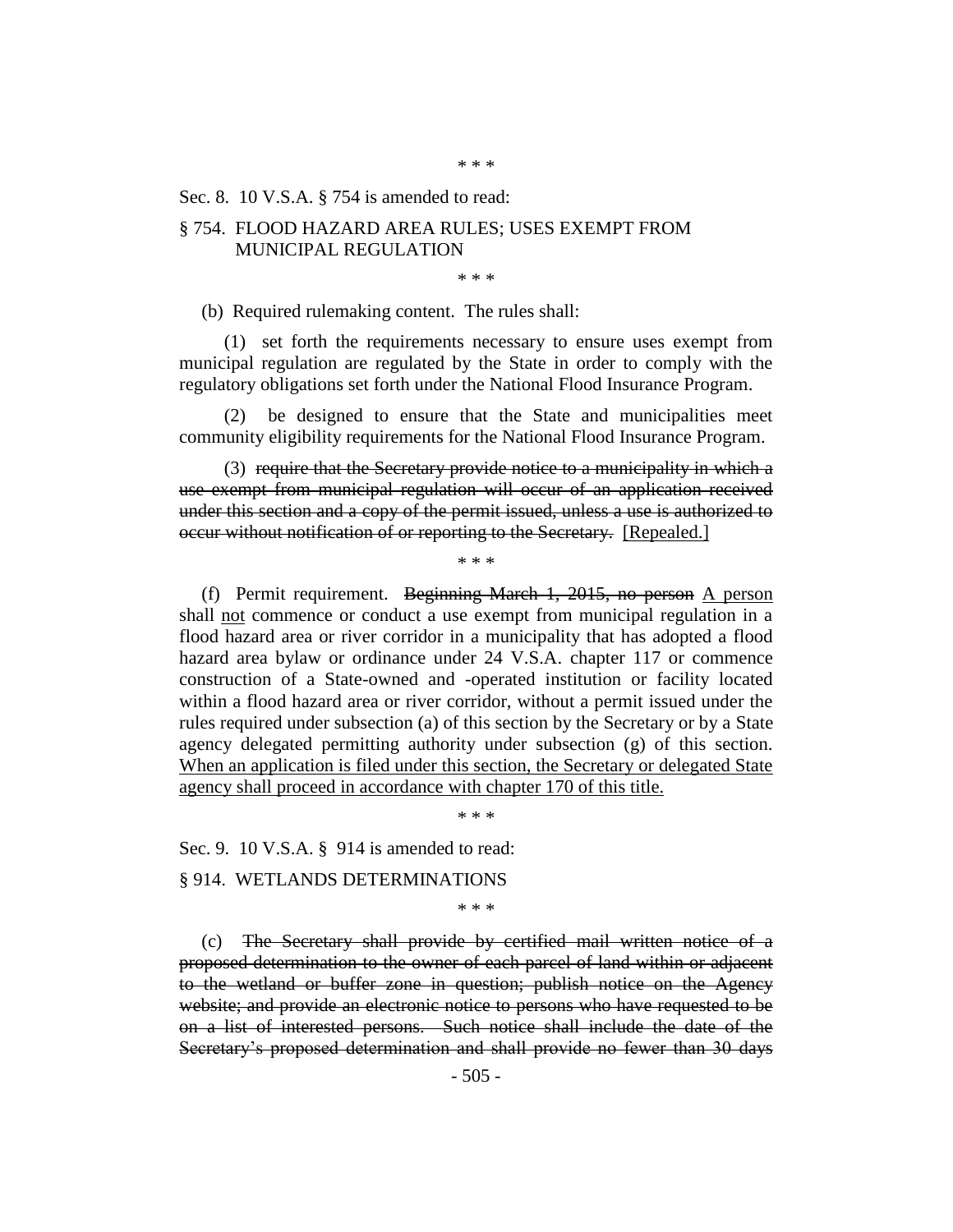from the date of the Secretary's proposed determination within which to file written comments or to request that the Secretary hold a public meeting on the proposed determination. The provisions of chapter 170 of this title shall apply to issuance of determinations under this section.

(d) The Secretary shall provide, in person, by mail, or by electronic notice, a written copy of a wetland determination issued under this section to the owner of each affected parcel of land and to the requesting petitioner. [Repealed.]

\* \* \*

Sec. 10. 10 V.S.A. § 1022 is amended to read:

#### § 1022. APPLICATION FOR ALTERATION

A person proposing to change, alter, or modify the course, current, or cross section of a watercourse shall apply in writing to the secretary Secretary for a permit to do so. The application shall describe the location and purpose of the proposed change and shall be accompanied by the maps and plans and other information the secretary Secretary shall direct. A conformed copy shall be simultaneously filed with the town clerk of the town in which the proposed alteration is located, and mailed to each owner of property that abuts or is opposite the land where the alteration is to take place. The town clerk shall forthwith post the copy in the town office. When an application is filed under this section, the Secretary shall proceed in accordance with chapter 170 of this title and the requirements of this subchapter.

Sec. 11. 10 V.S.A. § 1023 is amended to read:

§ 1023. INVESTIGATION, PERMIT

\* \* \*

(b) The reasons for the action taken under this section shall be set forth in writing to the applicant. Notice of the action of the Secretary shall also be sent to the selectboard of the town in which the proposed change is located, and to each owner of property which abuts or is opposite the land where the alteration is to take place.

\* \* \*

Sec. 12. 10 V.S.A. § 1083 is amended to read:

#### § 1083. APPLICATION

(a) Any person who proposes to undertake an action subject to regulation pursuant to section 1082 of this title shall apply in writing to the state State agency having jurisdiction, and shall give notice thereof to the governing body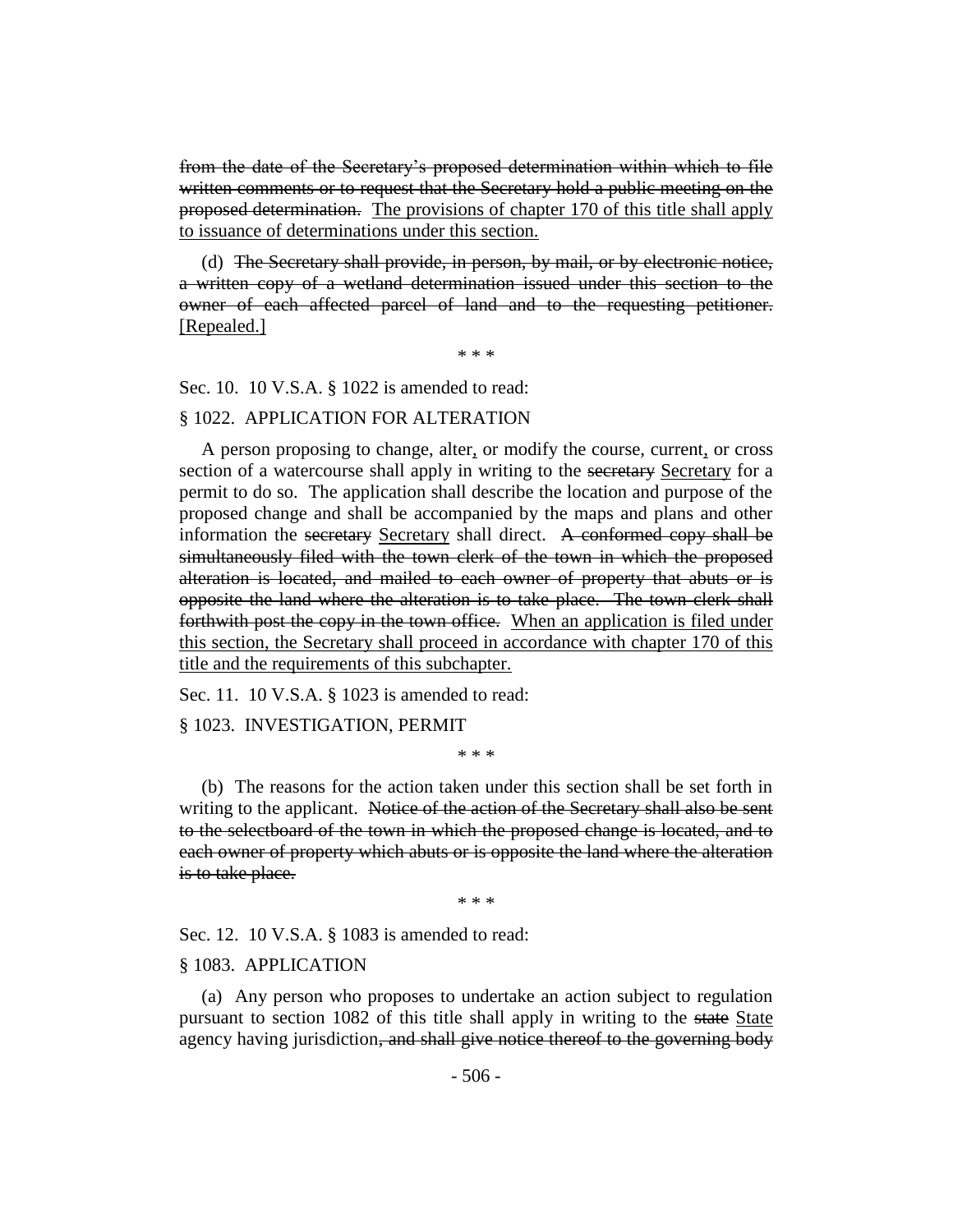of the municipality or municipalities in which the dam or any part of the dam is to be located. The application shall set forth:

\* \* \*

Sec. 13. 10 V.S.A. § 1085 is amended to read:

#### § 1085. NOTICE OF APPLICATION

Upon receipt of the application required by section 1082 of this title, the state State agency having jurisdiction shall give notice to the legislative body of each municipality in which the dam is allocated and to all persons interested.

(1) For any project subject to its jurisdiction under this chapter, on the petition of 25 or more persons the department shall, or on its own motion it may, hold a public information meeting in a municipality in the vicinity of the proposed project to hear comments on whether the proposed project serves the public good and provides adequately for the public safety. Public notice shall be given by posting in the municipal offices of the towns in which the project will be completed and by publishing in a local newspaper at least 10 days before the meeting. The Department shall proceed in accordance with chapter 170 of this title.

(2) For any project subject to its jurisdiction under this chapter, the public service board shall hold a hearing on the application. The purpose of the hearing shall be to determine whether the project serves the public good as defined in section 1086 of this title and provides adequately for the public safety. The hearing shall be held in a municipality in the vicinity of the proposed project and may be consolidated with other hearings, including hearings under 30 V.S.A. § 248 concerning the same project. Notice shall be given at least 10 days before the hearing to interested persons by posting in the municipal offices of the towns in which the project will be completed and by publishing in a local newspaper.

Sec. 14. 10 V.S.A. § 1100 is amended to read

#### § 1100. FEDERAL COOPERATION

\* \* \*

(4) Where cultivated agricultural lands in excess of one hundred acres are to be taken for the purposes of a flood control project, or the recreational development of the state State or the economy of the river basin involved may be affected thereby, the department, of its own motion, may, and upon petition to it by interested parties, shall, appoint a time and place for hearing in the vicinity of the flood control project, hold a public information meeting after giving notice to interested parties as it directs Department shall provide notice,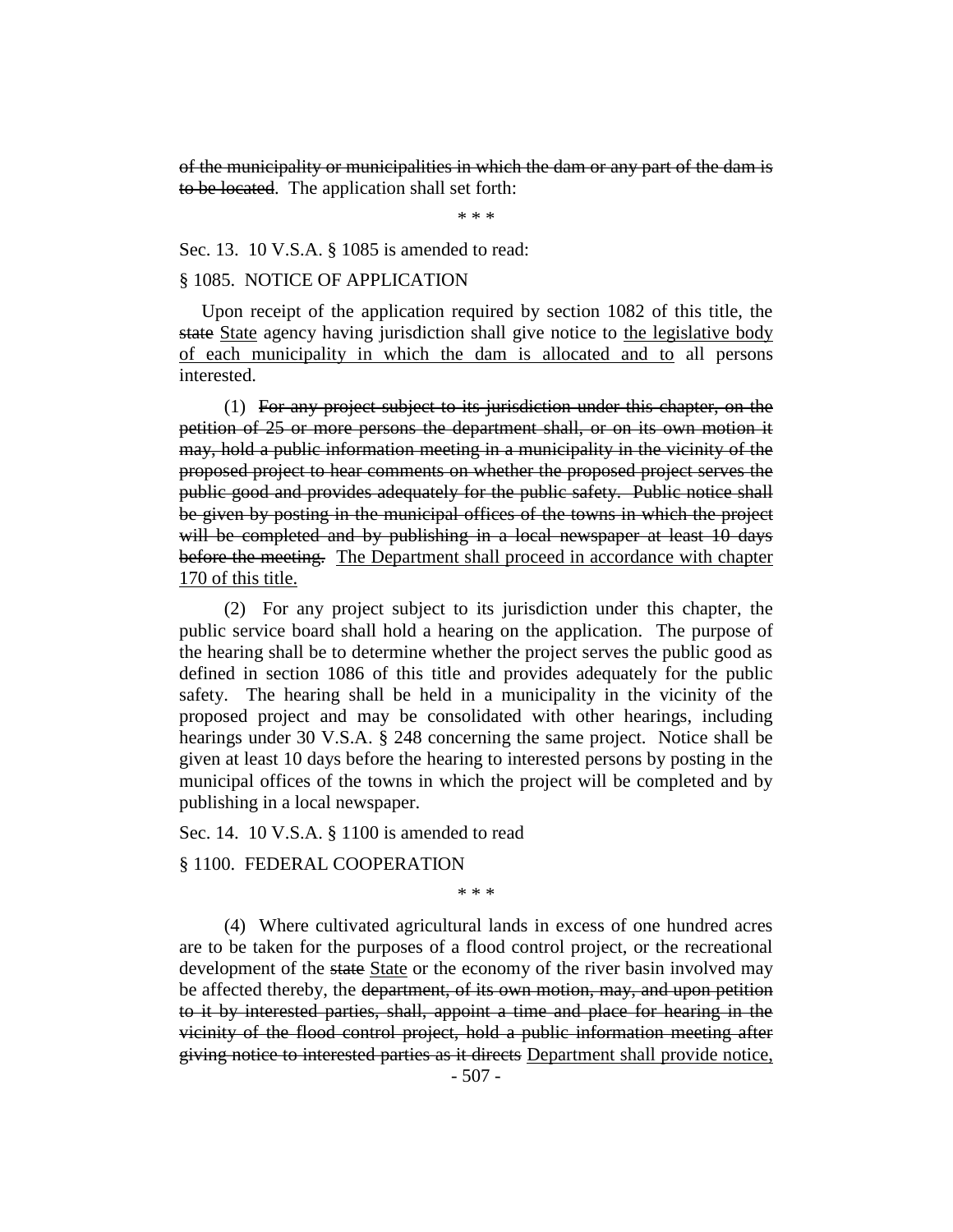an opportunity to submit comments, and an opportunity to request a public meeting in accordance with section 7713 (Type 2 Procedures) of this title. Upon hearing, the department The Department shall determine the effect the flood control project will have upon agricultural land uses or recreational values in this state State, or upon the economy of the river basin involved, and report its findings and recommendations to the proper federal agency or authority having the flood control project in charge for its consideration and recognition. The Department shall post its findings and recommendations as a final decision in accordance with chapter 170 of this title.

Sec. 15. 10 V.S.A. § 1252 is amended to read:

## § 1252. CLASSIFICATION OF WATERS; MIXING ZONES

\* \* \*

(d) Prior to the initial authorization of a new waste management zone, except those created pursuant to subsection (b) of this section, or prior to the expansion of the size of an existing zone created under this section, in order to accommodate an increased discharge, the Secretary shall:

(1) Prepare a draft permit which includes a description of the proposed waste management zone prior to publishing the notice required by subdivision  $(2)$  of this subsection and proceed in accordance with subsections 7713(c), (d), and (e) of this title.

(2) Publish notice in both a local newspaper generally circulating in the area where the affected waters are located and a separate newspaper generally circulating throughout the State not less than 21 days prior to the public hearing required by this subsection. The notice shall describe the draft permit and proposed waste management zone and provide for the opportunity to file written comment for not less than seven days following the hearing.

(3) Forward copies of the notice, the draft permit and the description of the proposed waste management zone to any municipality and regional planning commission within the area where the affected waters are located not less than 21 days prior to the hearing. The notice, the draft permit and the description of the waste management zone shall also be provided to any person upon request.

(4) Hold a public hearing convenient to the waters affected.

(5) Give due consideration to the cumulative impact of overlapping waste management zones.

 $(6)(3)$  Determine that the creation or expansion of such a waste management zone is in the public interest after giving due consideration to the factors specified in subdivisions 1253(e)(1) through (10) of this title.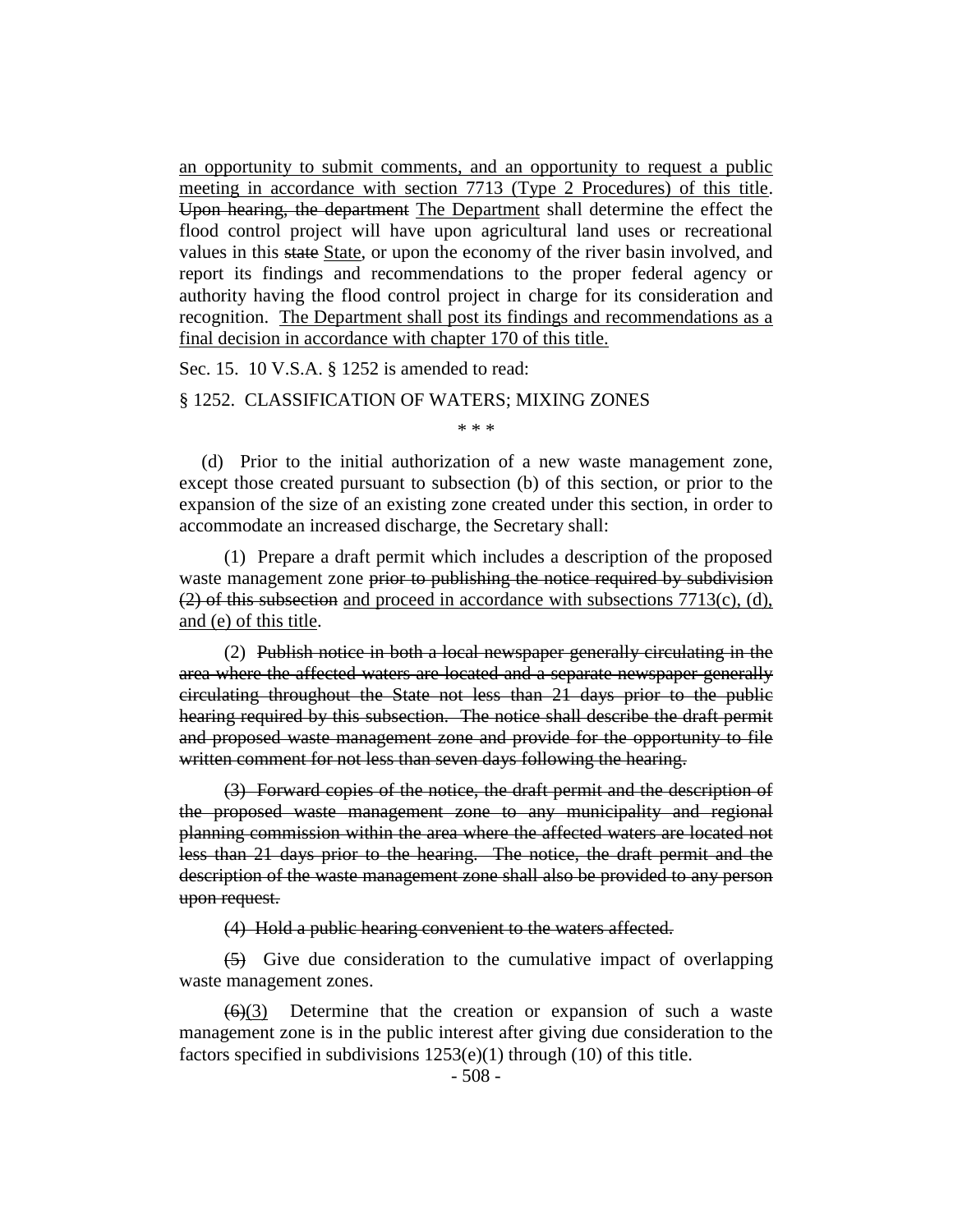$(7)(4)$  Determine that the creation or expansion of such a zone will not:

\* \* \*

 $\left(\frac{8}{5}\right)$  Provide a written explanation with respect to subdivisions  $\left(\frac{5}{2}\right)$ through  $(7)(4)$  of this subsection.

\* \* \*

Sec. 16. 10 V.S.A. § 1263 is amended to read:

§ 1263. DISCHARGE PERMITS

\* \* \*

(b) Except for applications for permission to discharge under the terms of a previously issued general permit, the secretary shall provide for notice of each application to the public and any appropriate officials of another state and the federal government including the administrator of the United States Environmental Protection Agency, and shall provide an opportunity for written comments or a public hearing or both on the application before making a final ruling on the application. Prior to issuing a general permit, the secretary shall give notice as provided in this subsection and provide for written comments or a public hearing or both as provided in this subsection. For applications for permission to discharge under the terms of a previously issued general permit, the applicant shall provide notice, on a form provided by the secretary, to the municipal clerk of the municipality in which the discharge is located at the time the application is filed with the secretary, and the secretary shall provide an opportunity for written comment, regarding whether the application complies with the terms and conditions of the general permit, for ten days following receipt of the application. When an application is filed under this section, the Secretary shall proceed in accordance with chapter 170 of this title. The secretary Secretary may require any applicant to submit any additional information, which that the secretary Secretary considers necessary and may refuse to grant a permit, or permission to discharge under the terms of a general permit, until the information is furnished and evaluated.

\* \* \*

Sec. 17. 10 V.S.A. § 1265 is amended to read:

#### § 1265. TEMPORARY POLLUTION PERMITS

\* \* \*

(b) The Secretary shall give notice of each application to the public and any appropriate officials of another state and the federal government including the administrator of the U.S. Environmental Protection Agency, and shall provide an opportunity for written comments or a public hearing, or, both on the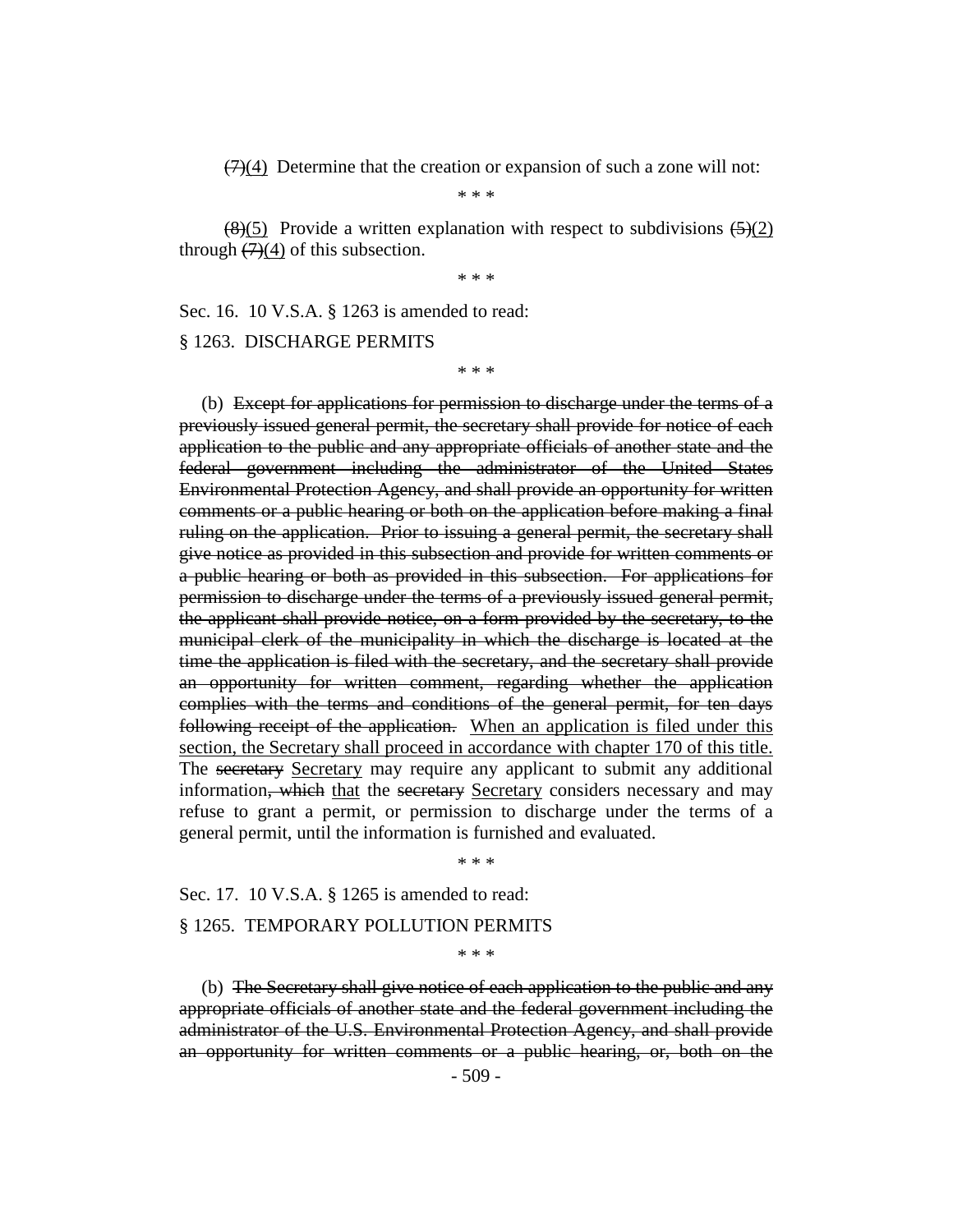application before ruling on the application. When an application is filed under this section, the Secretary shall proceed in accordance with chapter 170 of this title. The Secretary may require the applicant to submit any additional information which he or she that the Secretary considers necessary, and may refuse to grant a permit until the information is furnished and evaluated.

\* \* \*

Sec. 18. 10 V.S.A. § 1268 is amended to read:

## § 1268. EMERGENCY PERMITS

When a discharge permit holder finds that pollution abatement facilities require repairs, replacement or other corrective action in order for them to continue to meet standards specified in the permit, he or she the holder may apply in the manner specified by the secretary Secretary for an emergency pollution permit for a term sufficient to effect repairs, replacements or other corrective action. The permit may be issued without prior public notice if the nature of the emergency will not provide sufficient time to give notice; provided that the secretary shall give public notice as soon as possible but in any event no later than five days after the effective date of the emergency pollution permit. The Secretary shall proceed in accordance with chapter 170 of this title. No emergency pollution permit shall be issued unless the applicant certifies and the secretary Secretary finds that:

\* \* \*

Sec. 19. 10 V.S.A. § 1418 is amended to read:

#### § 1418. GROUNDWATER WITHDRAWAL PERMIT

\* \* \*

 $(c)(1)$  At least 30 days before filing an application for a permit under this section, the applicant shall hold an informational hearing in the municipality in which the withdrawal is proposed in order to describe the proposed project and to hear comments regarding the proposed project. Public notice shall be given by posting in the municipal offices of the town in which the withdrawal is proposed and by publishing in a local newspaper at least 10 days before the meeting.

(2) On or before the date of filing with the secretary of natural resources an application for a permit under this section, an applicant for a withdrawal under this section shall notify:

(A) the clerk, legislative body, and any conservation commission in the municipality in which the proposed withdrawal is located;

(B) adjoining municipalities;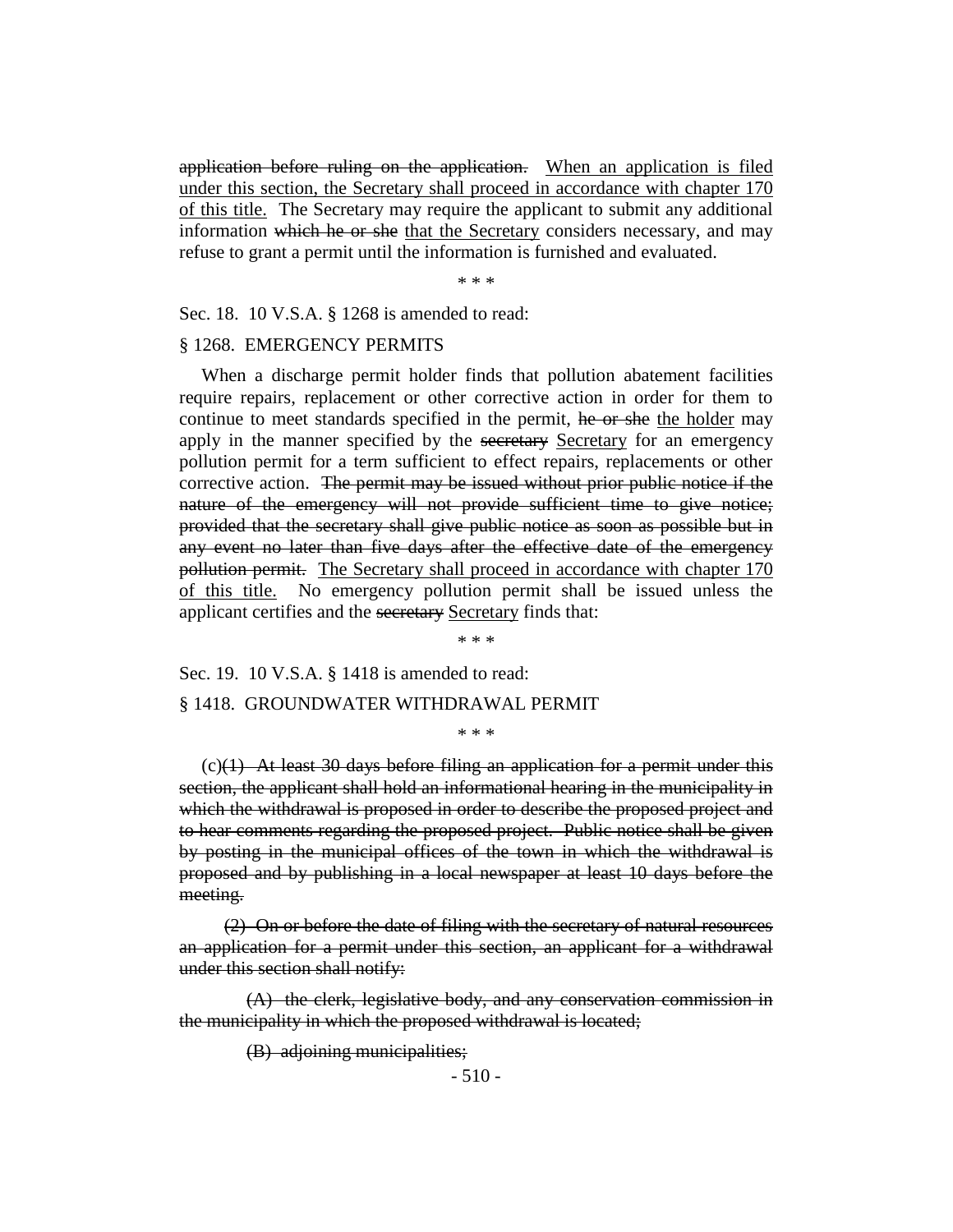(C) the regional planning commission in the region where the proposed withdrawal is located;

(D) all landowners and mobile home park residents within the zone of influence of a groundwater withdrawal or within one quarter mile downstream from a withdrawal from a spring. Notice to the officers of a condominium association shall be deemed sufficient under this subdivision for notice to residents of a condominium; and

(E) any public water systems permitted by the agency of natural resources in the municipality where the proposed withdrawal is located.

(3) The applicant shall publish notice of the application in a newspaper of general circulation in the area in which the withdrawal is proposed and shall post a copy of the notice in the municipal clerk's office in the municipality in which the withdrawal is located.

(4) On its own motion or on receipt of a written request, the agency shall hold a public meeting in the municipality in which the withdrawal is proposed in order to describe the proposed project and to hear comments regarding the proposed project. Opportunity shall be given all participants at a public meeting to ask questions and comment on all issues involved. The agency shall prepare a responsiveness summary for each public meeting conducted. Public notice shall be given by posting in the municipal offices of the town in which the withdrawal is proposed and by publishing in a local newspaper at least 10 days before the meeting.

(5) No defect in the form or substance of any notice requirements in subdivision  $(1), (2), (3)$ , or  $(4)$  of this subsection shall invalidate an application for a permit under this section provided that reasonable efforts are made to provide adequate posting and notice. An application for a permit under this section shall be invalid when a defective posting or notice was materially misleading in content. If an action is ruled to be invalid by the environmental division, the applicant may reapply and provide new posting and notice. When an application is filed under this section, the Secretary shall proceed in accordance with chapter 170 of this title.

\* \* \*

Sec. 20. 10 V.S.A. § 1443 is amended to read:

§ 1443. INDIVIDUAL PERMIT REQUIREMENTS FOR IMPERVIOUS SURFACE OR CLEARED AREA IN A PROTECTED SHORELAND AREA

\* \* \*

(c) Permit process.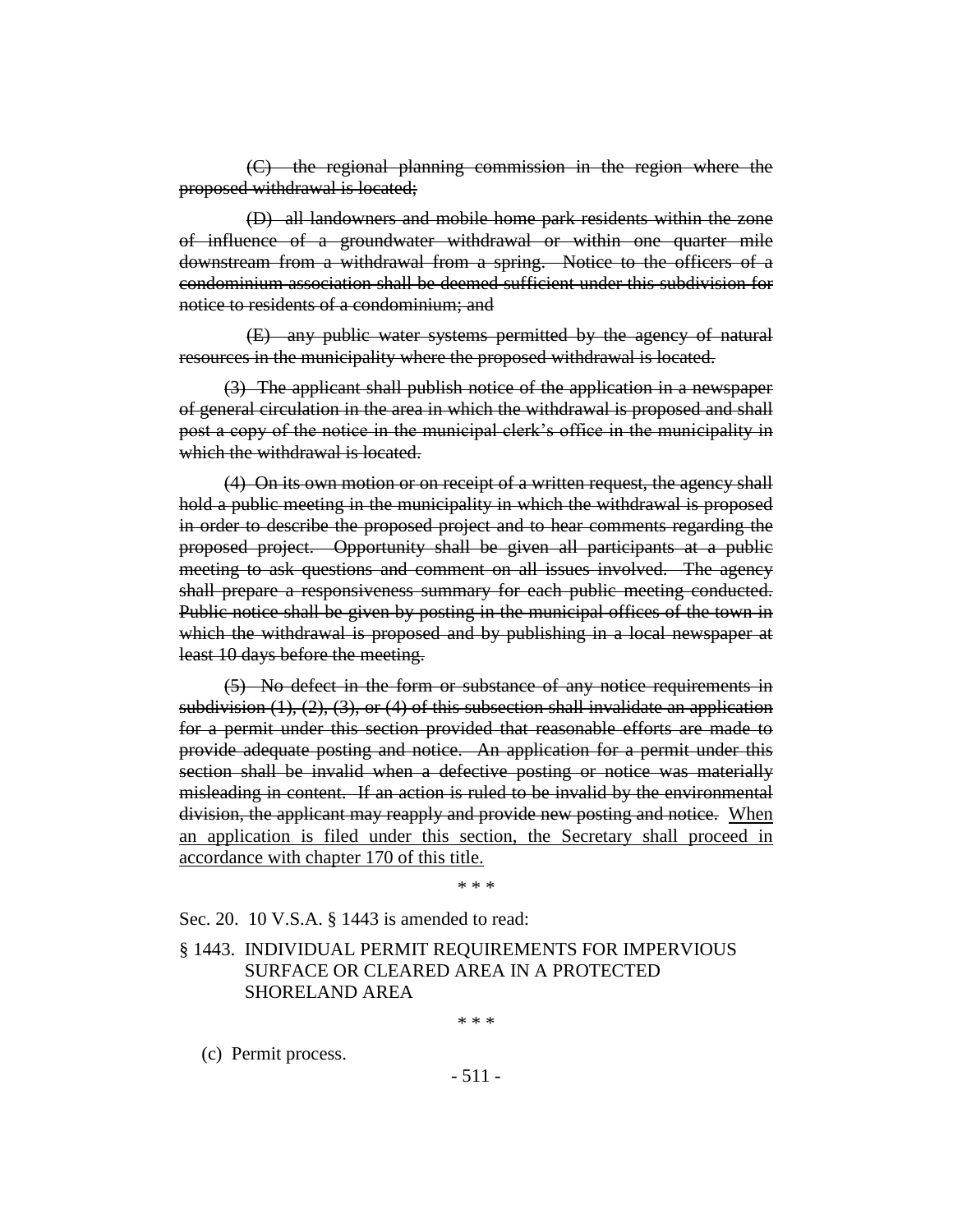(1) A person applying for a permit shall do so on a form provided by the Secretary. The application shall be posted on the Agency's website.

(2) A person applying for a permit shall provide notice, on a form provided by the Secretary, to the municipal clerk of the municipality in which the construction of impervious surface or creation of cleared area is located at the time the application is filed with the Secretary.

(3) The Secretary shall provide an opportunity for written comment regarding whether an application complies with the requirements of this chapter or any rule adopted by the Secretary, for 30 days following receipt of the application. When an application is filed under this section, the Secretary shall proceed in accordance with chapter 170 of this title.

\* \* \*

Sec. 21. 10 V.S.A. § 1455 is amended to read:

§ 1455. AQUATIC NUISANCE CONTROL PERMIT

\* \* \*

(h) The Secretary shall adopt procedures under 3 V.S.A. chapter 25 which will provide an opportunity for public review and comment on permit applications. The procedures shall classify permit applications by degree of environmental risk involved and establish appropriate opportunities for public notice and comment for each class. When an application is filed under this section, the Secretary shall proceed in accordance with chapter 170 of this title.

\* \* \*

Sec. 22. 10 V.S.A. § 1456 is amended to read:

#### § 1456. AQUATIC SPECIES RAPID RESPONSE GENERAL PERMITS

\* \* \*

(c) The secretary shall provide notice of the application to the municipal clerk of the municipality or municipalities in which the proposed control activity will be conducted at the time the request for authorization is filed with the secretary. The secretary shall provide an opportunity for written comment regarding whether the request complies with the terms and conditions of the aquatic species rapid response general permit for 10 days following receipt of the request for authorization. When an application is filed under this section, the Secretary shall proceed in accordance with chapter 170 of this title.

\* \* \*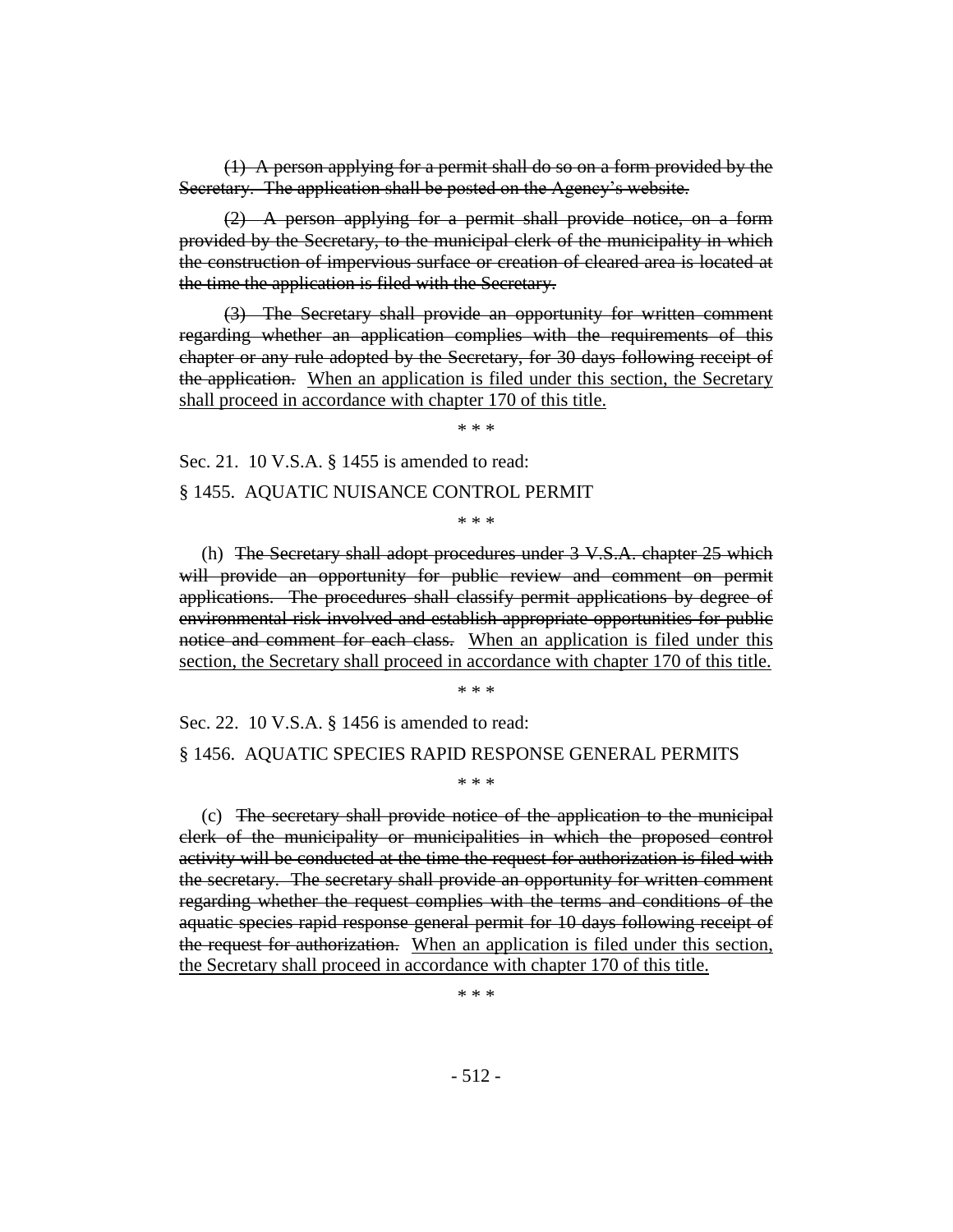#### Sec. 23. 10 V.S.A. § 1675 is amended to read:

## § 1675. PERMITS; CONDITIONS; DURATION; SUSPENSION OF REVOCATION

\* \* \*

#### (c) Notice and hearing. Permit process; additional information.

(1) The Secretary shall give notice of each application for a new source for a community or nontransient, noncommunity water system to the public by publication in a newspaper of general circulation for the area containing the proposed system and by causing a notice to be posted in the clerk's office for the municipality containing the proposed system or source. The Secretary shall also give notice to appropriate State agencies. The applicant shall notify all adjoining landowners. The Secretary shall provide an opportunity for written comment or a public hearing, or both, on the application before ruling on the application. When an application is filed under this section, the Secretary shall proceed in accordance with chapter 170 of this title. The Secretary may require the applicant to submit additional information which that the Secretary considers necessary in order to support the findings required in subsection (b) of this section, and may refuse to grant a permit until the information is furnished and evaluated. The Secretary may also consult with the Commissioner of Health, as necessary, in making decisions regarding health issues raised by the application. The Commissioner's response, if any, shall be part of the public record for the application.

(2) The Secretary shall give notice to the public of each application by a public community system for the addition of a new type of disinfectant by publication in a newspaper of general circulation for the area containing the proposed system and by causing a notice to be posted in the clerk's office for the municipality in which the system is located. The Secretary shall also give notice to appropriate State agencies. The Secretary shall provide an opportunity for written comment and shall, upon request, provide for a public hearing on the application before ruling on the application. The Secretary may require the applicant to submit additional information which the Secretary considers necessary in order to support the findings required in subsection (b) of this section, and may refuse to grant a permit until the information is furnished and evaluated. The Secretary may also consult with the Commissioner of Health, as necessary, in making decisions regarding health issues raised by the application. The Commissioner's response, if any, shall be part of the public record for the application.

\* \* \*

Sec. 24. 10 V.S.A. § 1679 is amended to read: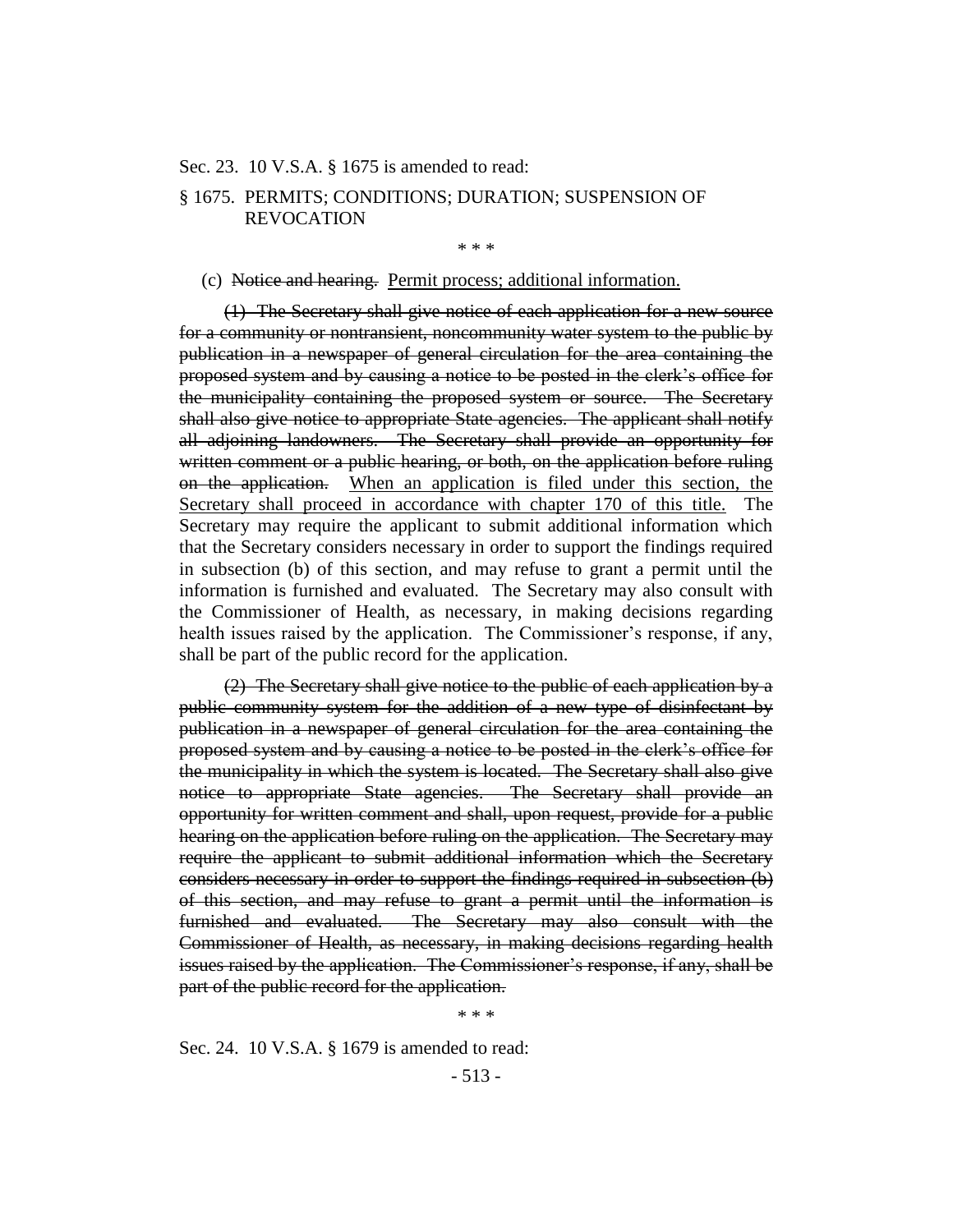#### § 1679. PUBLIC WATER SOURCE PROTECTION AREAS

\* \* \*

(d) The Secretary shall give notice of each proposed public water source protection area to the public by publication in a newspaper of general circulation for the area containing the proposed protection area and by causing a notice to be posted in the clerk's office for the municipality containing the proposed area. The Secretary shall also give notice to adjoining landowners and all appropriate officials of municipalities and State agencies. The Secretary shall provide an opportunity for written comment or a public hearing, or both, on the proposed area before designating the area. If the area is to be classified under chapter 48 of this title, the classification procedures shall satisfy the provisions of this subsection. When the Secretary proposes to designate a public water source protection area under the rules adopted pursuant to subsection (a) of this section, the Secretary shall proceed in accordance with chapter 170 of this title.

\* \* \*

\* \* \*

Sec. 25. 10 V.S.A. § 6605 is amended to read: § 6605. SOLID WASTE MANAGEMENT FACILITY CERTIFICATION

(f) On or before the date of filing any certification or permit application for a facility, the applicant shall send notice and a copy of the application to the municipality where the facility is proposed to be or is located, and any adjacent Vermont municipality if the land is located on a boundary. The applicant shall furnish to the certifying or permitting authority the names of those furnished notice of application. Notwithstanding the provisions of subsection (c) of this section, the Secretary shall not issue a certification for a new facility or a recertification for an existing facility unless the town, city, or village in which the facility is located has been notified. When an application for a certification is filed under this section, the Secretary shall proceed in accordance with chapter 170 of this title.

 $(g)(1)$  Notwithstanding any other contrary provision of this section, the Secretary may authorize the land disposal or management of sludge or septage by an applicant at any certified site or facility with available capacity, provided the Secretary finds:

\* \* \*

(2) The Secretary shall, following his or her issuance of approval of emergency sludge or septage disposal under this subsection, provide public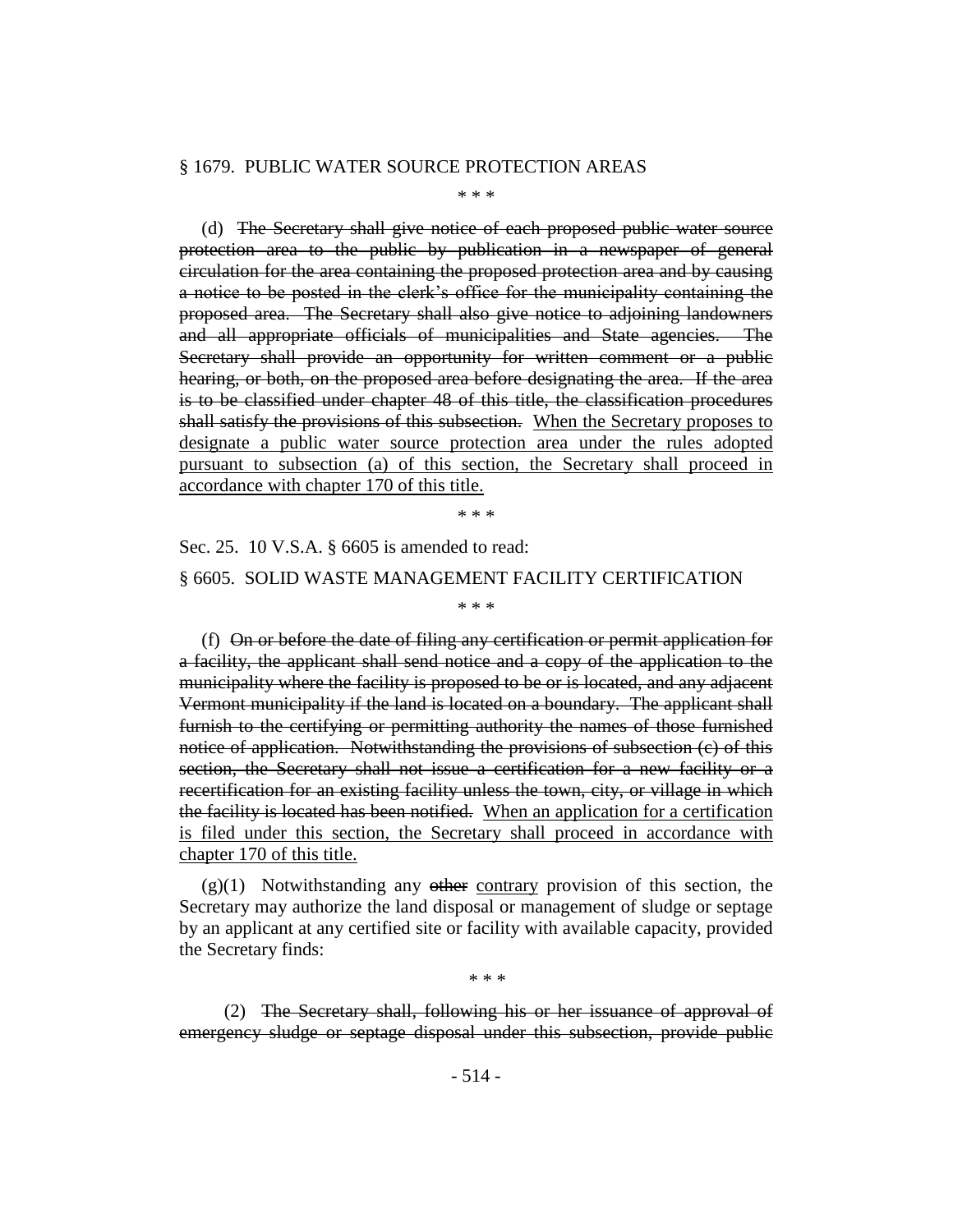notice of that action. Issuance of an approval under this subsection shall comply with section 7716 of this title.

\* \* \*

Sec. 26. 10 V.S.A. § 6605c is amended to read:

§ 6605c. SOLID WASTE CATEGORICAL CERTIFICATIONS

\* \* \*

(d) On or before the date of filing any certification application for a facility, the applicant shall send notice and a copy of the application to the municipality where the facility is proposed to be or is located and any adjacent Vermont municipality if the facility is located on a boundary. The applicant shall furnish the Secretary the names of those noticed of the application. When an application for a certification is filed under this section, the Secretary shall proceed in accordance with chapter 170 of this title.

\* \* \*

Sec. 27. 10 V.S.A. § 6605d is amended to read: § 6605d. PROVISIONAL CERTIFICATION

\* \* \*

(e) The Secretary shall provide notice of the opportunity for public comment on an application for provisional certification, any proposed findings with respect to the application, and the time and place of a public informational meeting.

(1) The notice shall be published at least 14 days prior to the meeting and the public comment period shall end no sooner than 14 days after the meeting.

(2) In addition to the publication of notice in newspapers of general circulation in the area where the facility is located, the following persons shall be notified:

(A) The legislative body and the planning commission of the municipality in which the facility is located and the legislative bodies and planning commissions of all municipalities that will be served by the facility.

(B) All landowners whose property adjoins the facility.

(C) Any other state agency or subdivision of the state that has issued or may be required to issue a permit for the facility.

(D) The regional planning commission and any solid waste district serving the town, city or gore where the facility is located.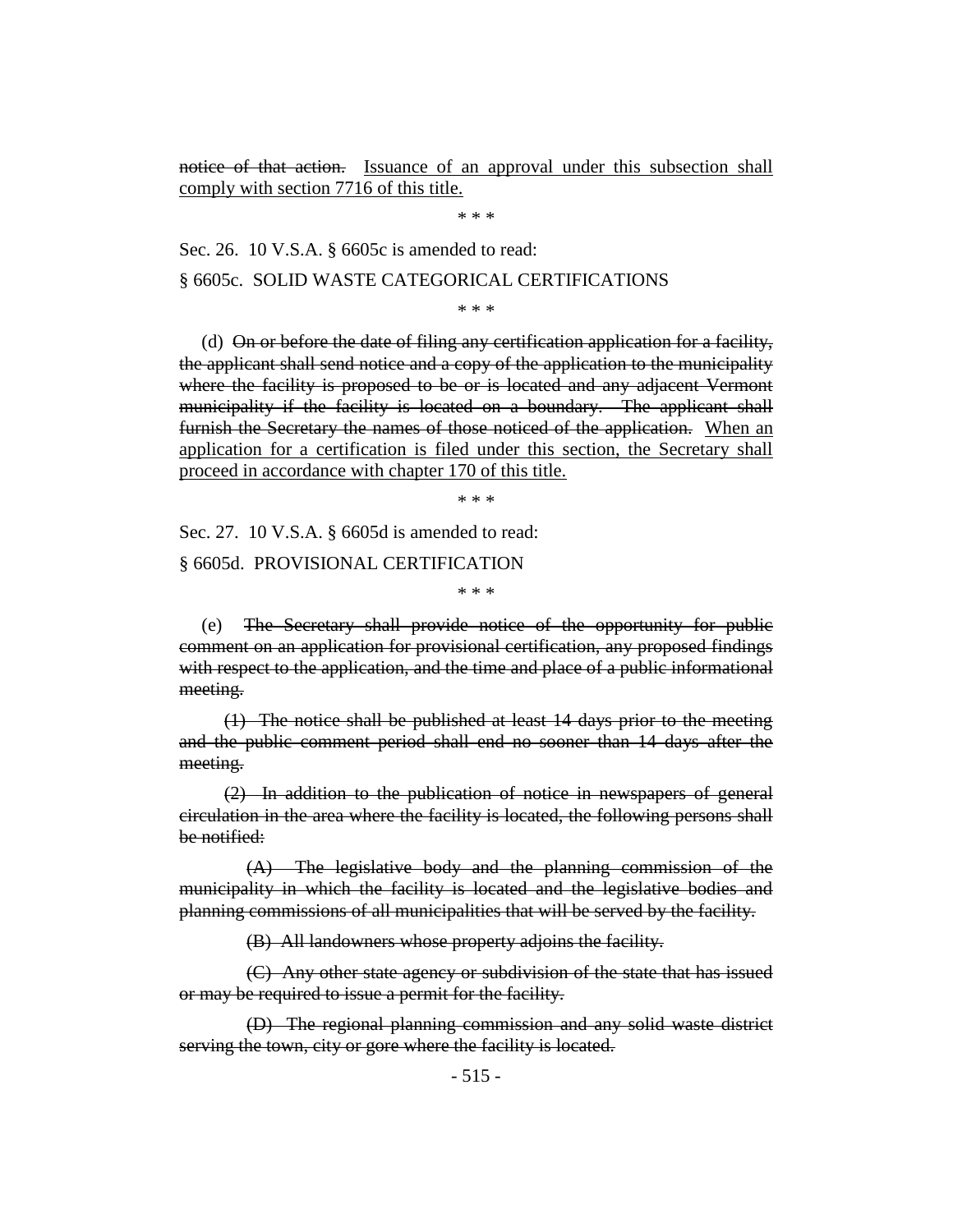(E) Community or interest groups or organizations that have requested notice in writing prior to the date the hearing is warned. When an application for a provisional certification is filed under this section, the Secretary shall proceed in accordance with chapter 170 of this title.

\* \* \*

## $(g)$  A determination of the Secretary under this section may be reviewed under subchapter 5 of chapter 151 of this title. [Repealed.]

(h) If the Secretary finds that emergency action is required for the disposal of solid waste in Vermont facilities, the Secretary may issue an emergency provisional certification. Notice Notwithstanding any contrary requirement of chapter 170 of this title, notice of a proposed emergency provisional certification shall be published at least seven calendar days prior to the meeting and the public comment period shall end no sooner than three calendar days after the meeting. An emergency provisional certification granted in accordance with this subsection shall be issued no more than once and shall terminate 60 days after issuance, unless the Secretary reissues the certification under this section as a provisional certification. Except as otherwise required by this subsection, an emergency provisional certification shall be subject to requirements that apply to provisional certification.

\* \* \*

#### (j) The Secretary may not issue a provisional certification:

(1) to the owner or operator of a solid waste management facility for which a permit has been denied under chapter 151 of this title prior to January 1, 1990, until the owner or operator is subsequently issued a permit under chapter 151 of this title; or

(2) to the owner or operator of a solid waste management facility that is subject to an appeal filed prior to January 1, 1990, so long as the appeal is still pending. [Repealed.]

Sec. 28. 10 V.S.A. § 6648 is amended to read:

§ 6648. CORRECTIVE ACTION PLAN

\* \* \*

(e) Prior to approval of the corrective action plan, the Secretary shall provide notice to the public by publishing notice in a local newspaper of general circulation where the property is located and providing written notice to the clerk for the municipality in which the property is located. The clerk shall post the notice in a location conspicuous to the public. The Secretary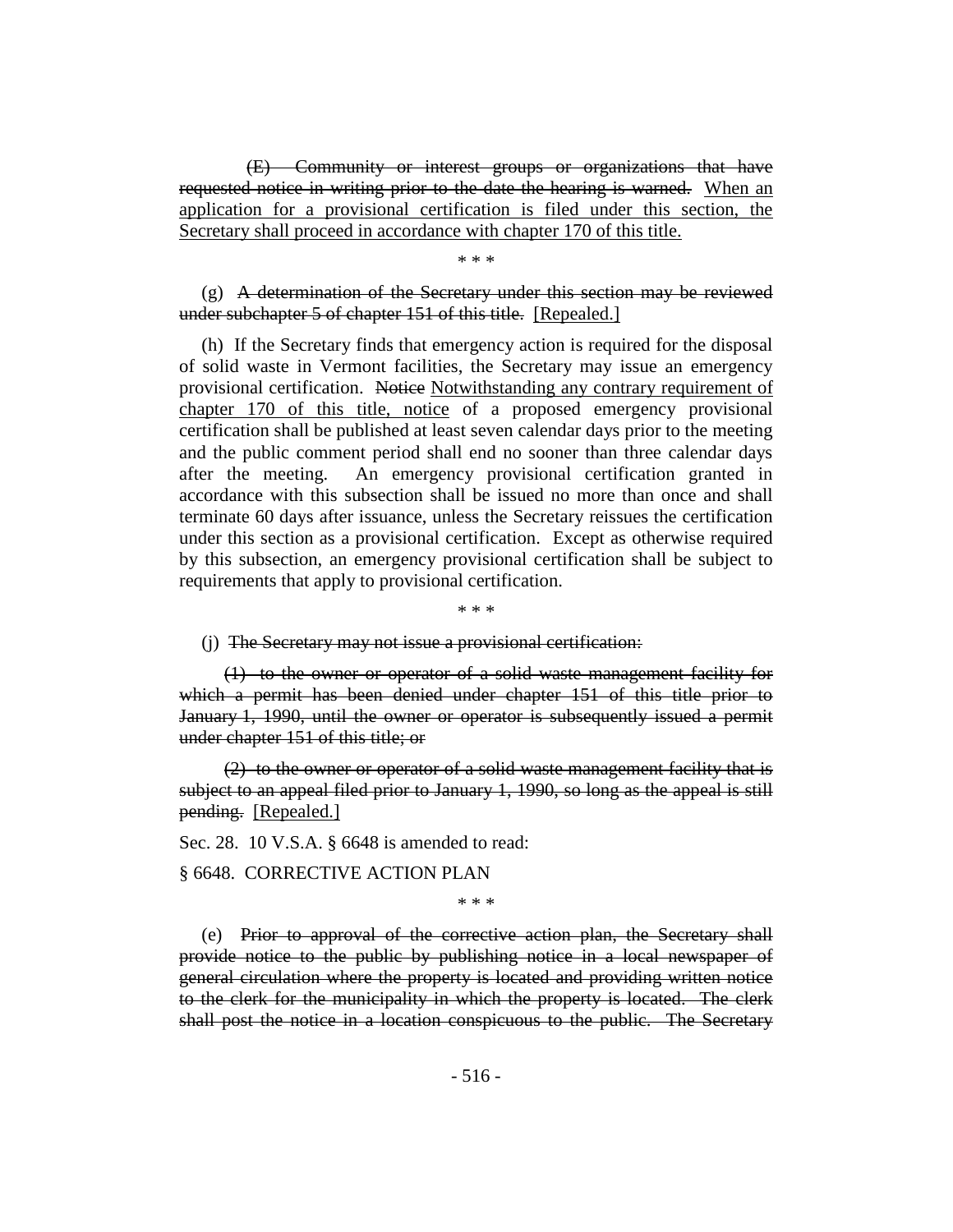shall review any public comment submitted prior to approval of the corrective action plan. The notice shall include all the following:

(1) a description of any proposed abatement, investigation, remediation, removal, and monitoring activities;

(2) a statement that the Secretary is considering approving a corrective action plan that provides for those activities;

(3) a request for public comment on the proposed activities to be submitted within 15 days after publication;

(4) the name, telephone number, and address of an agency official who is able to answer questions and accept comments on the matter. Before approving a corrective action plan under this subchapter, the Secretary shall proceed in accordance with chapter 170 of this title.

\* \* \*

Sec. 29. 10 V.S.A. § 7156 is amended to read:

§ 7156. AGENCY RESPONSIBILITIES

\* \* \*

(c) Public input. The Agency shall establish a process under which a collection plan for a mercury-containing lamp is, prior to plan approval or amendment, available for public review and comment for 30 days. In establishing such a process, the Agency shall consult with interested persons, including manufacturers, environmental groups, wholesalers, retailers, municipalities, and solid waste districts. Procedure. Before approving a collection plan under this chapter, the Secretary shall proceed in accordance with chapter 170 of this title.

\* \* \*

Sec. 30. 10 V.S.A. § 7554 is amended to read:

§ 7554. MANUFACTURER OPT-OUT INDIVIDUAL PLAN

\* \* \*

(d) Public review and consultation. Prior to approval of a plan under this section, the Agency shall make the manufacturer's proposed plan available for public review and comment for at least 30 days. Before approving an individual plan under this section, the Secretary shall proceed in accordance with chapter 170 of this title.

\* \* \*

Sec. 31. 10 V.S.A. § 7586 is amended to read: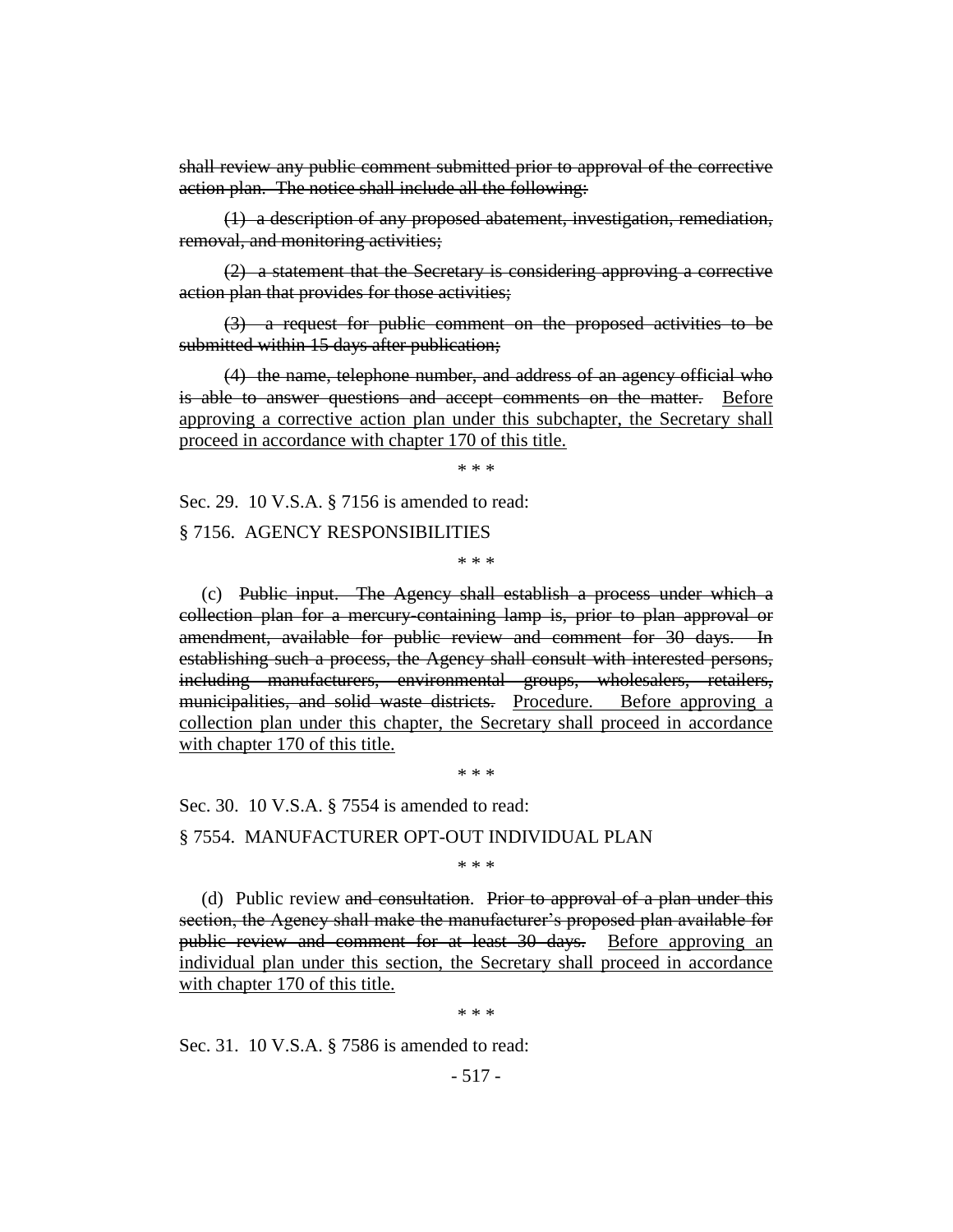#### § 7586. AGENCY RESPONSIBILITIES; APPROVAL OF PLANS

(a) Approval of plan. Within 90 days after receipt of a proposed primary battery stewardship plan, not including the time required for public comment under subsection  $(c)$  of this section chapter 170 of this title, the Secretary shall determine whether the plan complies with the requirements of section 7584 of this title. If the Secretary determines that a plan complies with the requirements of section 7584 of this title, the Secretary shall notify the applicant of the plan approval in writing. If the Secretary rejects a primary battery stewardship plan, the Secretary shall notify the applicant in writing of the reasons for rejecting the plan. An applicant whose plan is rejected by the Secretary shall submit a revised plan to the Secretary within 45 days of receiving notice of rejection. A primary battery stewardship plan that is not approved or rejected by the Secretary within 90 days, not including the time required for public comment under subsection (e) of this section chapter 170 of this title, of submission by a producer shall be deemed approved.

\* \* \*

(c) Public notice review. The Secretary shall post all proposed primary battery stewardship plans and all proposed amendments to a primary battery stewardship plan on the Agency's website for 30 days from the date the application for a plan or a plan amendment is deemed complete by the Secretary, subject to the confidentiality provisions of section 7592 of this title. When the Secretary receives a request to approve or amend a primary battery stewardship plan under this subchapter, the Secretary shall proceed in accordance with chapter 170 of this title.

(d) Public input. The Secretary shall establish a process under which a primary battery stewardship plan, prior to plan approval or amendment, is available for public review and comment. [Repealed.]

\* \* \*

Sec. 32. 29 V.S.A. § 405 is amended to read:

#### § 405. INVESTIGATION AND DETERMINATION OF PUBLIC GOOD

(a) Written notice of each application shall be given by the department to abutting property owners, the selectmen of the town in which the proposed encroachment is located, and other persons as it considers appropriate. The notice shall provide a brief description of the proposed encroachment and the address where complete information about it may be obtained. Notice shall provide not less than 10 days for the filing of written comments by any interested persons. Upon receipt within the notice period of a request from a municipality, or 25 or more persons in interest, the department shall hold a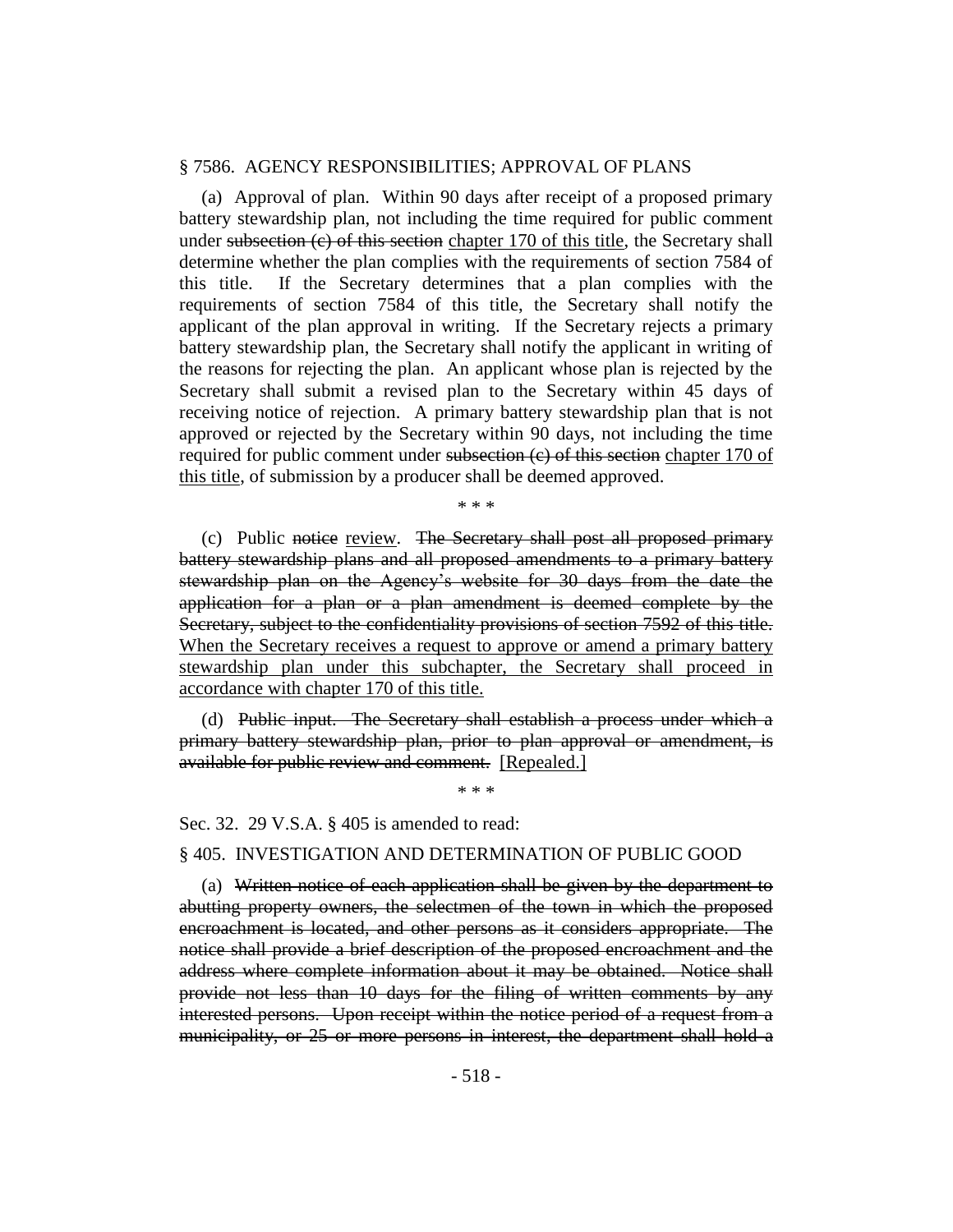public information meeting. Notice of the meeting shall be provided to anyone required to receive notice by this subsection, to all persons who have filed written comments within the notice period, and to other persons as the department considers appropriate. When an application is filed under this chapter, the Department shall proceed in accordance with 10 V.S.A. chapter 170.

\* \* \*

(c) The department shall give written notice to the applicant, the municipality in which the encroachment is located, the abutting property owners and other persons considered appropriate, of the action taken in approving a permit or denying the application. Notice shall be given within five days of taking action. The notice shall explain the reasons for the action and shall include findings as to the effect of the encroachment on each element of the public good set forth in subsection (b) of this section. The action of approving or denying an application shall not be effective until 10 days after the department's Department's notice of action.

\* \* \* Act 250 Jurisdictional Determinations \* \* \*

Sec. 33. 10 V.S.A. § 6007 is amended to read:

## § 6007. ACT 250 DISCLOSURE STATEMENT; JURISDICTIONAL DETERMINATION

\* \* \*

(c) With respect to the partition or division of land, or with respect to an activity which might or might not constitute development, any person may submit to the district coordinator an "Act 250 Disclosure Statement" and other information required by the rules of the Board, and may request a jurisdictional opinion from the district coordinator concerning the applicability of this chapter. If a requestor wishes a final determination to be rendered on the question, the district coordinator, at the expense of the requestor and in accordance with rules of the Board, shall publish notice of the issuance of the opinion in a local newspaper generally circulating in the area where the land which is the subject of the opinion is located, and shall serve the opinion on all persons listed in subdivisions  $6085(c)(1)(A)$  through (D) of this title. In addition, the requestor who is seeking a final determination shall consult with the district coordinator and obtain approval of a subdivision  $6085(c)(1)(E)$  list of persons who shall be notified by the district coordinator because they are adjoining property owners or other persons who would be likely to be able to demonstrate a particularized interest protected by this chapter that may be affected by an act or decision by a District Commission.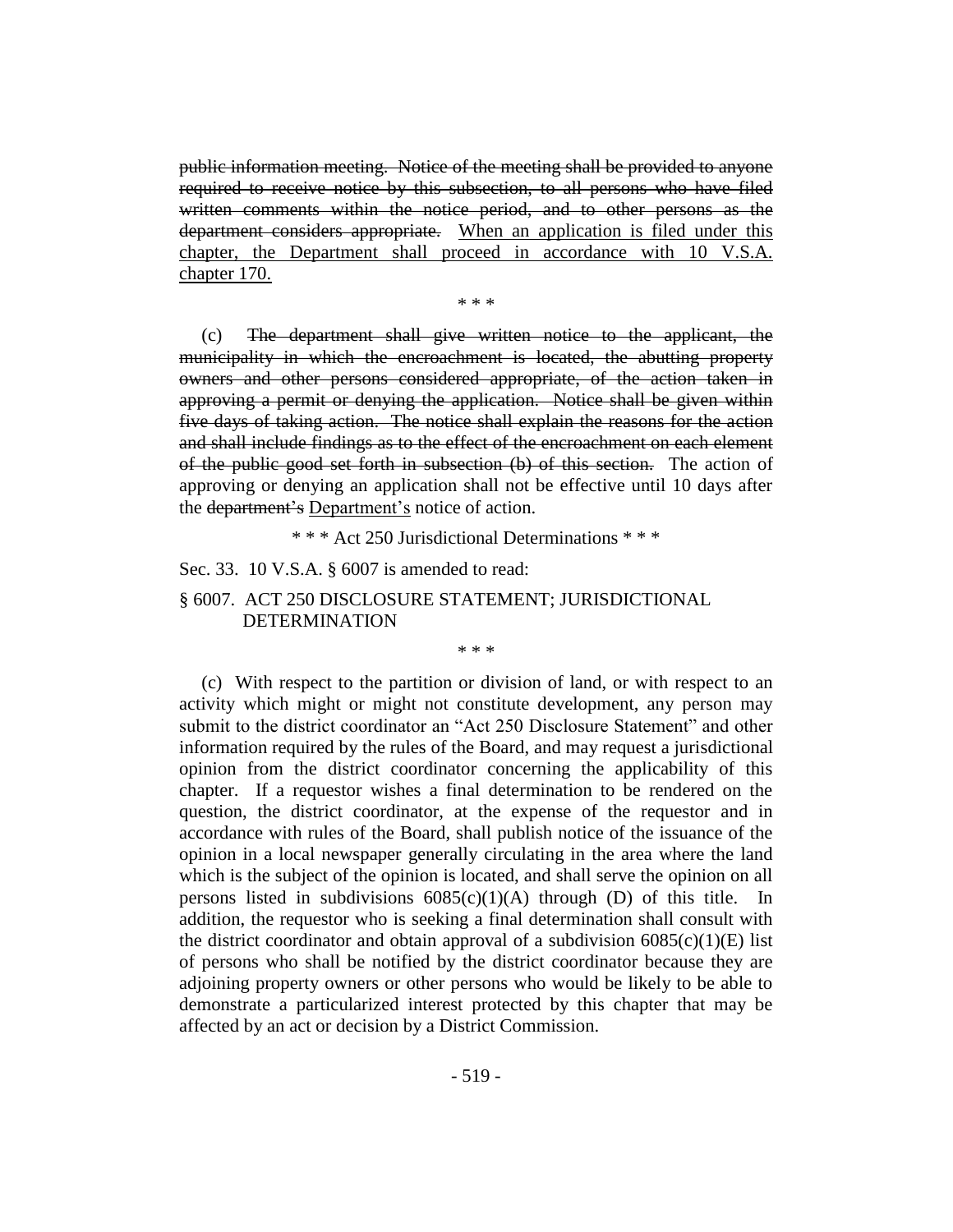(d) A person who seeks review of a jurisdictional opinion issued by a district coordinator may request consideration by the Board of the issues addressed in the opinion.

(1) If the opinion was served on the person when issued, the person's request under this subsection shall be submitted to the Board within 30 days of the opinion's issuance.

(2) If the opinion was not served on the person when issued, the request shall be submitted to the Board:

(A) within 30 days from the date on which the opinion was served on the requestor; or

(B) at any time, if the opinion is never served on the requestor.

(3) The Board shall give notice of the request.

(A) The Board shall serve the notice on all persons listed in subdivisions  $6085(c)(1)(A)$ -(D) of this title and post the notice on its website.

(B) If the request pertains to a jurisdictional opinion for which a final determination was requested under subsection (c) of this section, the Board shall:

(i) serve the notice on all persons on the approved subdivision 6085(c)(1)(E) list; and

(ii) publish at the expense of the requestor the notice in a local newspaper having general circulation in the area where the land which is the subject of the request is located.

(4) An act or decision of the Board under this subsection may be appealed to the Environmental Division pursuant to chapter 220 of this title. [Repealed.]

Sec. 34. 10 V.S.A. § 6089 is amended to read:

#### § 6089. APPEALS

Appeals of any act or decision of a District Commission under this chapter or the Natural Resources Board a district coordinator under subsection 6007(d) 6007(c) of this title shall be made to the Environmental Division in accordance with chapter 220 of this title. For the purpose of this section, a decision of the Chair of a District Commission under section 6001e of this title on whether action has been taken to circumvent the requirements of this chapter shall be considered an act or decision of the District Commission.

Sec. 35. 10 V.S.A § 8503(b) is amended to read: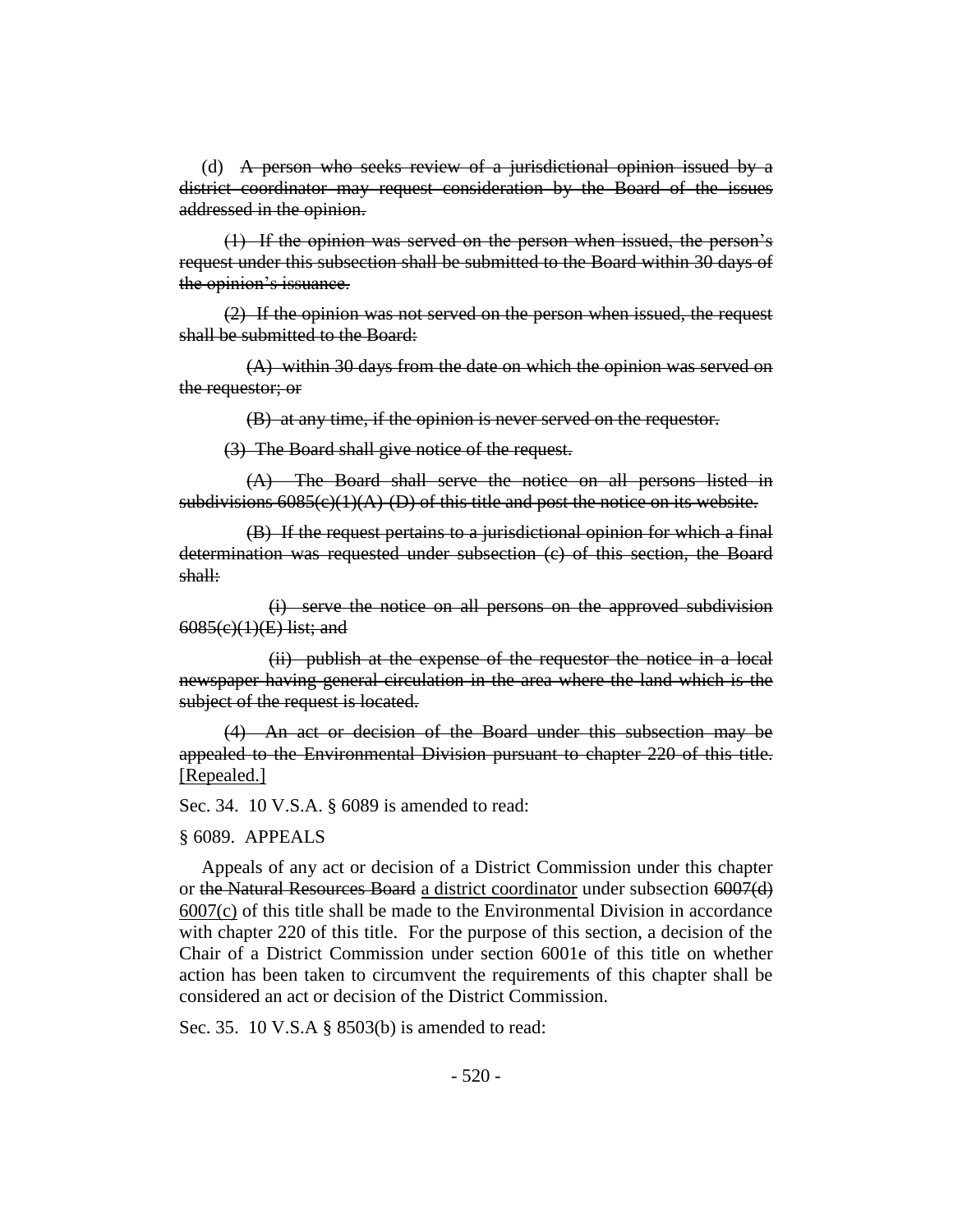(b) This chapter shall govern:

(1) all appeals from an act or decision of a District Commission under chapter 151 of this title, excluding appeals of application fee refund requests;

(2) appeals from an act or decision of the Natural Resources Board a district coordinator under subsection 6007(d) 6007(c) of this title;

(3) appeals from findings of fact and conclusions of law issued by the Natural Resources Board in its review of a designated growth center for conformance with the criteria of subsection 6086(a) of this title, pursuant to authority granted at 24 V.S.A. § 2793c(f).

Sec. 36. 10 V.S.A. § 8504(a) is amended to read:

(a) Act 250 and Agency appeals. Within 30 days of the date of the act or decision, any person aggrieved by an act or decision of the Secretary, the Natural Resources Board, or a District Commission, or a district coordinator under the provisions of law listed in section 8503 of this title, or any party by right, may appeal to the Environmental Division, except for an act or decision of the Secretary under subdivision 6086b(3)(E) of this title or governed by section 8506 of this title.

Sec. 37. 10 V.S.A. § 8504(e) is amended to read:

(e) Act 250 jurisdictional determinations by the Natural Resources Board a district coordinator.

(1) The appellant shall provide notice of the filing of an appeal to each person entitled to notice under subdivisions  $6085(c)(1)(A)$  through (D) of this title and, to each person on an approved subdivision  $6085(c)(1)(E)$  list, and to the Natural Resources Board.

(2) Failure to appeal within the time required under subsection (a) of this section shall render the decision of the Board district coordinator under subsection  $6007(d)$   $6007(c)$  of this title the final determination regarding jurisdiction under chapter 151 of this title unless the underlying jurisdictional opinion issued by the district coordinator was not properly served on persons listed in subdivisions  $6085(c)(1)(A)$  through (D) of this title and on persons on a subdivision  $6085(c)(1)(E)$  list approved under subsection  $6007(c)$  of this title.

\* \* \* Effective Dates \* \* \*

Sec. 38. EFFECTIVE DATES

This act shall take effect on January 1, 2018, except that: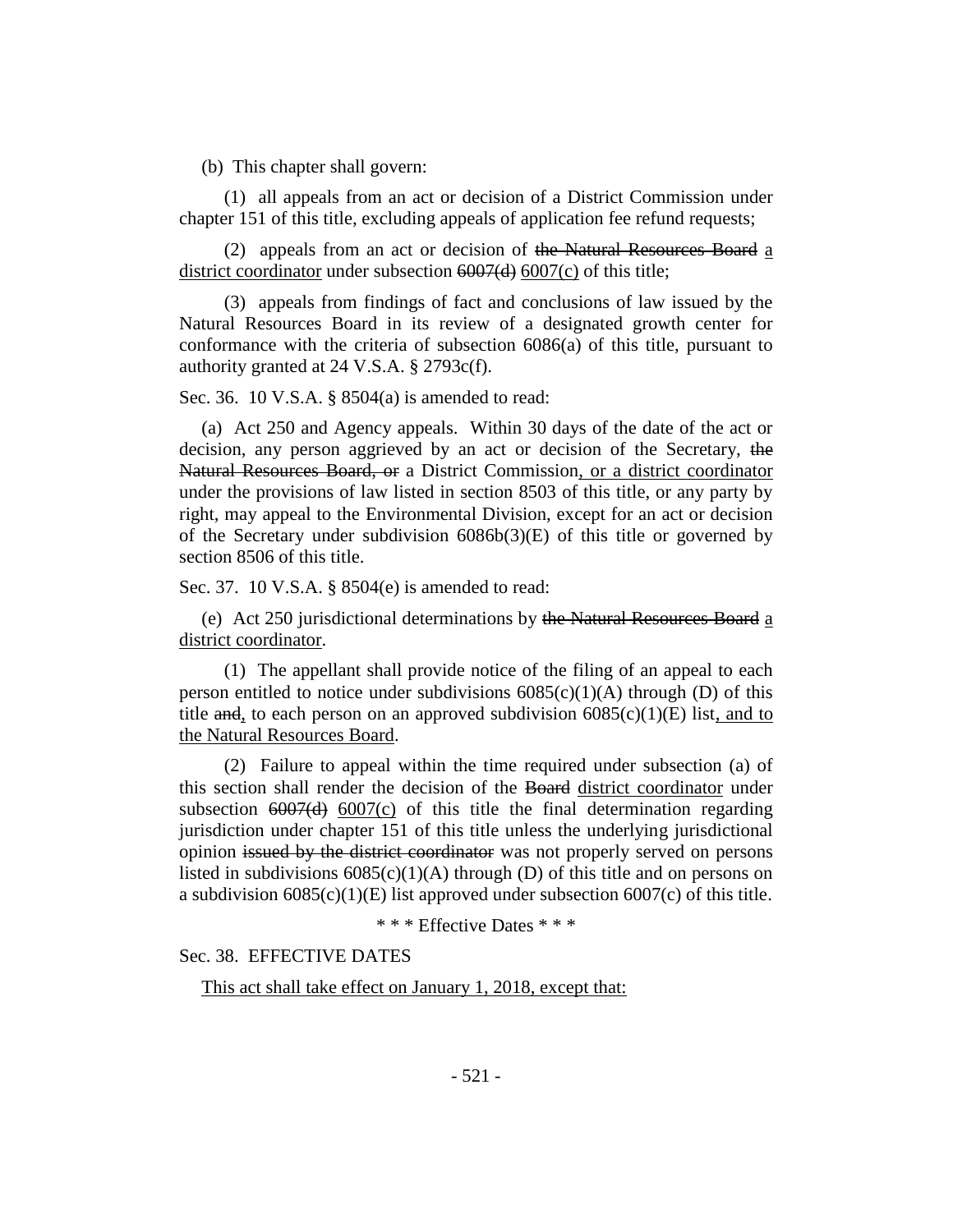(1) Sec. 4 (bulletin; revision) and this section shall take effect on passage and Secs. 1 (standard procedures) and 3 (environmental notice bulletin) shall apply to the implementation of Sec. 4.

(2) On passage, the Secretary of Natural Resources shall have authority to adopt rules in accordance with Sec. 1.

(Committee vote: 5-0-0)

## **NEW BUSINESS**

#### **Second Reading**

#### **Favorable with Recommendation of Amendment**

#### **S. 214.**

An act relating to transfer of Exchange plan administration to health insurance carriers.

## **Reported favorably with recommendation of amendment by Senator Lyons for the Committee on Finance.**

The Committee recommends that the bill be amended by striking out all after the enacting clause and inserting in lieu thereof the following:

Sec. 1. 33 V.S.A. § 1802 is amended to read:

#### § 1802. DEFINITIONS

As used in this subchapter:

\* \* \*

(5) "Qualified employer":

(A) means an entity which employed an average of not more than 50 employees on working days during the preceding calendar year and which:

(i) has its principal place of business in this State and elects to provide coverage for its eligible employees through the Vermont Health Benefit Exchange, regardless of where an employee resides; or

(ii) elects to provide coverage through the Vermont Health Benefit Exchange for all of its eligible employees who are principally employed in this State:

(B) on and after January 1, 2016, shall include an entity which:

(i) employed an average of not more than 100 employees on working days during the preceding calendar year; and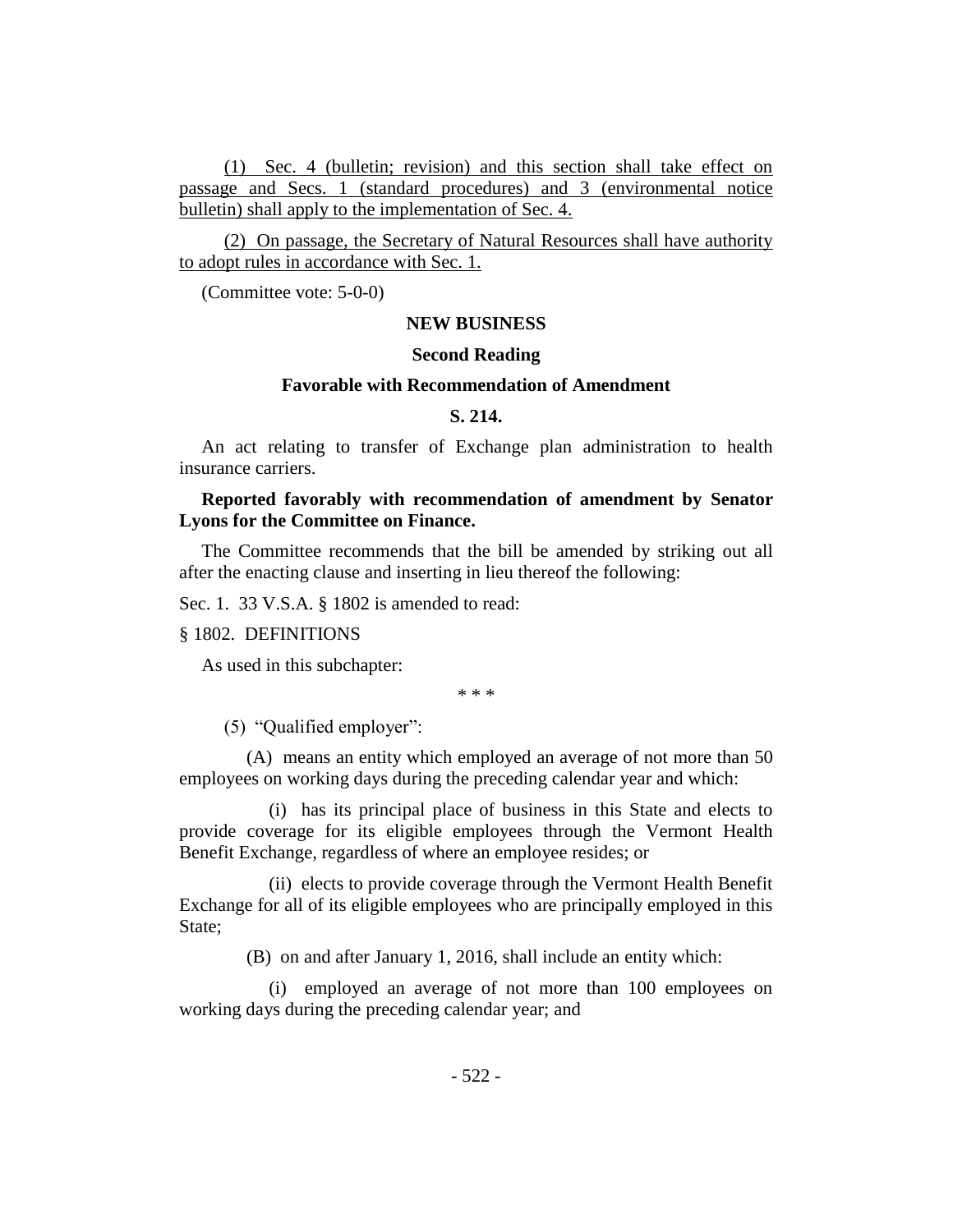(ii) meets the requirements of subdivisions  $(A)(i)$  and  $(A)(ii)$  of this subdivision (5);

(C) on and after January 1, 2018, shall include all employers meeting the requirements of subdivisions  $(A)(i)$  and (ii) of this subdivision (5), regardless of size. [Repealed.]

\* \* \*

Sec. 2. 33 V.S.A. § 1804 is amended to read:

§ 1804. QUALIFIED EMPLOYERS

\* \* \*

(b)(1) From On and after January 1, 2016 until January 1, 2017, a qualified employer shall be an entity which employed an average of not more than 100 employees on working days during the preceding calendar year and the term "qualified employer" includes self-employed persons to the extent permitted under the Affordable Care Act. The number of employees shall be calculated using the method set forth in 26 U.S.C.  $\S$  4980H(c)(2).

(2) An employer with 100 or fewer employees that offers a qualified health benefit plan to its employees through the Vermont Health Benefit Exchange may continue to participate in the Exchange even if the employer's size grows beyond 100 employees as long as the employer continuously makes qualified health benefit plans in the Vermont Health Benefit Exchange available to its employees.

(c) On and after January 1, 2018, a qualified employer shall be an employer of any size which elects to make all of its full-time employees eligible for one or more qualified health plans offered in the Vermont Health Benefit Exchange, and the term "qualified employer" includes self-employed persons. A full-time employee shall be an employee who works more than 30 hours per week. [Repealed.]

And that after passage the title of the bill be amended to read: "An act relating to large group insurance"

(Committee vote: 5-0-2)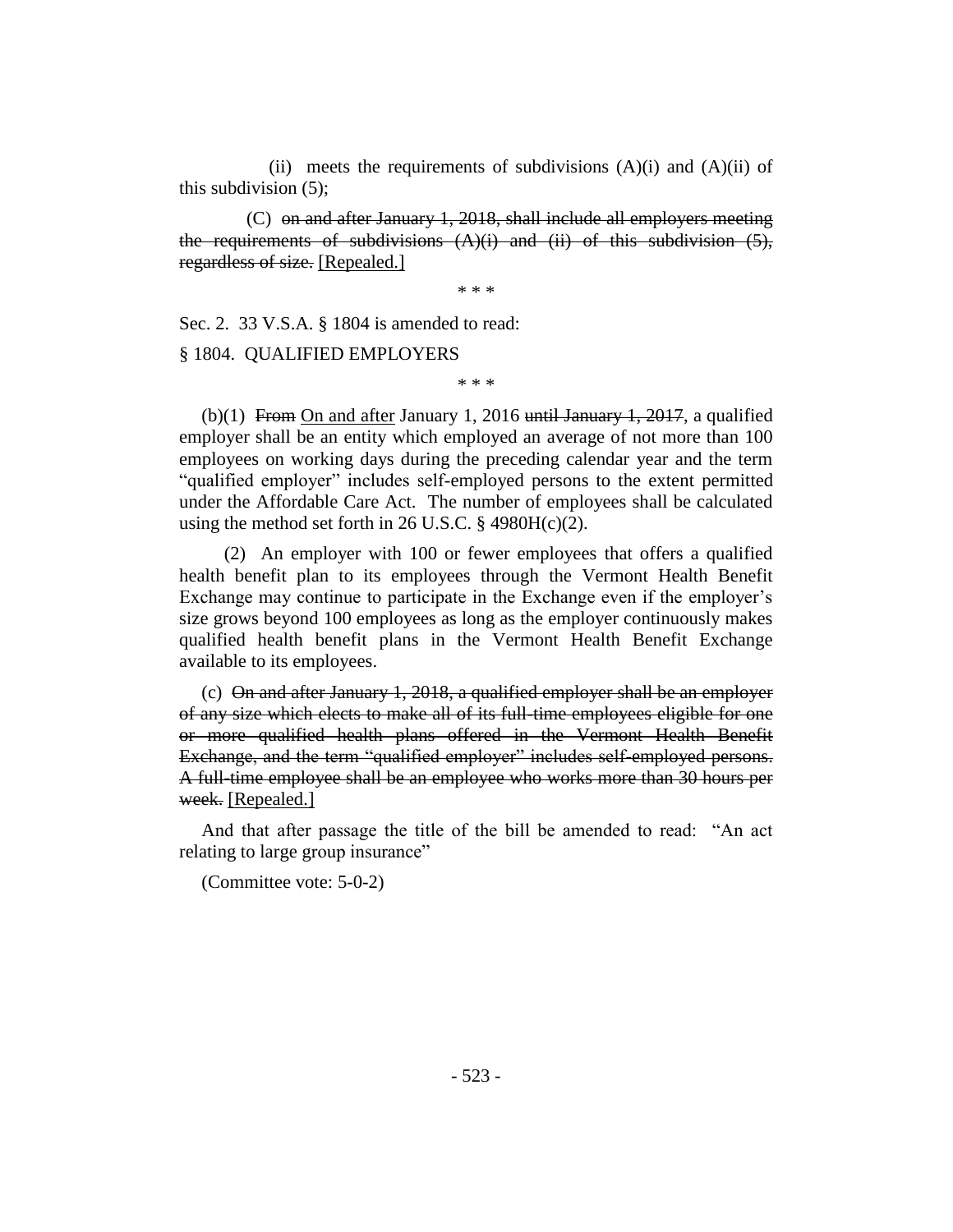#### **NOTICE CALENDAR**

#### **Second Reading**

#### **Favorable with Recommendation of Amendment**

## **S. 40.**

An act relating to the creation of a Vulnerable Adult Fatality Review Team.

## **Reported favorably with recommendation of amendment by Senator Pollina for the Committee on Health & Welfare.**

The Committee recommends that the bill be amended by striking out all after the enacting clause and inserting in lieu thereof the following:

Sec. 1. 33 V.S.A. chapter 69, subchapter 3 is added to read:

#### Subchapter 3. Vermont Vulnerable Adult Fatality Review Team

## § 6961. VERMONT VULNERABLE ADULT FATALITY REVIEW TEAM ESTABLISHED

(a) Creation. There is created a Vermont Vulnerable Adult Fatality Review Team (Team) within the Office of the Attorney General for the following purposes:

(1) to examine select cases of abuse- and neglect-related fatalities and preventable deaths of vulnerable adults in Vermont;

(2) to identify system gaps and risk factors associated with those deaths;

(3) to educate the public, service providers, and policymakers about abuse- and neglect-related fatalities and preventable deaths of vulnerable adults and strategies for intervention; and

(4) to recommend legislation, rules, policies, procedures, practices, training, and coordination of services to promote interagency collaboration and to improve systemic responses to the abuse and neglect of vulnerable adults.

(b)(1) Membership. The Team shall comprise the following members:

(A) the Attorney General or designee;

(B) the Commissioner of Disabilities, Aging, and Independent Living or designee;

(C) the Commissioner of Public Safety or designee;

(D) the Chief Medical Examiner or designee;

(E) the Assistant Director for Adult Protective Services in the Department of Disabilities, Aging, and Independent Living or designee;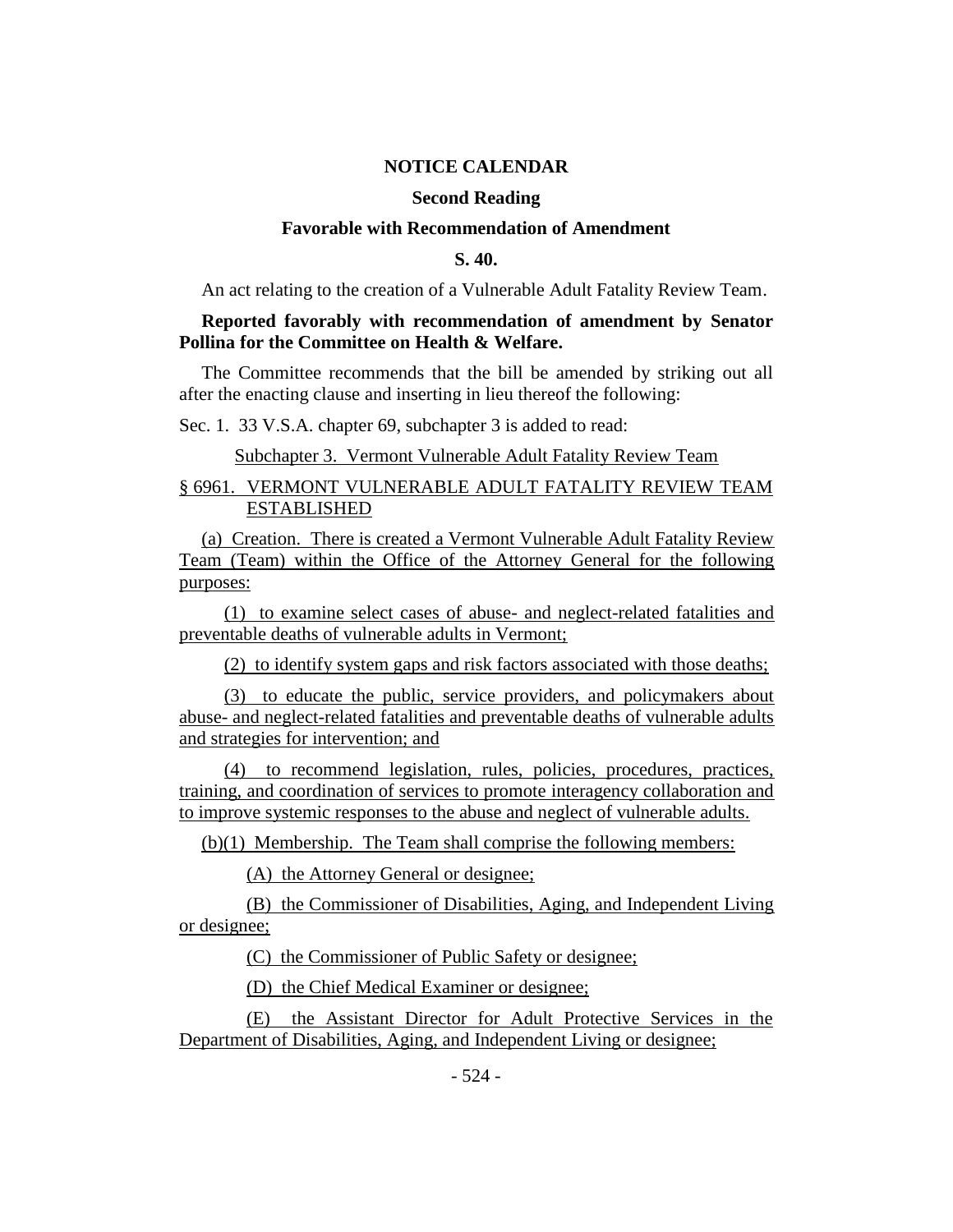(F) the Adult Services Division Director in the Department of Disabilities, Aging, and Independent Living or designee;

(G) the Director of the Vermont Office of Emergency Medical Services and Injury Prevention or designee;

(H) the State Long-Term Care Ombudsman;

(I) a representative of victim services, appointed by the Executive Director of the Vermont Center for Crime Victim Services;

(J) the Director of the Center on Aging at the University of Vermont, or a gerontologist or geriatrician appointed by the Director;

(K) the Director of Disability Rights Vermont or designee;

(L) a hospital representative, appointed by the Vermont Association of Hospitals and Health Systems;

(M) a long-term care facility representative, appointed by the Vermont Health Care Association; and

(N) a home health agency representative, appointed jointly by the Vermont Association of Home Health Agencies and designated home health agencies that are not members of the Vermont Association of Home Health Agencies.

(2) The members of the Team specified in subdivision (1) of this subsection shall serve two-year terms. Any vacancy on the Team shall be filled in the same manner as the original appointment. The replacement member shall serve for the remainder of the unexpired term.

(c) Meetings.

(1) The Attorney General or designee shall call the first meeting of the Team to occur on or before September 30, 2016.

(2) The Team shall select a chair and vice chair from among its members at the first meeting, and annually thereafter. The Vice Chair shall also serve as Secretary.

(3) The Team shall meet at such times as may reasonably be necessary to carry out its duties, but at least once in each calendar quarter.

## § 6962. POWERS AND DUTIES; REPORTS

(a) The Team shall develop and implement policies to ensure that the deaths of vulnerable adults in Vermont are reviewed using uniform procedures established by the Team.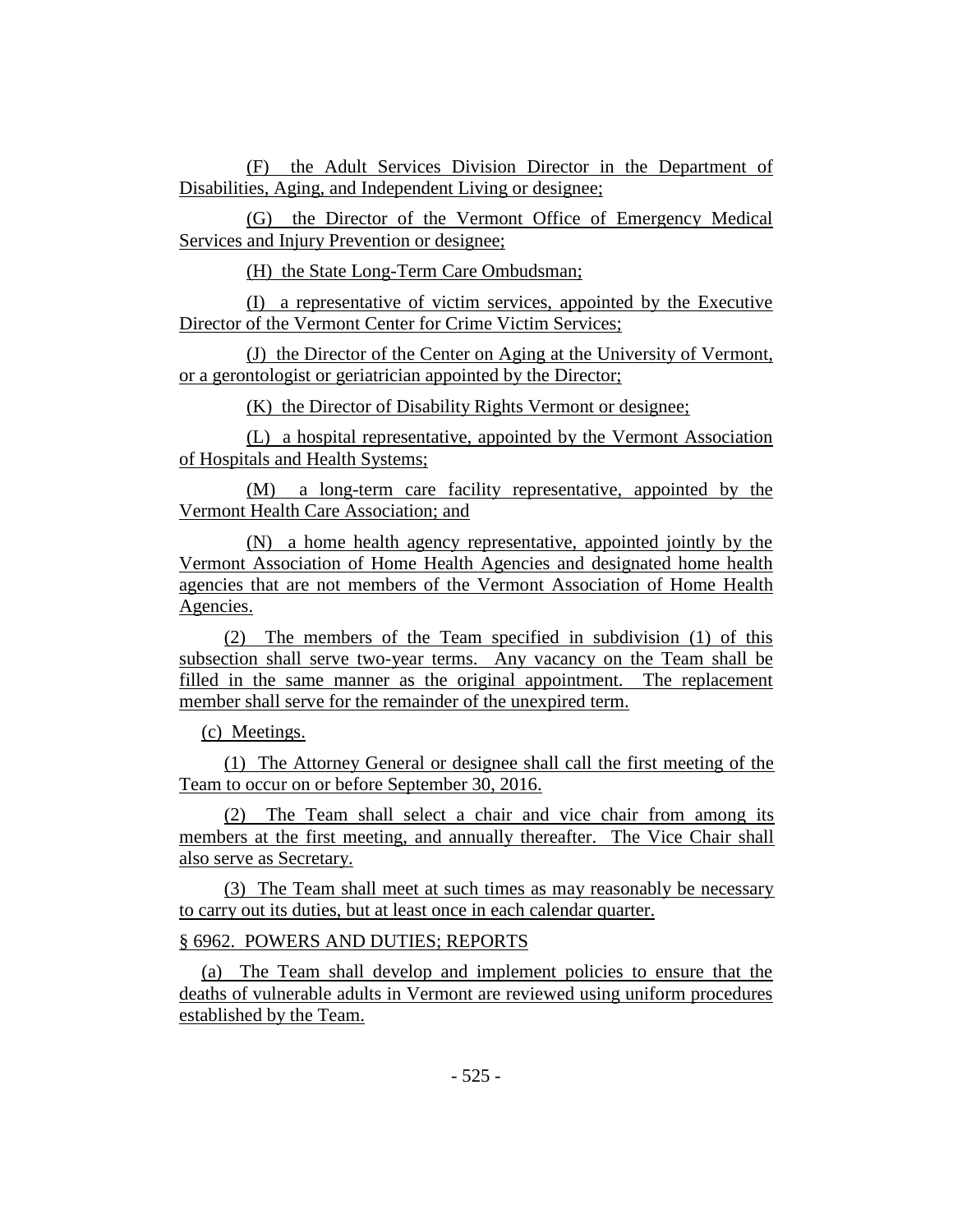(b)(1) The Team may review the death of any person who meets the definition of a vulnerable adult in subdivision 6902(14) of this title and:

(A) who was the subject of an adult protective services investigation; or

(B) whose death came under the jurisdiction of, or was investigated by, the Office of the Chief Medical Examiner.

(2) The Team shall not initiate the review of the death of a vulnerable adult until the conclusion of any adult protective services or law enforcement investigation, criminal prosecution, or civil action.

(3) The review shall not impose unreasonable burdens on health care providers for production of information, records, or other materials. The Team shall first seek to obtain information, records, and other materials from State agencies or that were generated in the course of an investigation by the Adult Protective Services Division, the Office of the Chief Medical Examiner, or law enforcement.

(4) The Team shall establish criteria for selecting specific fatalities for review to ensure the analysis of fatalities occurring in both institutional and home- and community-based settings.

(c)(1) Beginning in 2018, the Team shall submit an annual report to the General Assembly on or before January 15.

(2) The annual report shall:

(A) summarize the Team's activities for the preceding year;

(B) identify any changes to the Team's uniform procedures;

(C) identify system gaps and risk factors associated with deaths reviewed by the Team;

(D) recommend changes in statute, rule, policy, procedure, practice, training, or coordination of services that would decrease the number of preventable deaths in Vermont's vulnerable adult population; and

(E) assess the effectiveness of the Team's activities.

## § 6963. CONFIDENTIALITY

(a) The Team's proceedings and records are confidential and exempt from public inspection and copying under the Public Records Act, and shall not be released. Such information shall not be subject to subpoena or discovery or be admissible in any civil or criminal proceedings; provided, however, that nothing in this subsection shall be construed to limit or restrict the right to discover or use in any civil or criminal proceedings anything that is available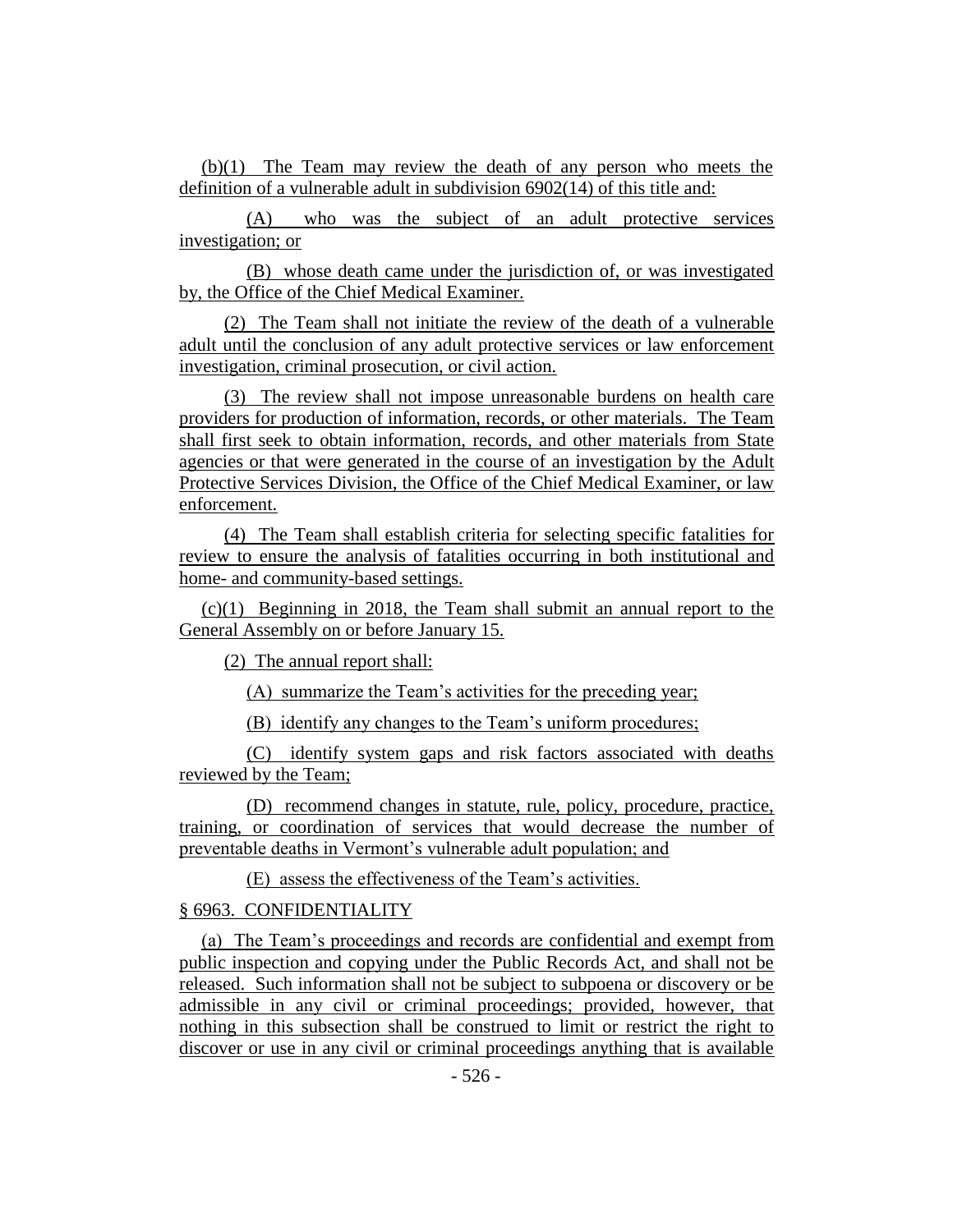from another source and entirely independent of the Team's review. The Team shall not use information, records, or data that it obtains or generates for purposes other than those described in this subchapter.

(b) The Team's conclusions and recommendations may be disclosed, but shall not identify or allow for the identification of any person or entity.

(c) Meetings of the Team are confidential and shall be exempt from the Vermont Open Meeting Law. The Secretary of the Team shall maintain any records, including meeting minutes, generated by the team.

(d) Team members and persons invited to assist the Team shall not reveal information, records, discussions, and opinions disclosed in connection with the Team's work, and shall execute a sworn statement to honor the confidentiality of such information, records, discussions, and opinions. The Chair of the Team shall be responsible for obtaining and maintaining confidentiality agreements.

#### § 6964. ACCESS TO INFORMATION AND RECORDS

(a) In any case subject to review by the Team, and upon written request by the Chair of the Team, any person who possesses information or records that are necessary and relevant to Team review shall as soon as practicable provide the Team with the information and records.

(b) The Team shall not have access to the proceedings, reports, and records of peer review committees as defined in 26 V.S.A. § 1441.

(c) Persons disclosing or providing information or records upon the Team's request are not criminally or civilly liable for disclosing or providing information or records in compliance with this section.

## Sec. 2. EFFECTIVE DATE

This act shall take effect on July 1, 2016.

(Committee vote: 5-0-0)

## **S. 75.**

An act relating to food and lodging establishments.

## **Reported favorably with recommendation of amendment by Senator Collamore for the Committee on Health & Welfare.**

The Committee recommends that the bill be amended by striking out all after the enacting clause and inserting in lieu thereof the following:

Sec. 1. 18 V.S.A. chapter 85 is amended to read:

#### CHAPTER 85. FOOD AND LODGING ESTABLISHMENTS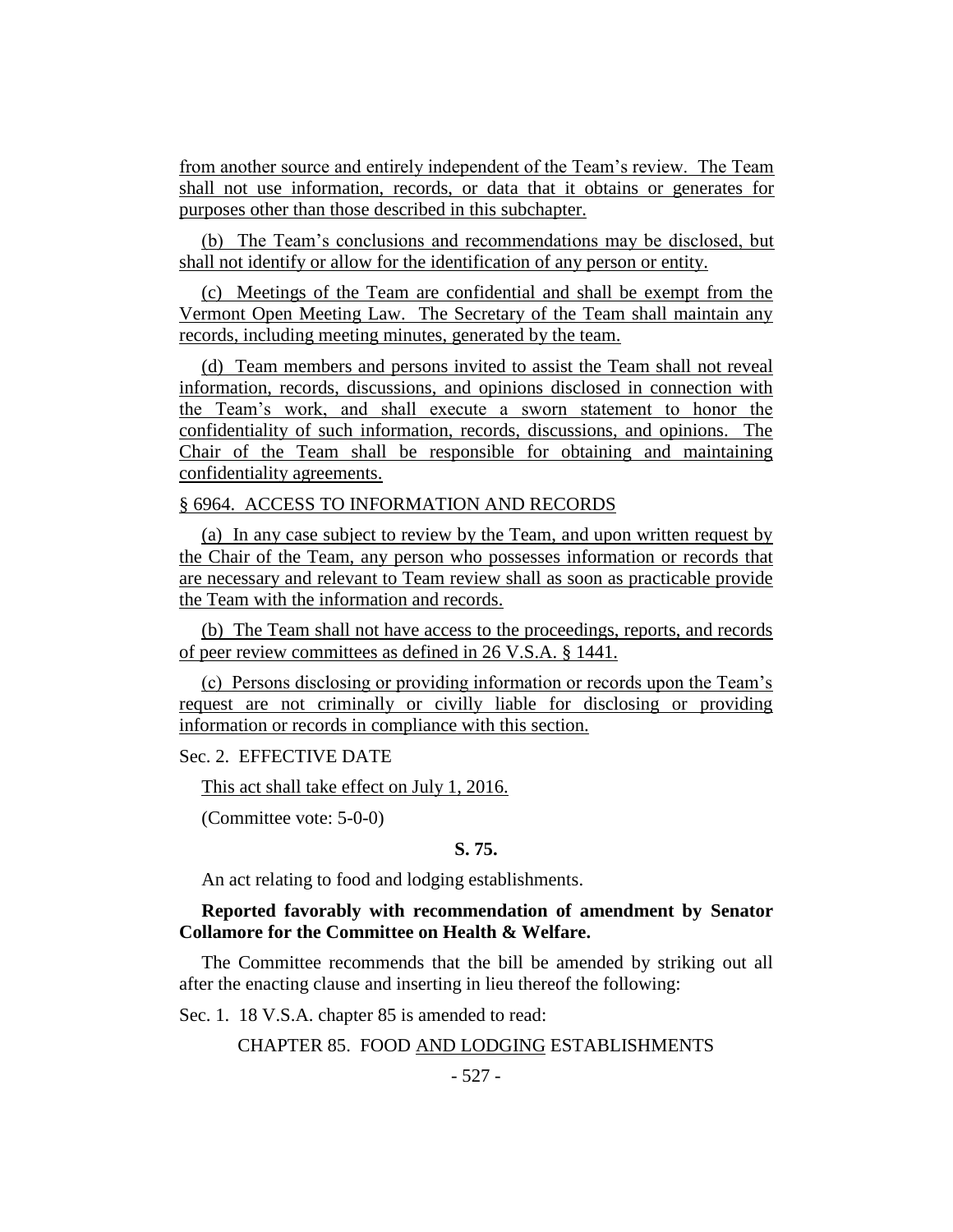Subchapter 1. Food and Lodging Establishments Generally

## § 4301. FOOD ESTABLISHMENTS; DEFINITIONS

(a) As used in this subchapter:

(1) "Food" shall include all articles used for food, drink, confectionery, or condiment, by man, whether simple, mixed, or compound, and all substances and ingredients used in the preparation thereof. "Bakery" means all buildings, rooms, basements, cellars, lofts, or other premises or part thereof, used, occupied, or maintained for the purpose of producing for sale bread, cakes, pies, or other food products made either wholly or partially with flour.

(2) "Children's camp" means any seasonal establishment operated not more than 90 days per year and offering a camping program that provides food, lodging, or both to vacationing youth or family groups.

(3) "Commissioner" means the Commissioner of Health.

(4) "Department" means the Department of Health.

(5) "Establishment" shall include all buildings, rooms, basements, cellars, lofts, or other premises or part thereof, used, occupied, or maintained for the purpose of manufacturing, preparing, packing, canning, bottling, keeping, storing, handling, serving, or distributing in any manner, food for sale means food manufacturing establishments, food service establishments, lodging establishments, seafood vending facilities, and shellfish reshippers and repackers.

(6) "Food" means articles of food, drink, confectionery, or condiment for human consumption, whether simple, mixed, or compound, and all substances and ingredients used in the preparation thereof.

(7) "Food manufacturing establishment" means all buildings, rooms, basements, cellars, lofts, or other premises or part thereof, used, occupied, or maintained for the purpose of manufacturing, preparing, packing, canning, bottling, keeping, storing, handling, serving, or distributing food for sale. A food manufacturing establishment shall include food processors, bakeries, distributers, and warehouses.

(8) "Food service establishment" means entities that prepare, serve, and sell food to the public, including restaurants, temporary food vendors, caterers, mobile food units, and limited operations as defined in rule.

"Lodging establishment" means any place where overnight accommodations are regularly provided to the transient, traveling, or vacationing public, including hotels, motels, inns, bed and breakfasts, and children's camps.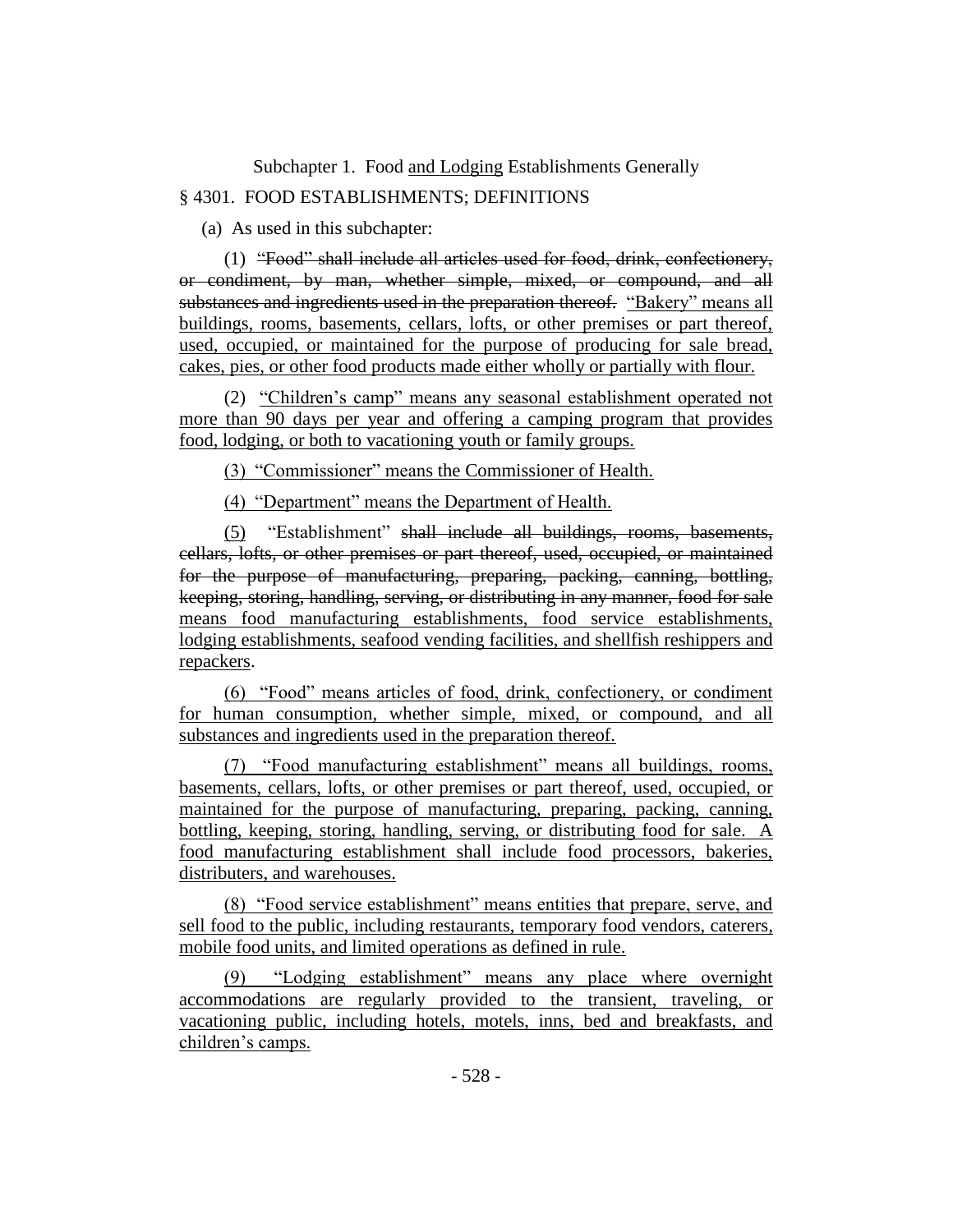(10) "Salvage food" means any food product from which the label on the packaging has been lost or destroyed or which has been subjected to possible damage as the result of an accident, fire, flood, or other cause that prevents the product from meeting the specifications of the manufacturer or the packer, but is otherwise suitable for human consumption.

(11) "Salvage food facility" means any food vendor for which salvage food comprises 50 percent or more of gross sales.

(12) "Seafood vending facility" means a store, motor vehicle, retail stand, or similar place from which a person sells seafood for human consumption.

(13) "Shellfish reshipper and repacker" means an establishment engaging in interstate commerce of molluskan shellfish.

(b) Nothing in this subchapter chapter shall be construed to modify or affect laws or regulations rules of the agency of agriculture, food and markets Agency of Agriculture, Food and Markets.

#### § 4302. GENERAL REQUIREMENTS

(a) A person shall not manufacture, prepare, pack, can, bottle, keep, store, handle, serve, or distribute in any manner food for the purpose of sale, in an unclean, unsanitary, or unhealthful establishment or under unclean, unsanitary, or unhealthful conditions.

(b) A person shall not engage in the business of conducting a lodging establishment under unclean, unsanitary, or unhealthful conditions.

## § 4303. SPECIAL PROVISIONS RULEMAKING

The Commissioner shall adopt rules pursuant to 3 V.S.A. chapter 25 to establish minimum standards for the safe and sanitary operation of food and lodging establishments and their administration and enforcement. Subject to the provisions of this subchapter, The rules shall require that an establishment shall be constructed, maintained, and operated with strict regard for the health of the employees and for the purity and wholesomeness of the food therein produced, kept, stored, handled, served, or distributed, so far as may be reasonable and necessary in the public interest and consistent with the character of the establishment, the public pursuant to the following general requirements:

(1) The entire establishment and its immediate appertaining premises, including the fixtures and furnishings, the machinery, apparatus, implements, utensils, receptacles, vehicles, and other devices used in the production, keeping, storing, handling, serving, or distributing of the food, or the materials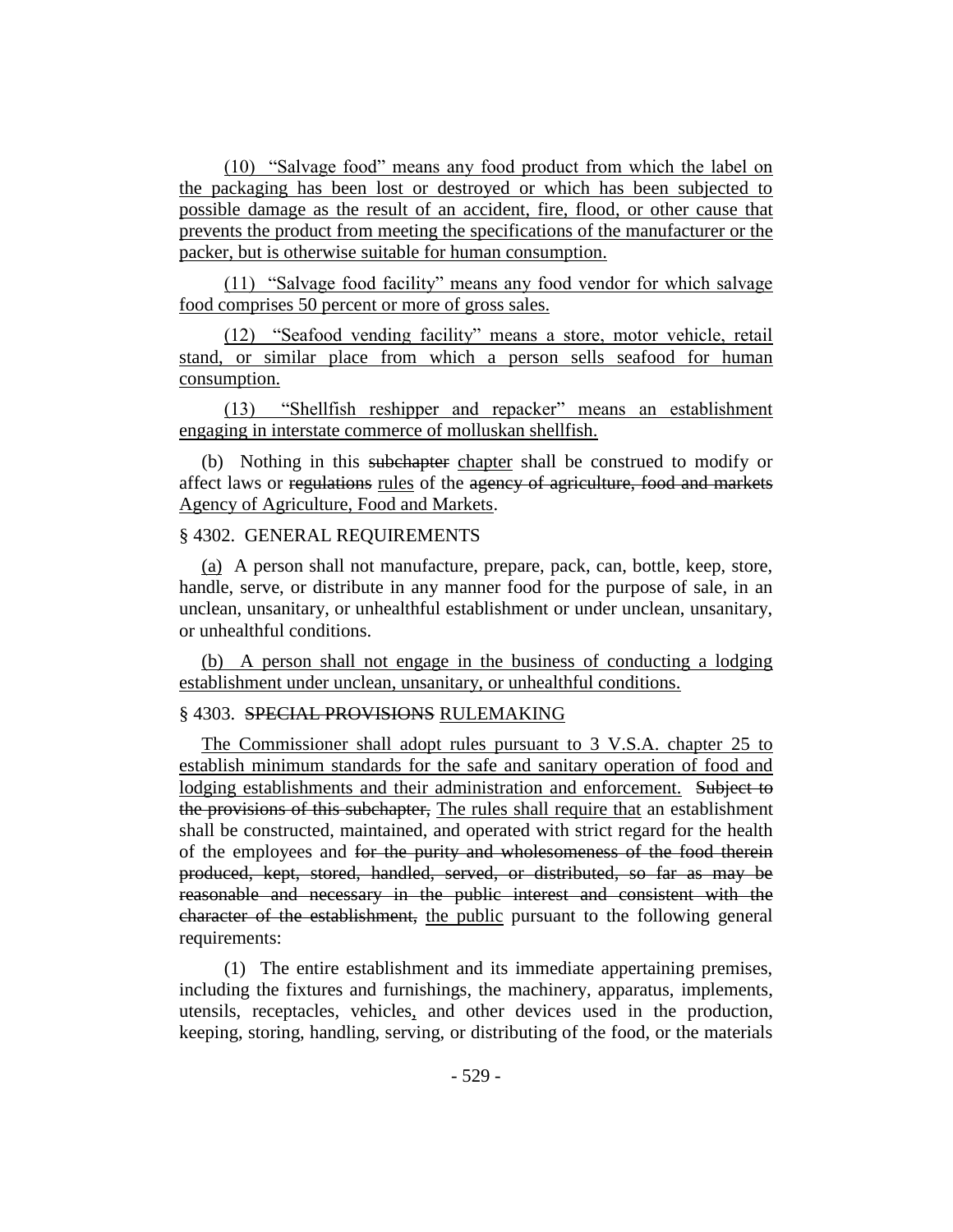used in the food, shall be constructed, maintained, and operated in a clean, sanitary, and healthful manner;.

(2) The food and the materials used in the food shall be protected from any foreign or injurious contamination which that may render them unfit for human consumption;.

(3) The clothing, habits, and conduct of the employees shall be conducive to and promote cleanliness, sanitation, and healthfulness;.

(4) There shall be proper, suitable, and adequate toilets and lavatories, constructed, maintained, and operated in a clean, sanitary, and healthful manner;.

(5) There shall be proper, suitable, and adequate water supply, heating, light lighting, ventilation, drainage, sewage disposal, and plumbing.

(6) There shall be proper operation and maintenance of pools, recreation water facilities, spas, and related facilities within lodging establishments.

(7) The Commissioner may adopt any other minimum conditions that he or she deems necessary for the operation and maintenance of a food or lodging establishment in a safe and sanitary manner.

#### § 4304. EMPLOYEES

(a) An employer shall not require, permit, or suffer any allow a person affected with any contagious, infectious, or other disease or physical ailment which that may render such employment detrimental to the public health to work in such an establishment, and a person so affected shall not work in any such an establishment subject to the provisions of this subchapter chapter.

(b) The Commissioner may require a person employed in an establishment subject to the provisions of this chapter to undergo medical testing or an examination necessary for the purpose of determining whether the person is affected by a contagious, infectious, or other disease or physical ailment that may render his or her employment detrimental to public health. The Commissioner may prohibit a person from working in an establishment pursuant to section 127 of this title if the person refuses to submit to medical testing or an examination.

\* \* \*

#### § 4305. POWERS AND DUTIES OF STATE BOARD OF HEALTH

The board may require a person proposing to work or working in an establishment subject to the provisions of this subchapter, to undergo a physical examination for the purpose of ascertaining whether such person is affected with any contagious, infectious, or other disease or physical ailment,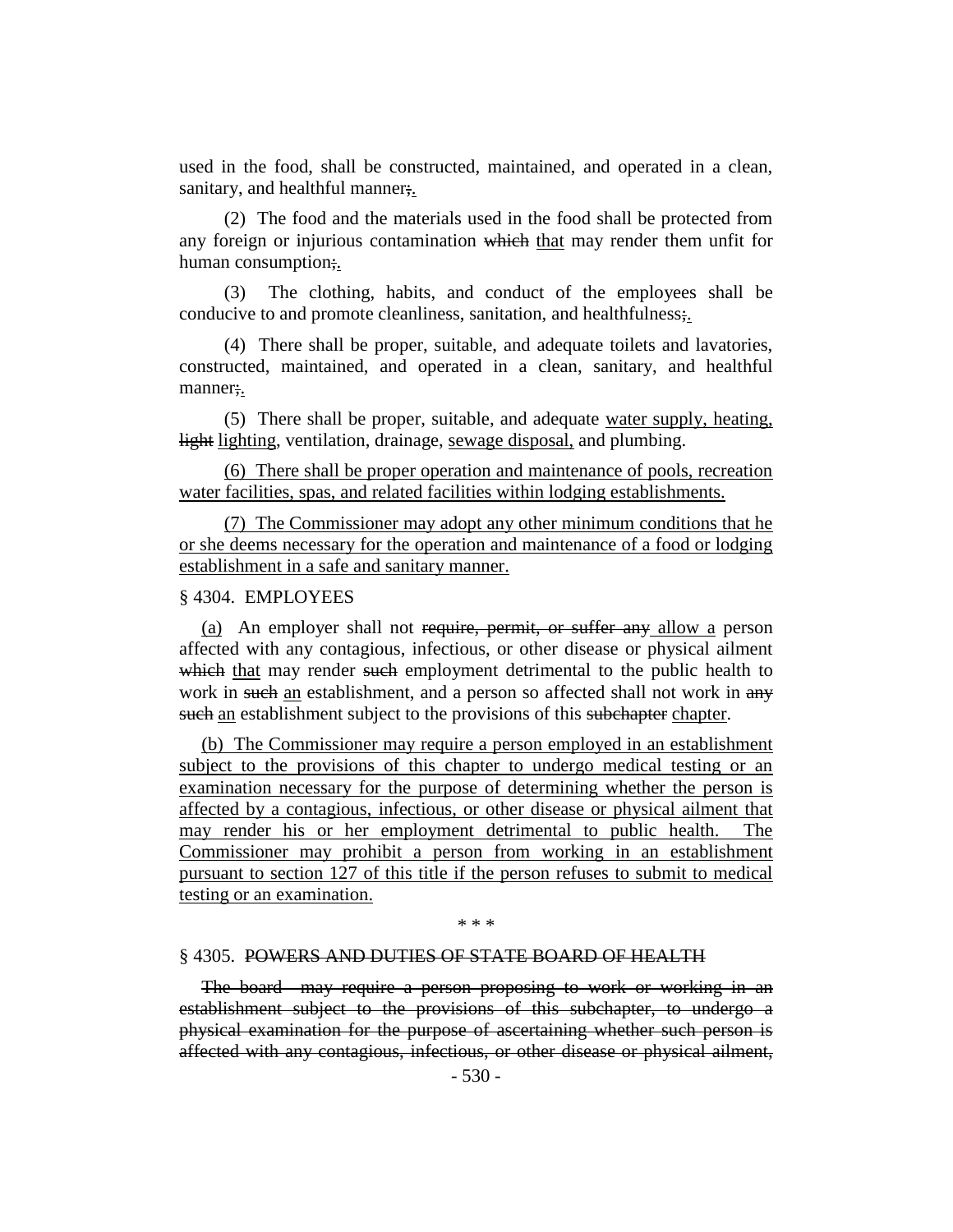which may render his or her employment detrimental to the public health. The examination shall be made at the time and pursuant to conditions which shall be prescribed by the board. A person who refuses to submit to such examination shall not work or be required, permitted, or suffered to work in any such establishment. [Repealed.]

#### § 4306. INSPECTION

(a) It shall be the duty of the board Commissioner to enforce the provisions of this subchapter chapter and of 6 V.S.A. § 3312(d), and it he or she shall be permitted to inspect through its his or her duly authorized officers, inspectors, agents, or assistants, at all reasonable times, an establishment and, an establishment's records, and a salvage food facility subject to the provisions of this subchapter chapter.

(b) Whenever an inspection demonstrates that the establishment or salvage food facility is not operated in accordance with the provision of this chapter, the officer, inspector, agent, or assistant shall notify the licensee of the conditions found and direct necessary changes.

#### § 4307. HEARING; ORDERS

When it appears upon such an inspection reveals that any an establishment is being maintained or operated in violation of the provisions of this subchapter chapter or any related rules, the board Commissioner shall cause provide written notice thereof, together with an order commanding an both abatement of such the violation and a compliance with this subchapter chapter within a reasonable period of time to be fixed in the order, to be served by a proper officer upon the person violating such provisions. Under such any related rules and regulations as may be prescribed adopted by the board Commissioner, a person upon whom such the notice and order are served shall be given an opportunity to be heard and to show cause <u>as to</u> why such the order should be vacated or amended. When, upon such a hearing, it appears that the provisions of this subchapter chapter have not been violated, the board Commissioner shall immediately vacate such the order, but without prejudice. When, however, it appears that such the provisions have been violated and such the person fails to comply with an order issued by the board Commissioner under the provisions of this section, the board Commissioner shall, forthwith, certify the facts to the proper prosecuting office revoke, modify, suspend, or enforce a civil penalty.

#### § 4308. REGULATIONS

The board shall make uniform and necessary rules and regulations for carrying out the provisions of this subchapter. [Repealed.]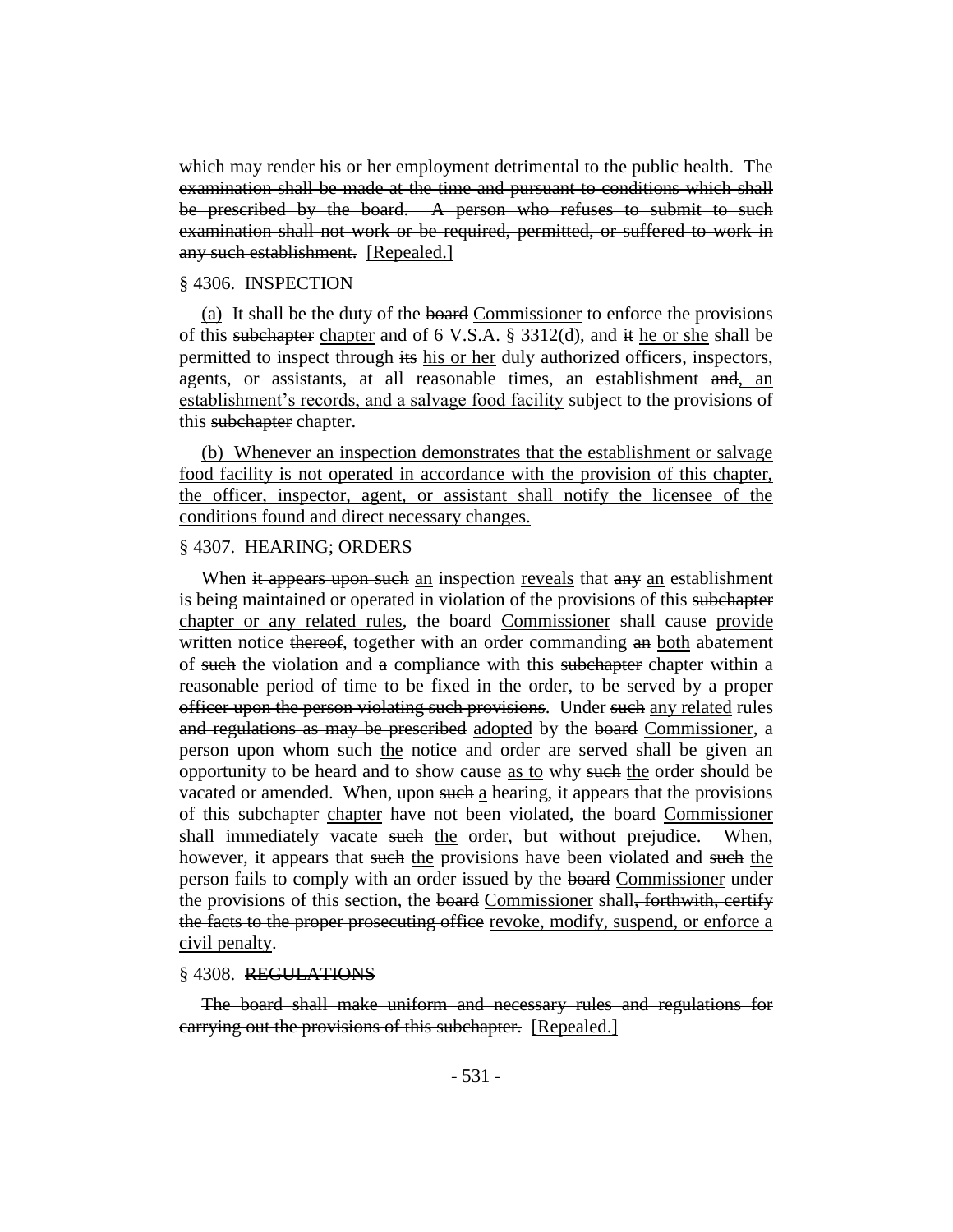#### § 4309. PENALTY

A person who violates a provision of this subchapter chapter or 6 V.S.A. § 3312(d), for which no other penalty is provided, shall be fined not more than \$300.00 for the first offense and, for each subsequent offense, not more than \$500.00 shall be fined a civil penalty not to exceed \$10,000.00 for each violation. In the case of a continuing violation, each subsequent day in violation may be deemed a separate violation.

Subchapter 2. Licensing Food and Lodging Establishments

#### § 4351. LICENSE FROM DEPARTMENT OF HEALTH

(a) A person shall not operate or maintain a hotel, inn, restaurant, tourist camp food manufacturing facility, retail food establishment, lodging establishment, seafood vending facility, or any other place in which food is prepared and served, or lodgings provided or furnished to the transient traveling or vacationing public, or a seafood vending facility, unless he or she shall have first obtained and holds obtains and holds from the department Commissioner a license authorizing such operation. The secretary may prescribe rules or conditions within which he or she may issue a temporary license for a period not to exceed 60 days. The license shall state the rules or conditions under which it is issued. However, nothing herein shall apply to any person who occasionally prepares and serves meals or provides occasional lodgings. The license shall be displayed in such a way as to be easily viewed by the patrons. All licenses shall be displayed in a manner as to be easily viewed by the public.

(b) For purposes of this section, "seafood vending facility" includes a store, motor vehicle, stand, or similar place from which a person sells seafood for consumption at another location.

(1) A person shall not knowingly and willingly sell or offer for sale a bulk product manufactured by a bakery, regardless of whether the bakery is located in or outside the State, unless the operator of the bakery holds a valid license from the Commissioner.

(2) The Commissioner shall not grant a license to a bakery located outside the State unless:

(A) the person operating the bakery:

(i) has consented in writing to the Department's inspection and paid the required fee; or

(ii) has presented to the Department satisfactory evidence of inspection and approval from the proper authority in his or her state and paid the required fee; and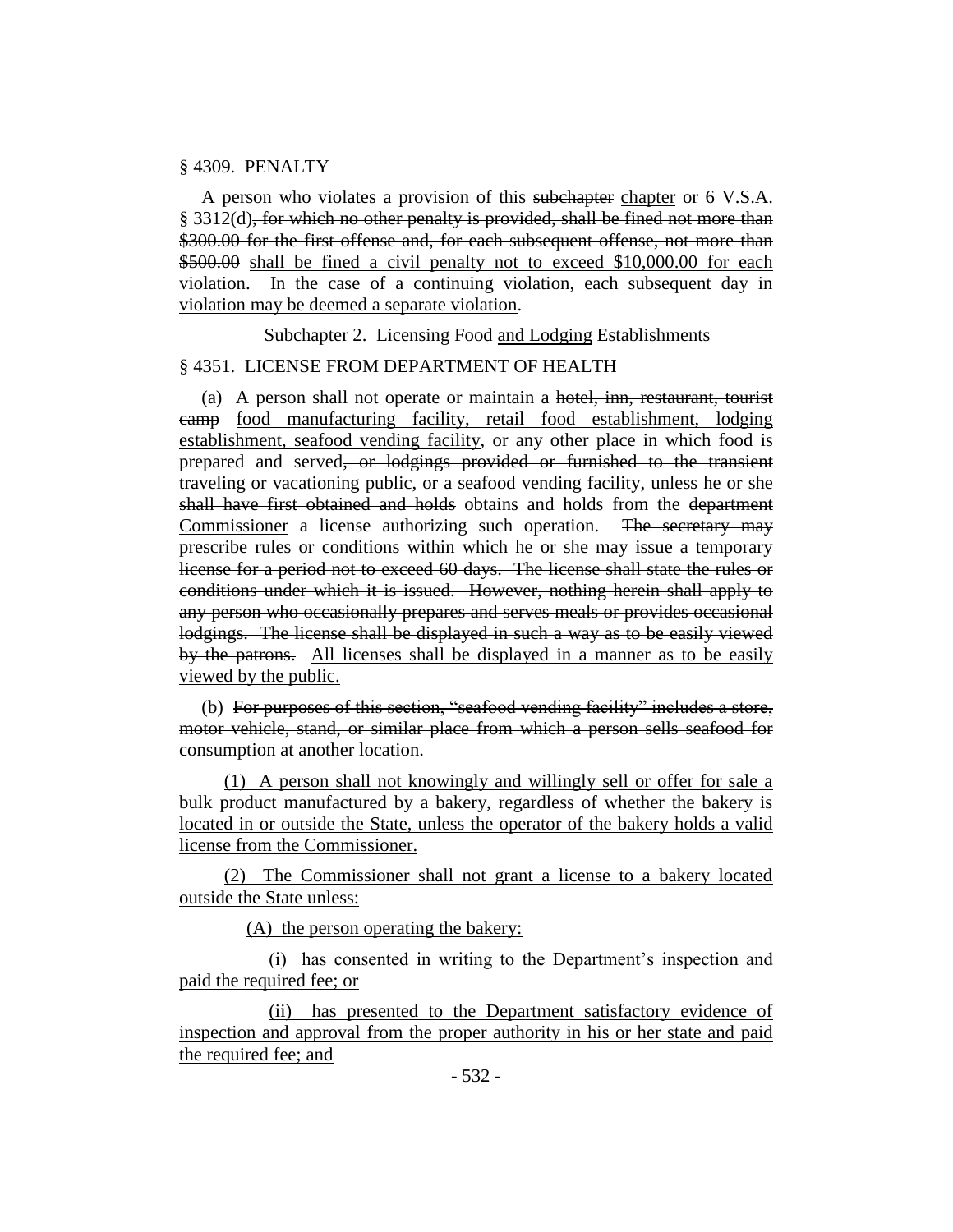(B) inspection of the bakery confirms that it meets the laws and rules of this State.

(c) The Commissioner may issue a temporary license for no more than 90 days. The temporary license shall state the conditions under which it is issued.

(d) If the Commissioner does not renew a license, he or she shall provide written notice to the licensee. The notice shall specify any changes necessary to conform with State rules and shall state that if compliance is achieved within the time designated in the notice, the license shall be renewed. If the licensee fails to achieve compliance within the prescribed time, the licensee shall have an opportunity for a hearing.

(e) Any licensee or perspective licensee aggrieved by a decision or order of the Commissioner may appeal to the Board of Health within 30 days of that decision. Hearings by the Board under this section shall be subject to the provisions of 3 V.S.A. chapter 25 relating to contested cases. The Board shall consider the matter de novo and all persons, parties, and interests may appear and be heard. The Board shall issue an order within 30 days following the conclusion of the hearing.

(f) If a licensee fails to renew his or her license within 60 days of its expiration date, a licensee shall apply for a new license and meet all licensure requirements anew.

## § 4352. APPLICATION

A person desiring to operate  $a$  place an establishment in which food is prepared and served or in which lodging is offered to the public shall apply to the board Commissioner upon forms supplied by the board Department and shall pay a license fee as provided by section 4353 of this title. An application for licensure shall be submitted no fewer than 30 days prior to the opening of a food or lodging establishment. Upon receipt of such license fee and when satisfied that the premises are sanitary and healthful in accordance with the provisions of this chapter and related rules, the board Commissioner shall issue a license to the applicant with respect to the premises described therein.

#### § 4353. FEES

(a) The Commissioner may establish by rule any requirement the Department needs to determine the applicable license fee category or any license exemption. The following fees shall be paid annually to the Board Department at the time of making the application according to the following schedules:

(1) Restaurant I—Seating capacity of 0 to 25; \$105.00

- 533 - II—Seating capacity of 26 to 50; \$180.00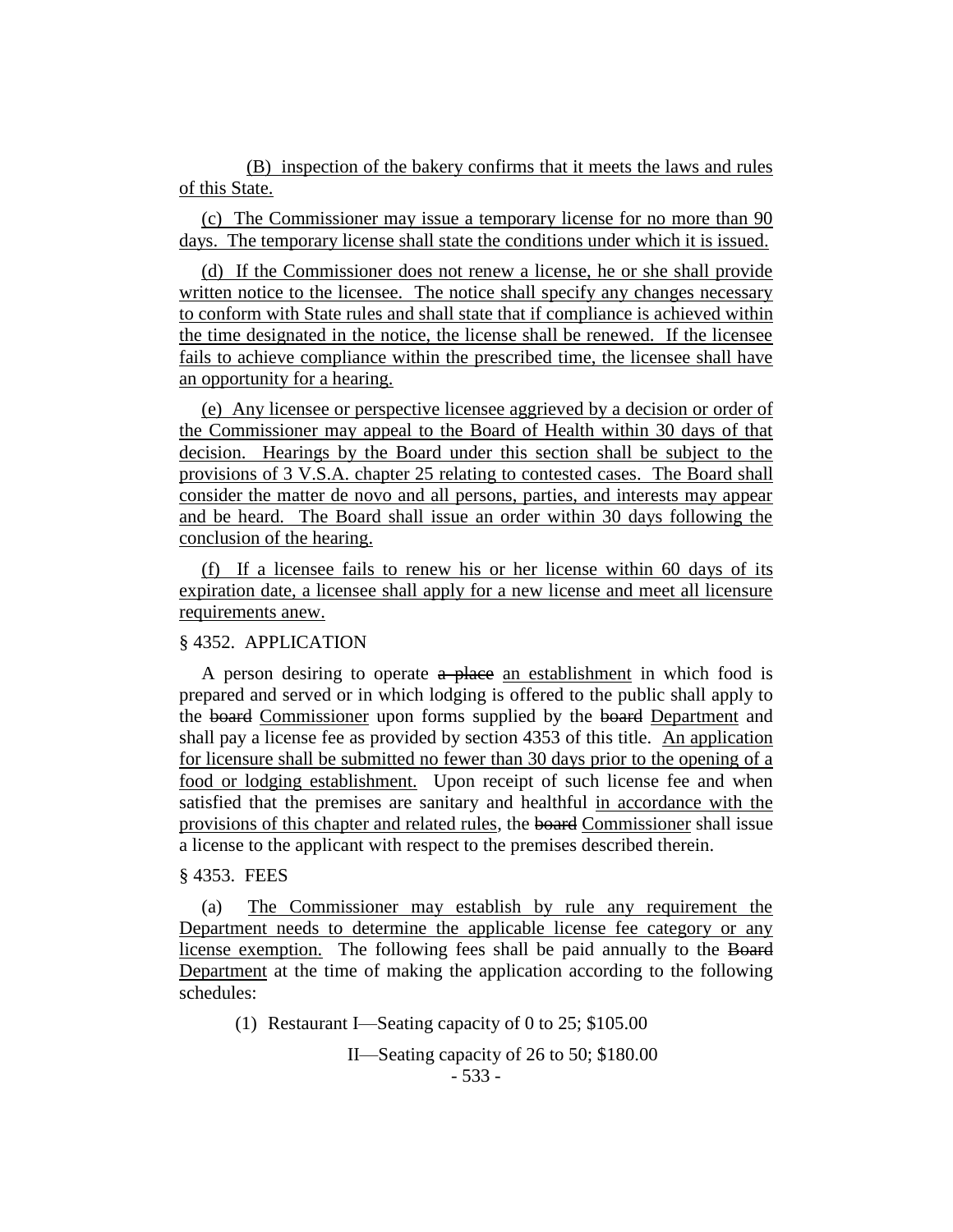III—Seating capacity of 51 to 100; \$300.00

IV—Seating capacity of 101 to 200; \$385.00

V—Seating capacity of 201 to 599 over 200; \$450.00

VI—Seating capacity 600 and over; \$1,000.00

VII—Home Caterer; \$155.00

VIII VII—Commercial Caterer; \$260.00

IX VIII—Limited Operations; \$140.00

X IX—Fair Stand; \$125.00; if operating for four or more days per year; \$230.00

(2) Lodging establishments

I—Lodging capacity of 1 to 10; \$130.00

II—Lodging capacity of 11 to 20; \$185.00

III—Lodging capacity of 21 to 50; \$250.00

IV—Lodging capacity of 51 to 200 over 50; \$390.00

V—Lodging capacity of over 200; \$1,000.00 Children's camps; \$150.00

(3) Food processor manufacturing establishment—a fee for any person or persons that process food for resale to restaurants, stores, or individuals according to the following schedule:

(A) Food manufacturing establishments; nonbakeries

I—Gross receipts of \$10,001.00 to \$50,000.00; \$175.00

 $\overline{(B)}$  II—Gross receipts of over \$50,000.00; \$275.00

III —Gross receipts of \$10,000.00 or less are exempt pursuant to section 4358 of this title

(B) Food manufacturing establishments; bakeries

I—Home bakery; \$100.00

II—Small commercial; \$200.00

III—Large commercial; \$350.00

(4) Seafood vending facility—\$200.00, unless operating pursuant to another license issued by the Department of Health and generating less than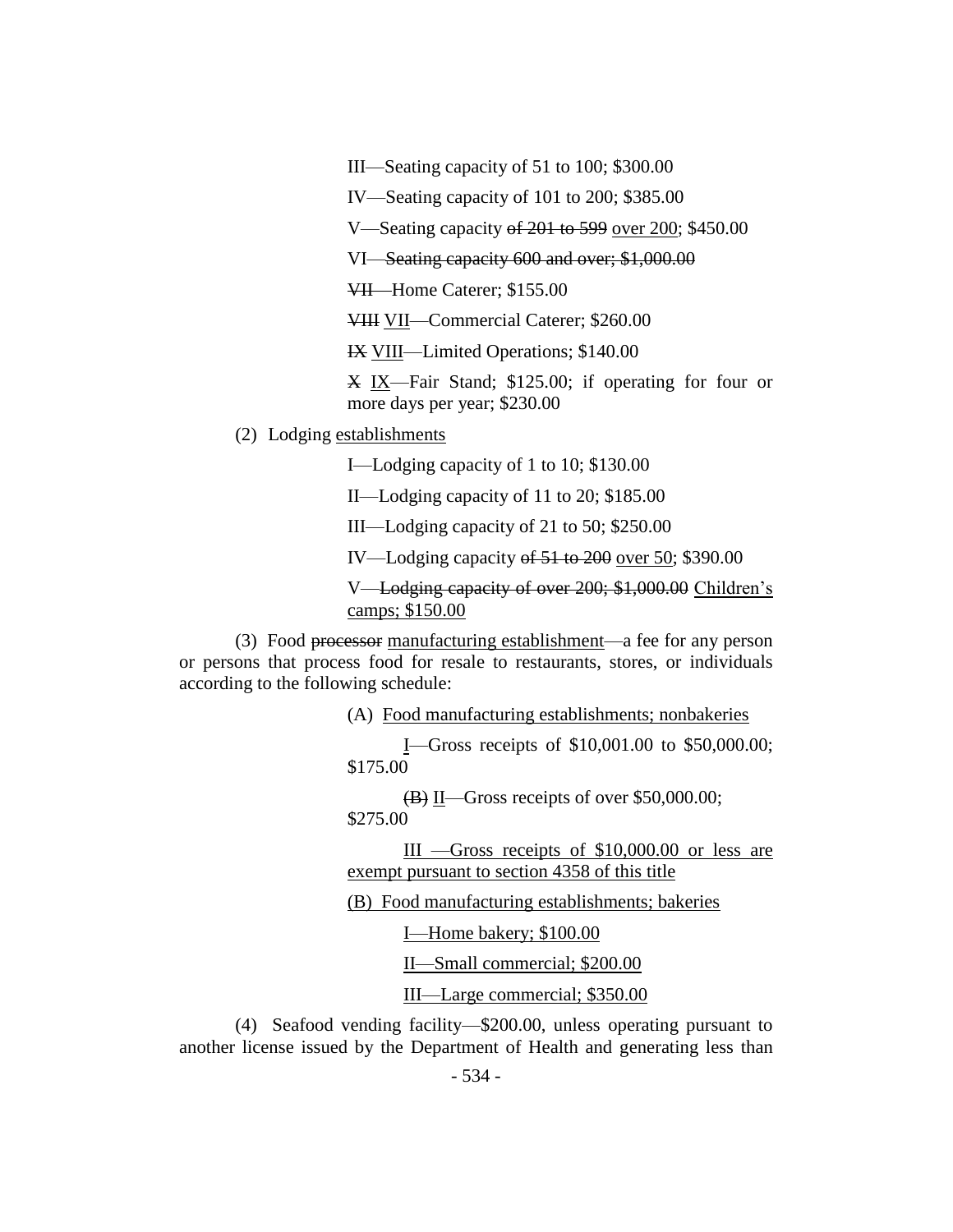\$40,000.00 in seafood gross receipts annually. If generating more than \$40,000.00 in seafood gross receipts annually, the fee is to be paid regardless of whether the facility is operating pursuant to another license issued by the Department of Health.

(5) Shellfish reshippers and repackers—\$375.00.

(b) The Commissioner of Health will shall be the final authority on definition of categories contained herein.

(c) All fees received by the Board Department under this section shall be credited to a special fund and shall be available to the Department to offset the cost of providing the services.

#### § 4354. TERM OF LICENSE

Licenses shall expire annually on a date established by the department Department and shall be renewable may be renewed upon the payment of a new license fee if the licensee is in good standing with the Department.

#### § 4355. REGULATIONS; REPORTS

(a) The board may prescribe such rules and regulations as may be necessary to ensure the operation in a sanitary and healthful manner of places in which food is prepared and served to the public or in which lodgings are provided. All reports which such board may require shall be on forms prescribed by it.

(b) The board shall not adopt any rule requiring food establishments that operate less than six months of the year and provide outdoor seating for no more than 16 people to provide toilet facilities to patrons, and any such rule or portion thereof now in effect is repealed. [Repealed.]

#### § 4356. INSPECTION, REVOCATION

The members of the board and any person in its employ and by its direction, at reasonable times, may enter any place operated under the provisions of sections 4351-4355 of this title, so far as may be necessary in the discharge of its duties. Whenever upon such inspection it is found that the premises are not being conducted in accordance with the provisions of the above named sections or the regulations adopted in accordance therewith, such board shall notify the licensee of the conditions found and direct such changes as are necessary. If such licensee shall fail within a reasonable time to comply with such orders, rules, or regulations adopted under the provisions of such sections, the board shall revoke the license. [Repealed.]

§ 4357. PENALTY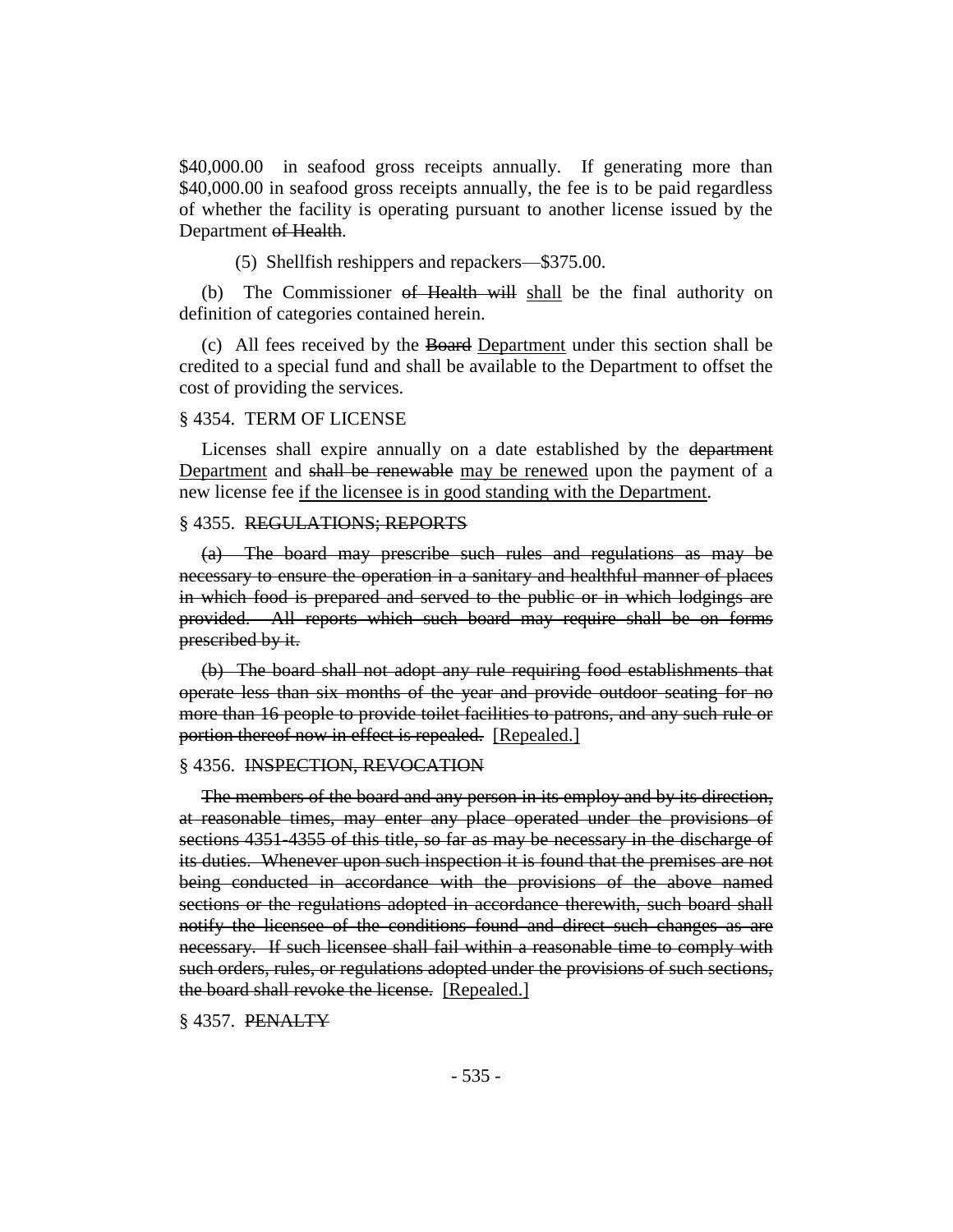A person who violates any provision of this subchapter shall be fined not more than \$500.00. [Repealed.]

§ 4358. EXEMPTIONS

(a) The provisions of this subchapter shall apply only to such those hotels, inns, restaurants, tourist camps, and other places as that solicit the patronage of the public by advertising by means of signs, notices, placards, radio, electronic communications, or printed announcements.

(b) The provisions of this subchapter shall not apply to an individual manufacturing and selling bakery products from his or her own home kitchen whose average gross retail sales do not exceed \$125.00 per week.

(c) Any food manufacturing establishment claiming a licensing exemption shall provide documentation as required by rule.

(d) The Commissioner shall not adopt a rule requiring food establishments that operate less than six months of the year and provide outdoor seating for less than 16 people at one time to provide toilet and hand washing facilities for patrons.

\* \* \*

Subchapter 4. Bakeries

#### § 4441. BAKERY PRODUCTS; DEFINITION

For the purposes of this subchapter,

(1) The word "bakery" is defined as a building or part of a building wherein is carried on as a principal occupation the production of bread, cakes, pies, or other food products made either wholly or in part of flour and intended for sale.

(2) The word "person" shall extend and be applied to bodies corporate, and to partnerships and unincorporated associations. [Repealed.]

§ 4442. RULES AND INSPECTION BY STATE BOARD OF HEALTH

The Board shall adopt and enforce rules as the public health may require in respect to the sanitary conditions of bakeries as defined herein. The Board is hereby authorized to inspect any such bakery at all reasonable times through its duly appointed officers, inspectors, agents, or assistants. [Repealed.]

#### § 4443. SLEEPING ROOMS SEPARATE

The sleeping rooms for persons employed in a bakery shall be separated from the rooms where food products or any ingredient thereof are manufactured or stored. [Repealed.]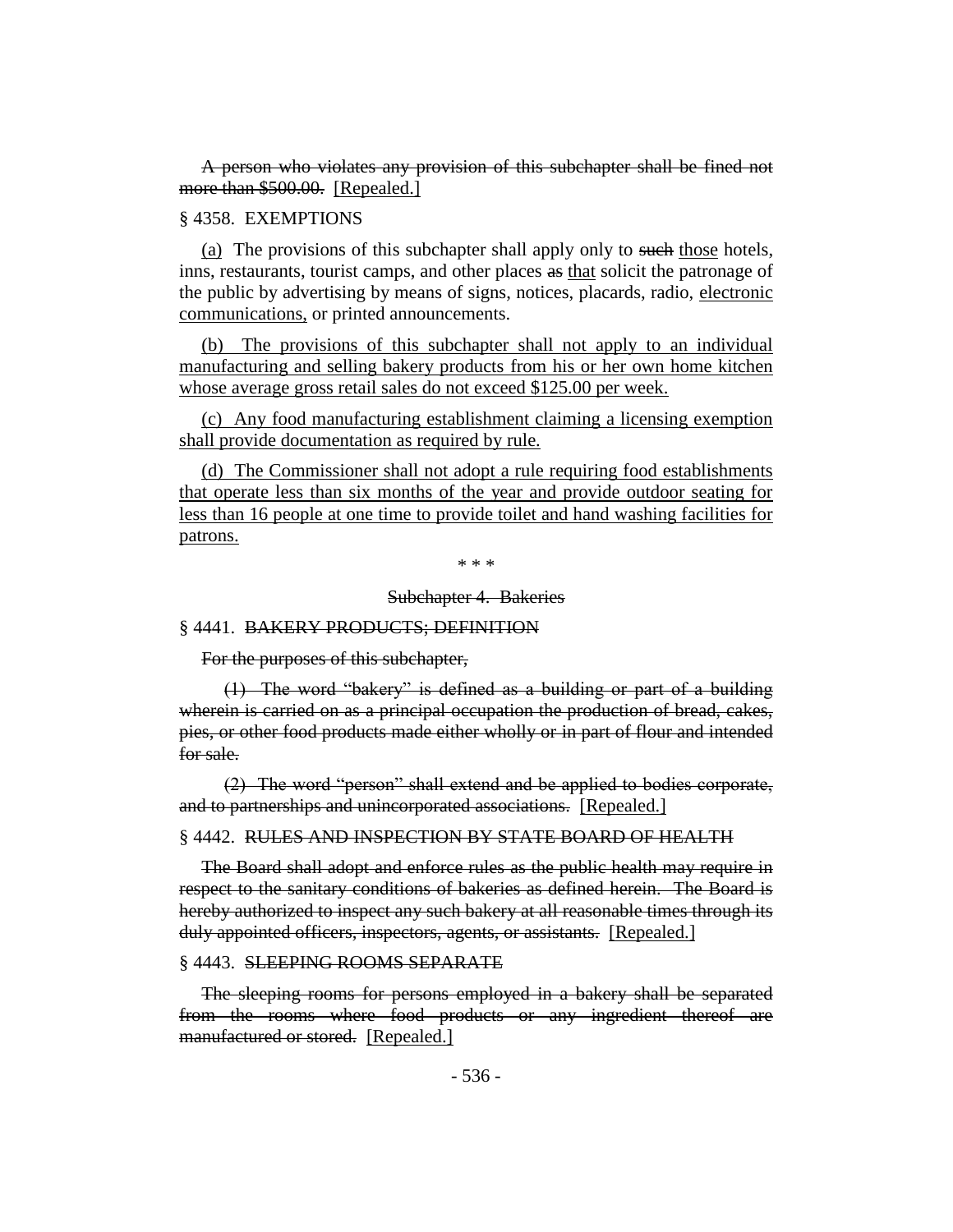#### § 4444. LICENSE

(a) No person shall operate a bakery in this state without having obtained from the department a license describing the building used as a bakery, including the post office address of the same, which license shall be posted by the owner or operator of such bakery in a conspicuous place in the shop described in such license or in the sales room connected therewith.

(b) No person shall knowingly and willfully sell or offer for sale in this state any bulk product manufactured by a bakery, whether such a bakery is located within or without the state, unless the operator of such bakery shall hold a valid license, as prescribed, from the department, which license shall in no case be granted covering a bakery located outside the state unless the person operating such bakery shall have consented in writing to its inspection and paid the fee as herein provided, or shall have paid the fee and received a license after presenting to the department satisfactory evidence of inspection and approval from the proper authority of his or her own state, and such bakery shall have been found by the inspection to meet the requirements of the laws of this state and rules and regulations of the secretary relating thereto. [Repealed.]

#### § 4445. RENEWAL OF LICENSE

The holder of such a license who desires to continue to operate a bakery shall annually, commencing on or before January 31, 1974, and thereafter on or before January 31, renew his or her license, pay the renewal fee, and receive a new license provided the licensee is entitled thereto. [Repealed.]

#### § 4446. FEE

(a) A person owning or conducting a bakery as specified in sections 4441 and 4444 of this title shall pay to the Board a fee for each certificate and renewal thereof in accordance with the following schedule:

Bakery I—Home Bakery; \$100.00

II—Small Commercial; \$200.00

III—Large Commercial; \$350.00

IV—Camps; \$150.00

(b) The Commissioner of Health will be the final authority on definition of categories contained herein.

(c) All fees received by the Board under this section shall be credited to a special fund and shall be available to the Department to offset the cost of providing the services. [Repealed.]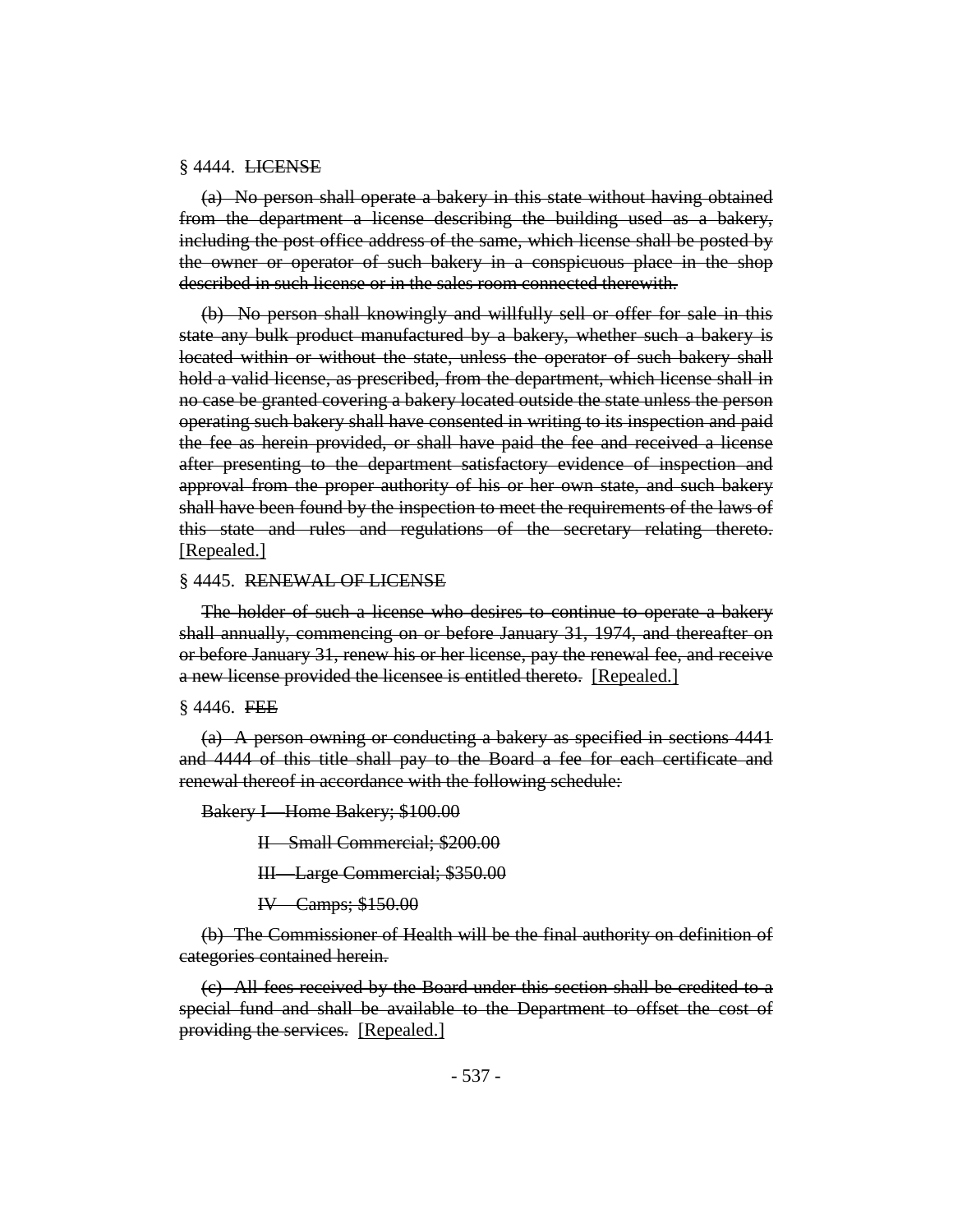#### § 4447. REVOCATION

Such license may be suspended or revoked by the board for cause after hearing. [Repealed.]

#### § 4448. NEW BAKERY

No person shall open a new bakery in this state without having given at least 15 days' notice to the department of intention to open such bakery which notice shall contain a description and location of the building proposed to be used as such bakery. Upon receipt of such notice, the department shall cause such premises to be examined and, if found to comply with the provisions and statutes relating to bakeries and the rules and regulations prescribed by the secretary, a license shall be issued upon payment of the fee as herein provided. [Repealed.]

#### § 4449. LOCAL REGULATIONS

The provisions of this subchapter shall not prevent local health authorities from making and enforcing orders or regulations concerning the sanitary condition of bakeries and the sale of bakery products, except that such orders and regulations shall be suspended to the extent necessary to give effect to the provisions of this subchapter and the rules and regulations prescribed pursuant thereto. [Repealed.]

#### § 4450. PENALTY

A person who violates any provisions of this subchapter shall be fined not more than \$500.00. [Repealed.]

#### § 4451. EXCEPTIONS

The provisions of this subchapter shall not apply to individuals manufacturing in and selling from their own private home kitchens bread, cakes, pies, or other food products made either wholly or in part from flour whose average gross retail sales of such products do not exceed \$125.00 a week, nor to restaurants, inns, or hotels subject to the provisions of subchapter 2 of this chapter, nor to church, fraternal, or charitable food sales. [Repealed.]

Subchapter 5. Salvage Food Facilities

## § 4461. DEFINITIONS

For the purposes of this subchapter:

(1) "Salvage food" means any food product from which the label on the packaging has been lost or destroyed or which has been subjected to possible damage as the result of accident, fire, flood, or other cause which may prevent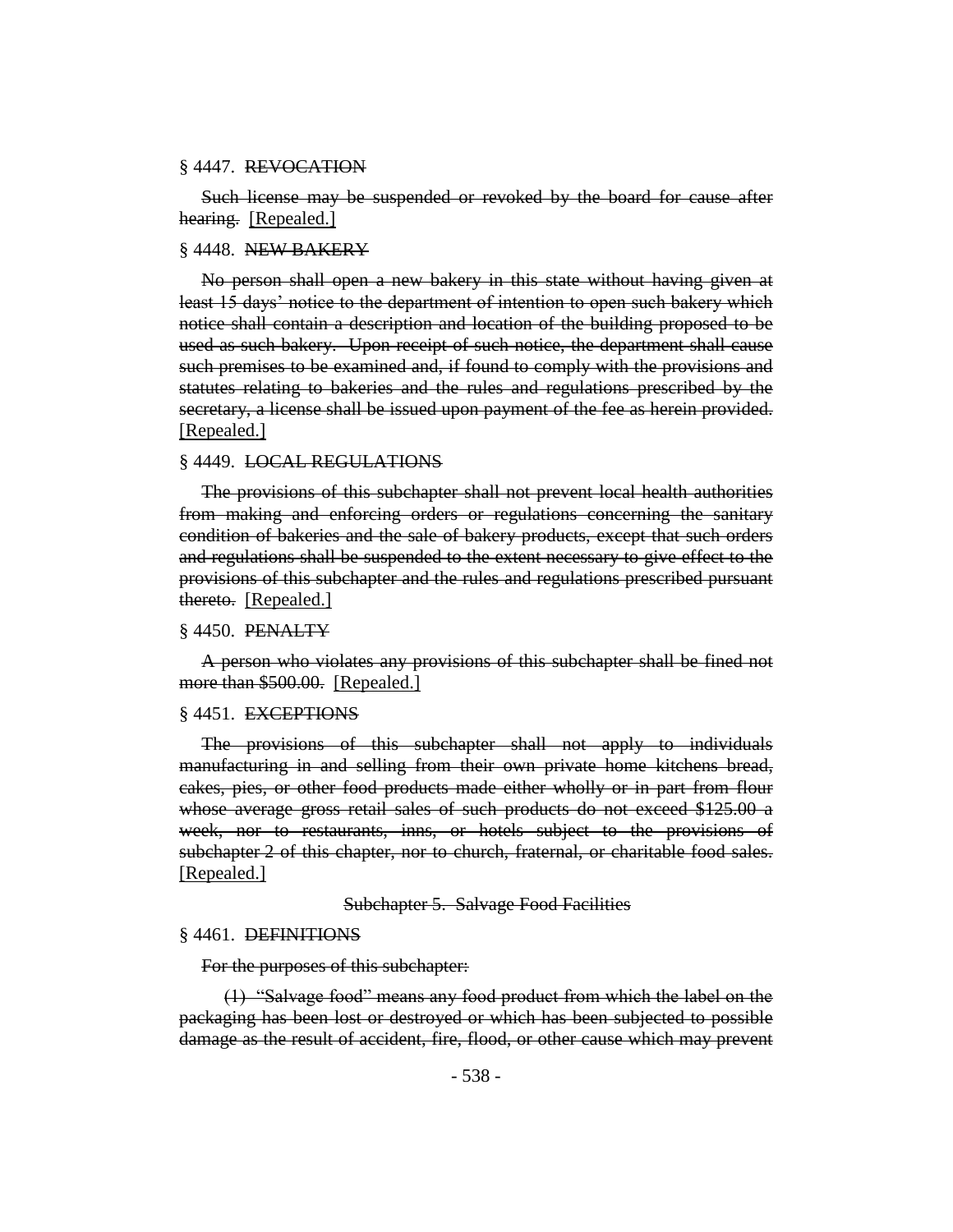the product from meeting the specifications of the manufacturer or the packer, but is otherwise suitable for human consumption.

(2) "Salvage food facility" means a food vendor for which salvage foods comprise 50 percent or more of gross sales. [Repealed.]

#### § 4462. REGULATIONS AND INSPECTION

The state board of health is authorized to inspect any salvage food facility at all reasonable times through its officers, inspectors, agents, or assistants. [Repealed.]

Subchapter 6. Temporary Outdoor Seating

#### § 4465. LIMITED FOOD ESTABLISHMENTS; TEMPORARY OUTDOOR **SEATING**

A food establishment that prepares and serves food for off premises uses may provide temporary outdoor seating for up to 16 persons from May 1 to October 31 without providing patron toilet or handwashing facilities. [Repealed.]

Sec. 2. EFFECTIVE DATE

This act shall take effect on July 1, 2016.

(Committee vote: 5-0-0)

## **Reported favorably with recommendation of amendment by Senator Ayer for the Committee on Finance.**

The Committee recommends that the bill be amended as recommended by the Committee on Health & Welfare with the following amendment thereto:

In Sec. 1, by striking out 18 V.S.A. § 4353, subsection (a), in its entirety and inserting in lieu thereof the following:

(a) The Commissioner may establish by rule any requirement the Department needs to determine the applicable license fee category or any license exemption. The following fees shall be paid annually to the Board at the time of making the application according to the following schedules:

(1) Restaurant I—Seating capacity of 0 to 25; \$105.00

II—Seating capacity of 26 to 50; \$180.00

III—Seating capacity of 51 to 100; \$300.00

IV—Seating capacity of 101 to 200; \$385.00

V—Seating capacity of 201 to 599; \$450.00

VI—Seating capacity 600 and over; \$1,000.00

- 539 -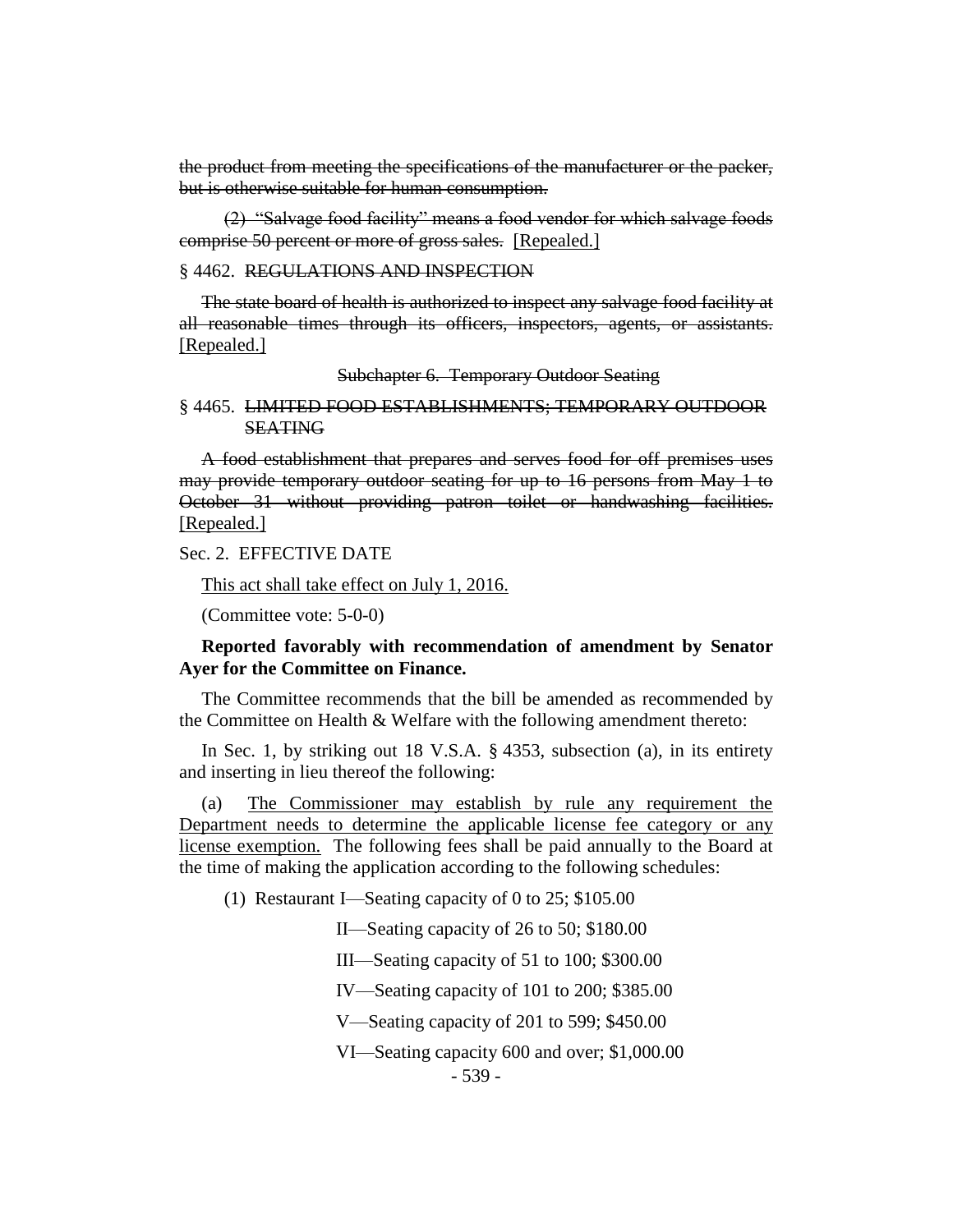VII—Home Caterer; \$155.00

VIII—Commercial Caterer; \$260.00

IX—Limited Operations; \$140.00

X—Fair Stand; \$125.00; if operating for four or more days per year; \$230.00

(2) Lodging establishments

I—Lodging capacity of 1 to 10; \$130.00

II—Lodging capacity of 11 to 20; \$185.00

III—Lodging capacity of 21 to 50; \$250.00

IV—Lodging capacity of 51 to 200; \$390.00

V—Lodging capacity of over 200; \$1,000.00

VI—Children's camps; \$150.00

(3) Food processor manufacturing establishment—a fee for any person or persons that process food for resale to restaurants, stores, or individuals according to the following schedule:

(A) Food manufacturing establishments; nonbakeries

| $I$ —Gross receipts of \$10,001.00 to \$50,000.00;<br>\$175.00                                       |
|------------------------------------------------------------------------------------------------------|
| \$50,000.00;<br>receipts of over<br>$(B)$ II—Gross<br>\$275.00                                       |
| receipts of \$10,000.00 or less<br>III—Gross<br>are<br>exempt pursuant to section 4358 of this title |
| (B) Food manufacturing establishments; bakeries                                                      |
| I—Home bakery; \$100.00                                                                              |
| II—Small commercial; \$200.00                                                                        |
| III—Large commercial; \$350.00                                                                       |

(4) Seafood vending facility—\$200.00, unless operating pursuant to another license issued by the Department of Health and generating less than \$40,000.00 in seafood gross receipts annually. If generating more than \$40,000.00 in seafood gross receipts annually, the fee is to be paid regardless of whether the facility is operating pursuant to another license issued by the Department of Health.

(5) Shellfish reshippers and repackers—\$375.00.

(Committee vote: 7-0-0)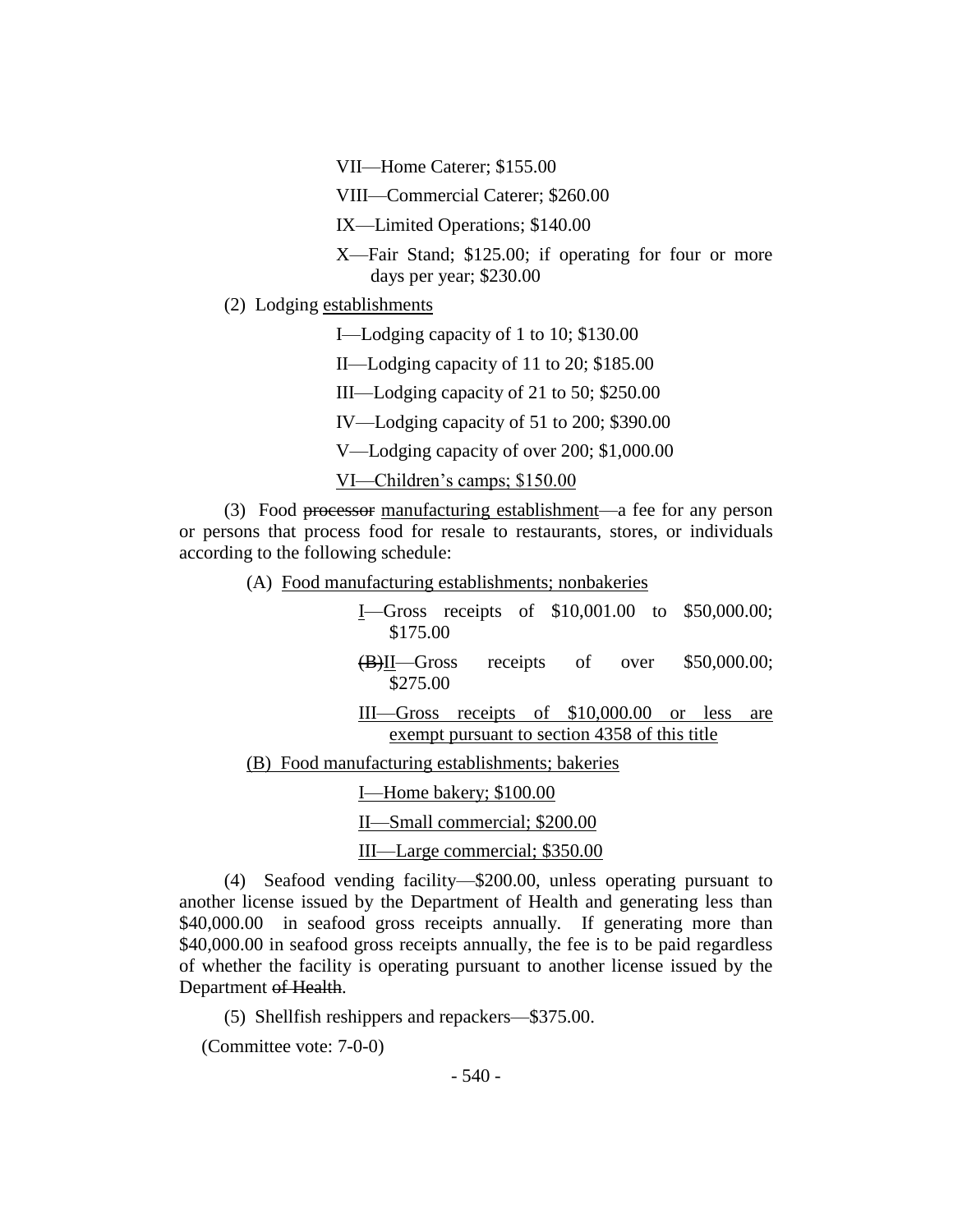An act relating to rights of offenders in the custody of the Department of Corrections.

## **Reported favorably with recommendation of amendment by Senator Flory for the Committee on Institutions.**

The Committee recommends that the bill be amended by striking out all after the enacting clause and inserting in lieu thereof the following:

Sec. 1. 28 V.S.A. § 857 is added to read:

## § 857. ADMINISTRATIVE SEGREGATION; PROCEDURAL REQUIREMENTS

(a) Except in emergency circumstances as described in subsection (b) of this section, before an inmate is placed in administrative segregation, regardless of whether that inmate has been designated as having a serious functional impairment under section 906 of this title, the inmate is entitled to a hearing pursuant to subsection 852(b) of this title.

(b) In the event of an emergency situation and at the discretion of the Commissioner, an inmate may be placed in administrative segregation prior to receiving a hearing as described in subsection 852(b) of this title.

Sec. 2. 28 V.S.A. § 204 is amended to read:

## § 204. SUBMISSION OF WRITTEN REPORT; PROTECTION OF RECORDS

\* \* \*

(d)(1) Any Except as provided in subdivision (2), any presentence report, pre-parole report, or supervision history prepared by any employee of the Department in the discharge of the employee's official duty, except as provided in subdivision 204a(b)(5) and section 205 of this title, is privileged and shall not be disclosed to anyone outside the Department other than the judge or the Parole Board, except that:.

 $(2)(A)$  the The court or Board may in its discretion shall permit the inspection of the report, or parts thereof redacted of information that may compromise the safety or confidentiality of any person, by the State's Attorney, and by the defendant or inmate, or his or her attorney, or and

(B) the court or Board may in its discretion permit the inspection of the report or parts thereof by other persons having a proper interest therein, whenever the best interest or welfare of the defendant or inmate makes that action desirable or helpful.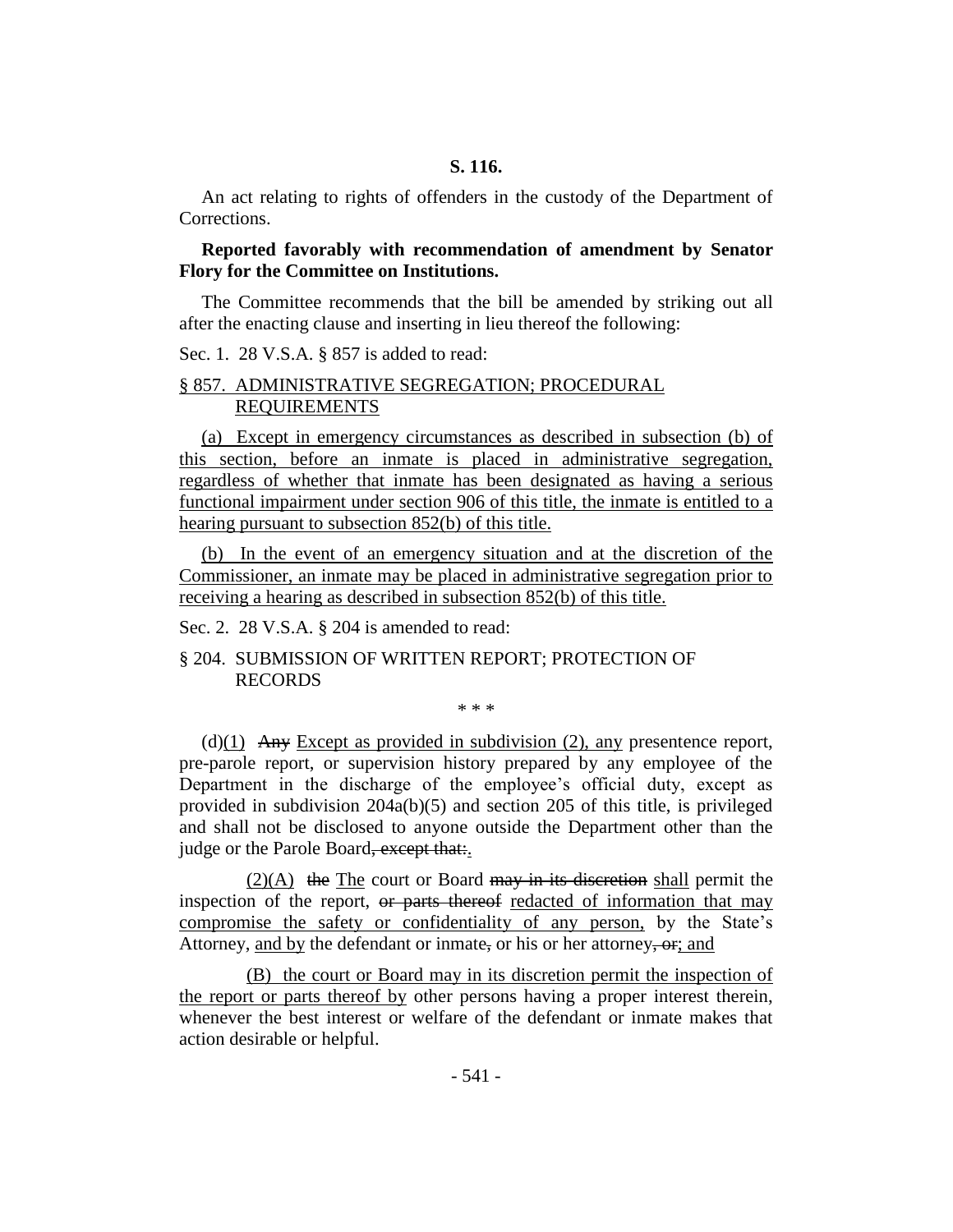(3) Nothing in this section shall prohibit the Department for Children and Families from accessing the supervision history of probationers or parolees for the purpose of child protection.

\* \* \*

#### Sec. 3. 28 V.S.A. § 601 is amended to read:

## § 601. POWERS AND RESPONSIBILITIES OF THE SUPERVISING OFFICER OF EACH CORRECTIONAL FACILITY

The supervising officer of each facility shall be responsible for the efficient and humane maintenance and operation and for the security of the facility, subject to the supervisory authority conferred by law upon the Commissioner. Each supervising officer is charged with the following powers and responsibilities:

\* \* \*

(10) To establish and maintain, in accordance with such rules and regulations as are established by the Commissioner, a central file at the facility containing an individual file for each inmate. Except as otherwise may be indicated by the rules and regulations of the Department, the content of the file of an inmate shall be confidential and shall not be subject to public inspection except by court order for good cause shown and shall not be accessible to inmates at the facility. Information that may compromise the safety or confidentiality of any person shall be redacted from a file prior to inspection by an inmate. Except as otherwise provided by law, the contents of an inmate's file may be inspected, pursuant to a court order issued ex parte, by a state State or federal prosecutor as part of a criminal investigation if the court finds that the records may be relevant to the investigation. The information in the files may be used for any lawful purpose but shall not otherwise be made public.

Sec. 4. 28 V.S.A. § 602 is added to read:

## § 602. RIGHT OF AN INDIVIDUAL TO ACCESS RECORDS

(a) At the request of any person in the custody or under the supervision of the Department, the Department shall provide records maintained by the Department concerning that person if that person is:

(1) a party in a case in any division of the Superior Court in which the Department is also a party; or

(2) a defendant in a hearing before the Parole Board in which revocation of parole is a possible outcome.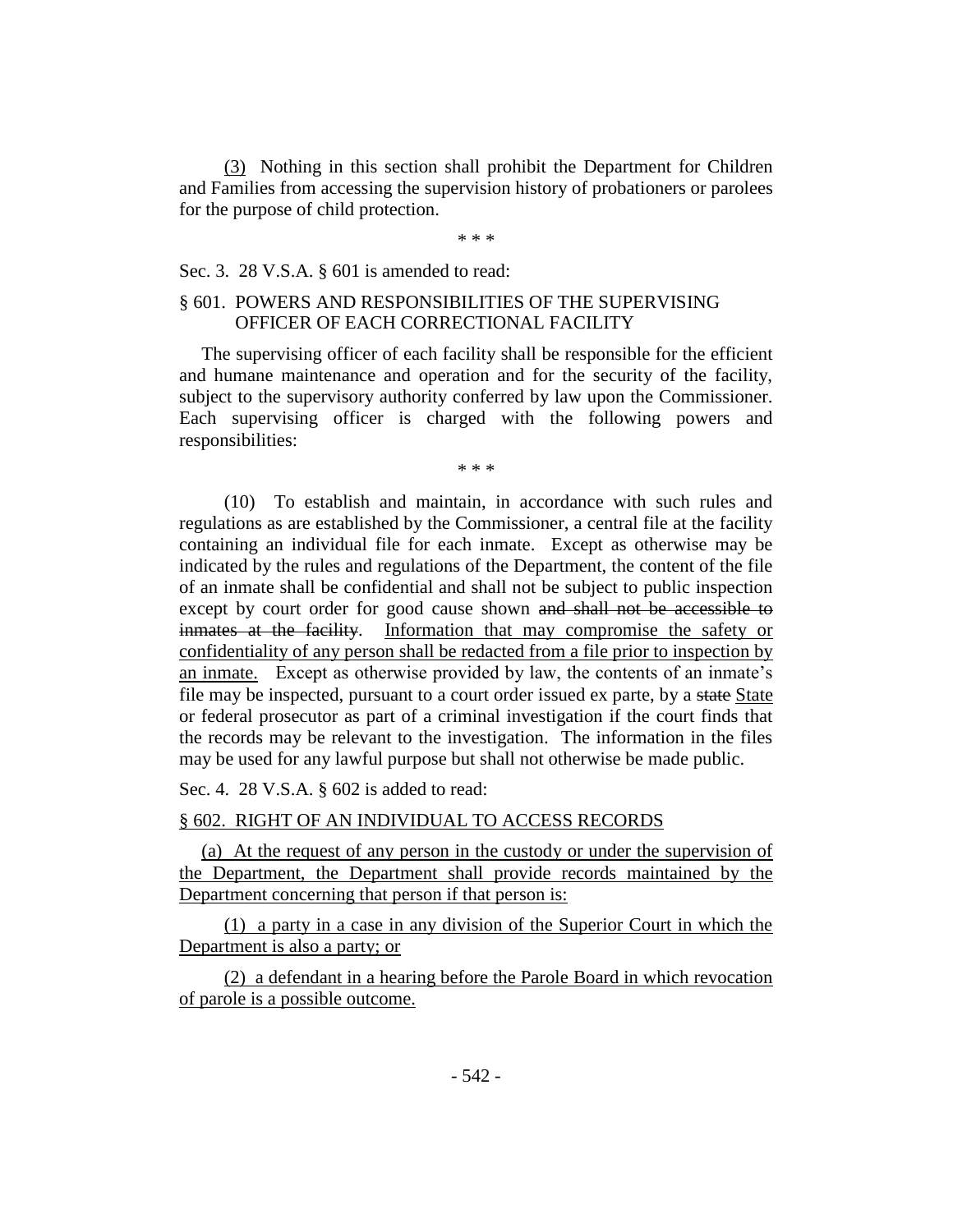(b) Nothing in this title concerning the confidentiality of the Department's records shall be construed as limiting a person's right to access records about himself or herself, except as specified in subsections (c) and (d) of this section.

(c) The Department shall redact any information compromising the safety or confidentiality of any person prior to providing the record to a person under this section.

(d) The Department may seek a court order limiting disclosure of records. The order may be granted only if the court finds clear and convincing evidence that disclosure of records would create a substantial and identifiable risk to public safety.

(e) As used in this section, "records" means records stored in any form, physical or electronic.

Sec. 5. 13 V.S.A. § 5233 is amended to read:

## § 5233. EXTENT OF SERVICES

(a) A needy person who is entitled to be represented by an attorney under section 5231 of this title is entitled:

\* \* \*

(3) To be represented in any other postconviction proceeding which may have more than a minimal effect on the length or conditions of detention where the attorney considers:

(A) the claims, defenses, and other legal contentions to be warranted by existing law or by a nonfrivolous argument for the extension, modification, or reversal of existing law or the establishment of new law; and

(B) the allegations and other factual contentions to have evidentiary support, or likely to have evidentiary support after a reasonable opportunity for further investigation and discovery.

\* \* \*

Sec. 6. EFFECTIVE DATE

This act shall take effect on passage.

(Committee vote: 4-0-1)

**Reported favorably with recommendation of amendment by Senator Benning for the Committee on Judiciary.**

The Committee recommends that the bill be amended by striking out all after the enacting clause and inserting in lieu thereof the following: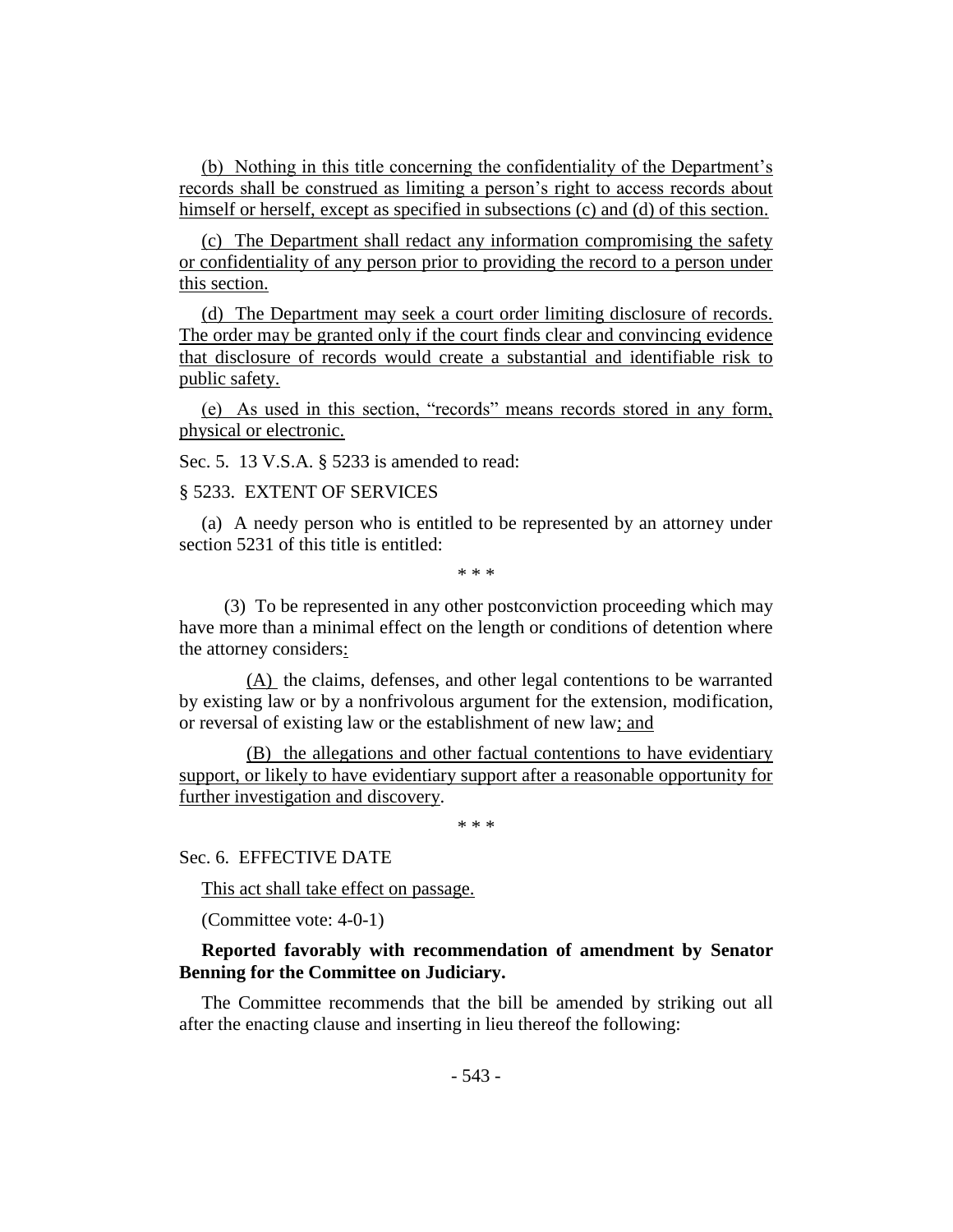Sec. 1. 28 V.S.A. § 456 is added to read:

## § 456. PAROLE BOARD INDEPENDENCE

(a) The Parole Board shall be an independent and impartial body.

(b) The Parole Board shall not be counseled or represented by any attorney who, at the same time, has:

(1) an attorney-client relationship with the Department of Corrections; or

(2) an attorney-client relationship with an offender who has a hearing pending before the Board.

Sec. 2. 28 V.S.A. § 857 is added to read:

## § 857. ADMINISTRATIVE SEGREGATION; PROCEDURAL REQUIREMENTS

(a) Except in emergency circumstances as described in subsection (b) of this section, before an inmate is placed in administrative segregation, regardless of whether that inmate has been designated as having a serious functional impairment under section 906 of this title, the inmate is entitled to a hearing pursuant to subsection 852(b) of this title.

(b) In the event of an emergency situation and at the discretion of the Commissioner, an inmate may be placed in administrative segregation prior to receiving a hearing as described in subsection 852(b) of this title.

Sec. 3. 28 V.S.A. § 204 is amended to read:

§ 204. SUBMISSION OF WRITTEN REPORT; PROTECTION OF RECORDS

\* \* \*

(d) $(1)$  Any Except as provided in subdivision (2) of this subsection, any presentence report, pre-parole report, or supervision history prepared by any employee of the Department in the discharge of the employee's official duty, except as provided in subdivision 204a(b)(5) and section 205 of this title, is privileged and shall not be disclosed to anyone outside the Department other than the judge or the Parole Board, except that.

 $(2)(A)$  the The court or Board may in its discretion shall permit the inspection of the report, or parts thereof redacted of information that may compromise the safety or confidentiality of any person, by the State's Attorney, and by the defendant or inmate, or his or her attorney, or, and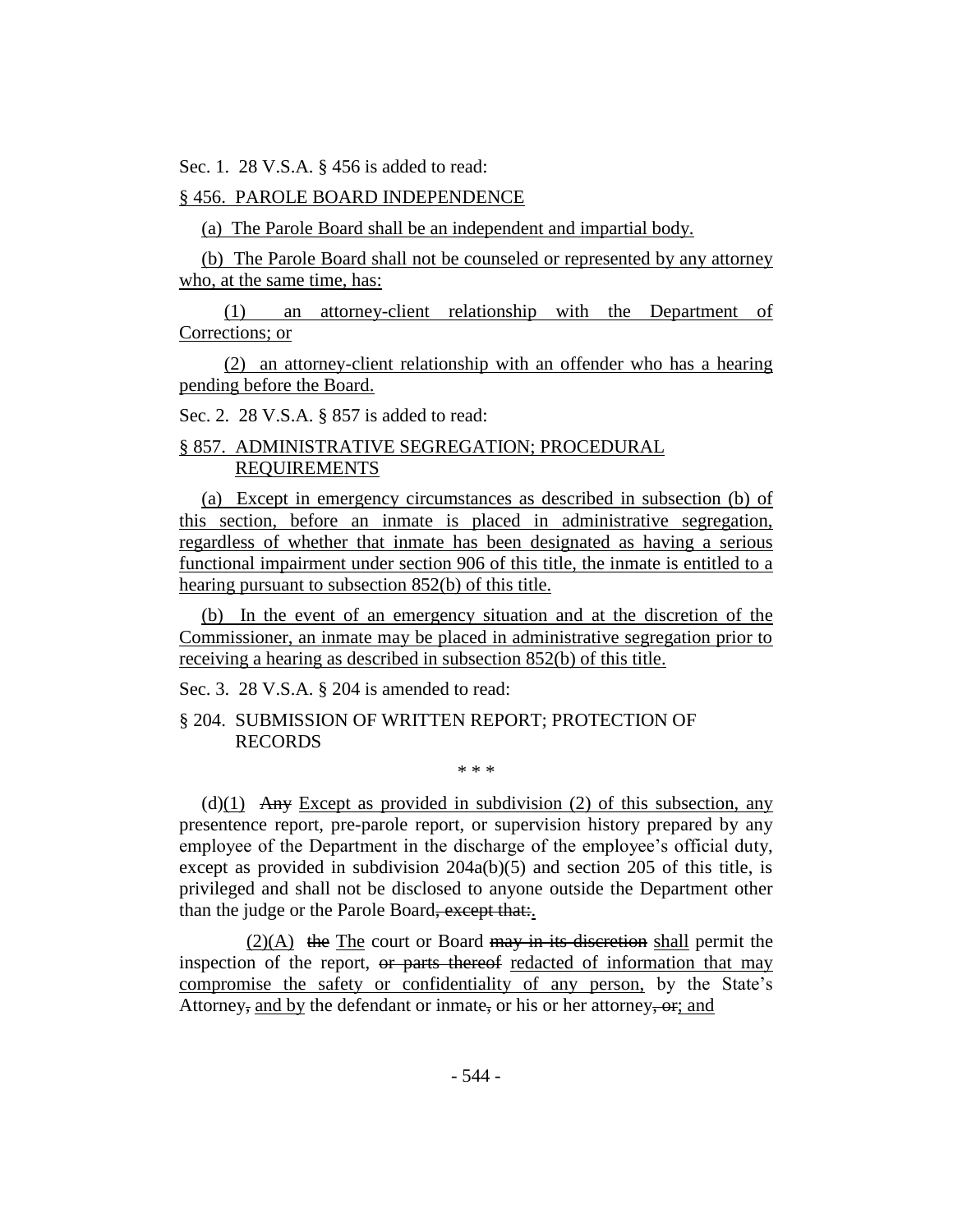(B) the court or Board may, in its discretion, permit the inspection of the report or parts thereof by other persons having a proper interest therein, whenever the best interest or welfare of the defendant or inmate makes that action desirable or helpful.

(3) Nothing in this section shall prohibit the Department for Children and Families from accessing the supervision history of probationers or parolees for the purpose of child protection.

\* \* \*

Sec. 4. 28 V.S.A. § 601 is amended to read:

## § 601. POWERS AND RESPONSIBILITIES OF THE SUPERVISING OFFICER OF EACH CORRECTIONAL FACILITY

The supervising officer of each facility shall be responsible for the efficient and humane maintenance and operation and for the security of the facility, subject to the supervisory authority conferred by law upon the Commissioner. Each supervising officer is charged with the following powers and responsibilities:

\* \* \*

(10) To establish and maintain, in accordance with such rules and regulations as are established by the Commissioner, a central file at the facility containing an individual file for each inmate. Except as otherwise may be indicated by the rules and regulations of the Department, the content of the file of an inmate shall be confidential and shall not be subject to public inspection except by court order for good cause shown and shall not be accessible to inmates at the facility. Information that may compromise the safety or confidentiality of any person shall be redacted from a file prior to inspection by an inmate. Except as otherwise provided by law, the contents of an inmate's file may be inspected, pursuant to a court order issued ex parte, by a state State or federal prosecutor as part of a criminal investigation if the court finds that the records may be relevant to the investigation. The information in the files may be used for any lawful purpose but shall not otherwise be made public.

Sec. 5. 28 V.S.A. § 602 is added to read:

## § 602. RIGHT OF AN INDIVIDUAL TO ACCESS RECORDS

(a) At the request of any person in the custody or under the supervision of the Department, the Department shall provide records maintained by the Department concerning that person if that person is:

(1) a party in a case in any division of the Superior Court in which the Department is also a party; or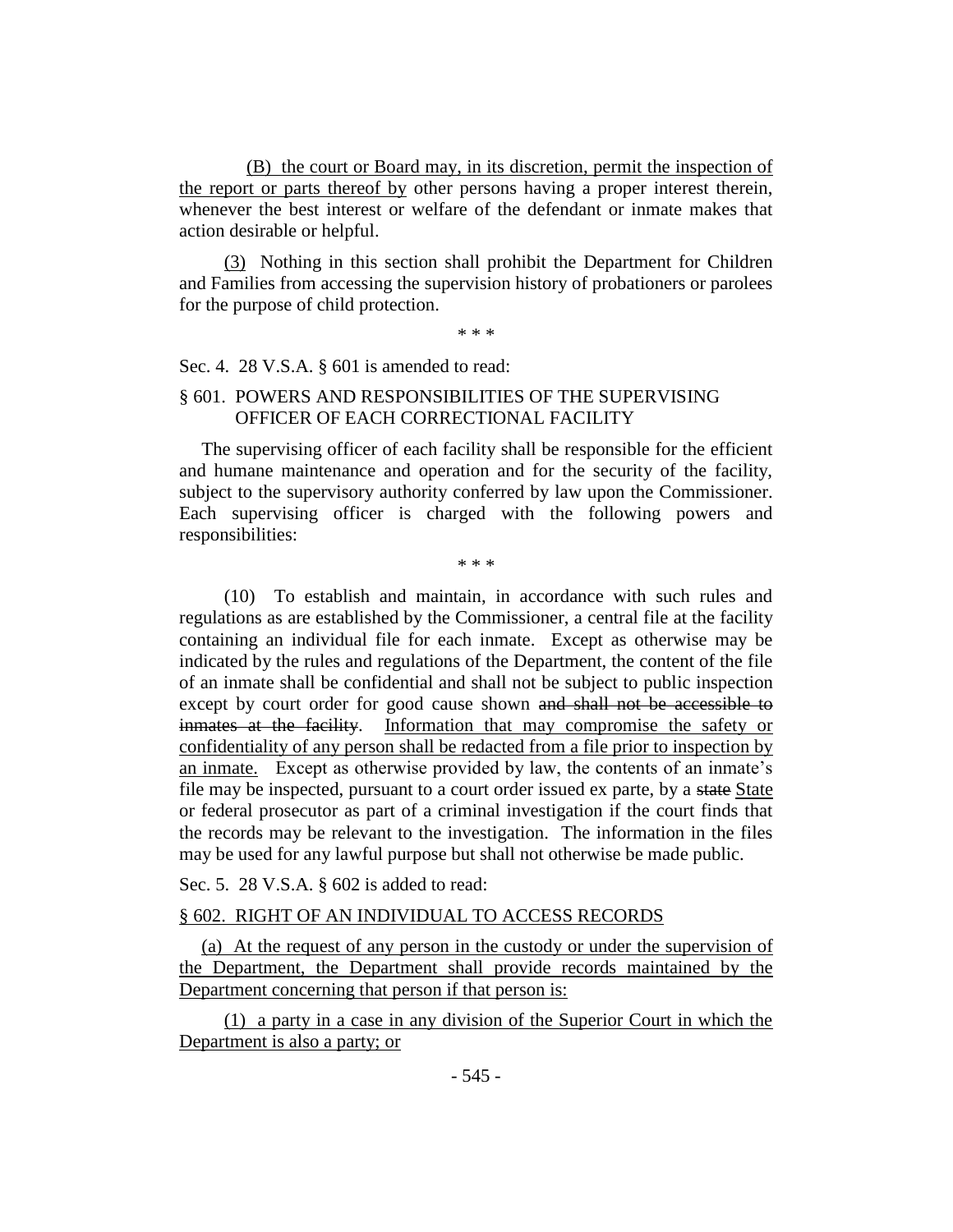(2) a defendant in a hearing before the Parole Board in which revocation of parole is a possible outcome.

(b) Nothing in this title concerning the confidentiality of the Department's records shall be construed as limiting a person's right to access records about him- or herself, except as specified in subsections (c) and (d) of this section.

(c) The Department shall redact any information compromising the safety or confidentiality of any person prior to providing the record to a person under this section.

(d) The Department may seek a court order limiting disclosure of records. The order may be granted only if the court finds by a preponderance of the evidence that disclosure of records would create a substantial and identifiable risk to public safety.

(e) As used in this section, "records" means records stored in any form, physical or electronic.

Sec. 6. 13 V.S.A. § 5233 is amended to read:

§ 5233. EXTENT OF SERVICES

(a) A needy person who is entitled to be represented by an attorney under section 5231 of this title is entitled:

\* \* \*

(3) To be represented in any other postconviction proceeding which may have more than a minimal effect on the length or conditions of detention where the attorney considers:

(A) the claims, defenses, and other legal contentions to be warranted by existing law or by a nonfrivolous argument for the extension, modification, or reversal of existing law or the establishment of new law; and

(B) the allegations and other factual contentions to have evidentiary support, or likely to have evidentiary support after a reasonable opportunity for further investigation and discovery.

\* \* \*

Sec. 7. EFFECTIVE DATE

This act shall take effect on passage.

(Committee vote: 4-0-1)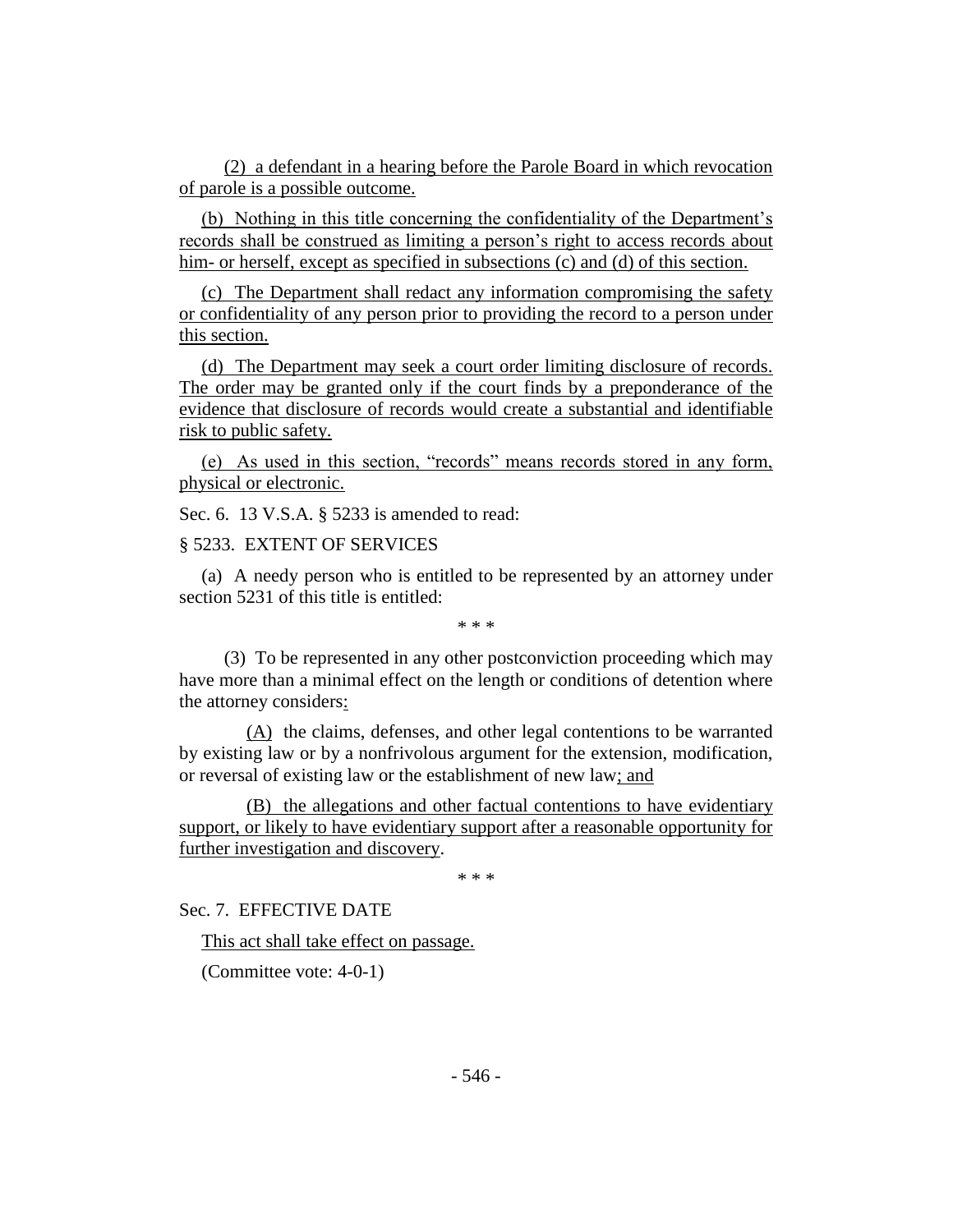An act relating to the Rozo McLaughlin Farm-to-School Program.

## **Reported favorably with recommendation of amendment by Senator Sirotkin for the Committee on Agriculture.**

The Committee recommends that the bill be amended by striking out all after the enacting clause and inserting in lieu thereof the following:

Sec. 1. 6 V.S.A. chapter 211 is amended to read:

## CHAPTER 211. THE ROZO MCLAUGHLIN FARM-TO-SCHOOL PROGRAM

#### § 4719. PURPOSE AND STATE GOAL

(a) Purpose. It is the purpose of this chapter to establish a farm-to-school program to:

(1) encourage Vermont residents in developing healthy and lifelong habits of eating nutritious local foods;

(2) maximize use by Vermont schools of fresh and locally grown, produced, or processed food;

(3) work with partners to establish a food, farm, and nutrition education program that educates Vermont students regarding healthy eating habits through the use of educational materials, classes, and hands-on techniques that inform students of the connections between farming and the foods that students consume;

(4) increase the size and stability of direct sales markets available to farmers; and

(5) increase participation of Vermont students in school meal programs by increasing the selection of available foods.

(b) State Farm to School Network goal. It is the goal of the Farm-to-School Program to establish a food system that by 2025:

(1) engages 75 percent of Vermont schools in an integrated food system education program that incorporates community-based learning; and

(2) purchases 50 percent of food from local or regional food sources.

## § 4720. DEFINITIONS

As used in this chapter, "Farm-to-School Program" means an integrated food, farm, and nutrition education program that utilizes community-based learning opportunities to connect schools with nearby farms to provide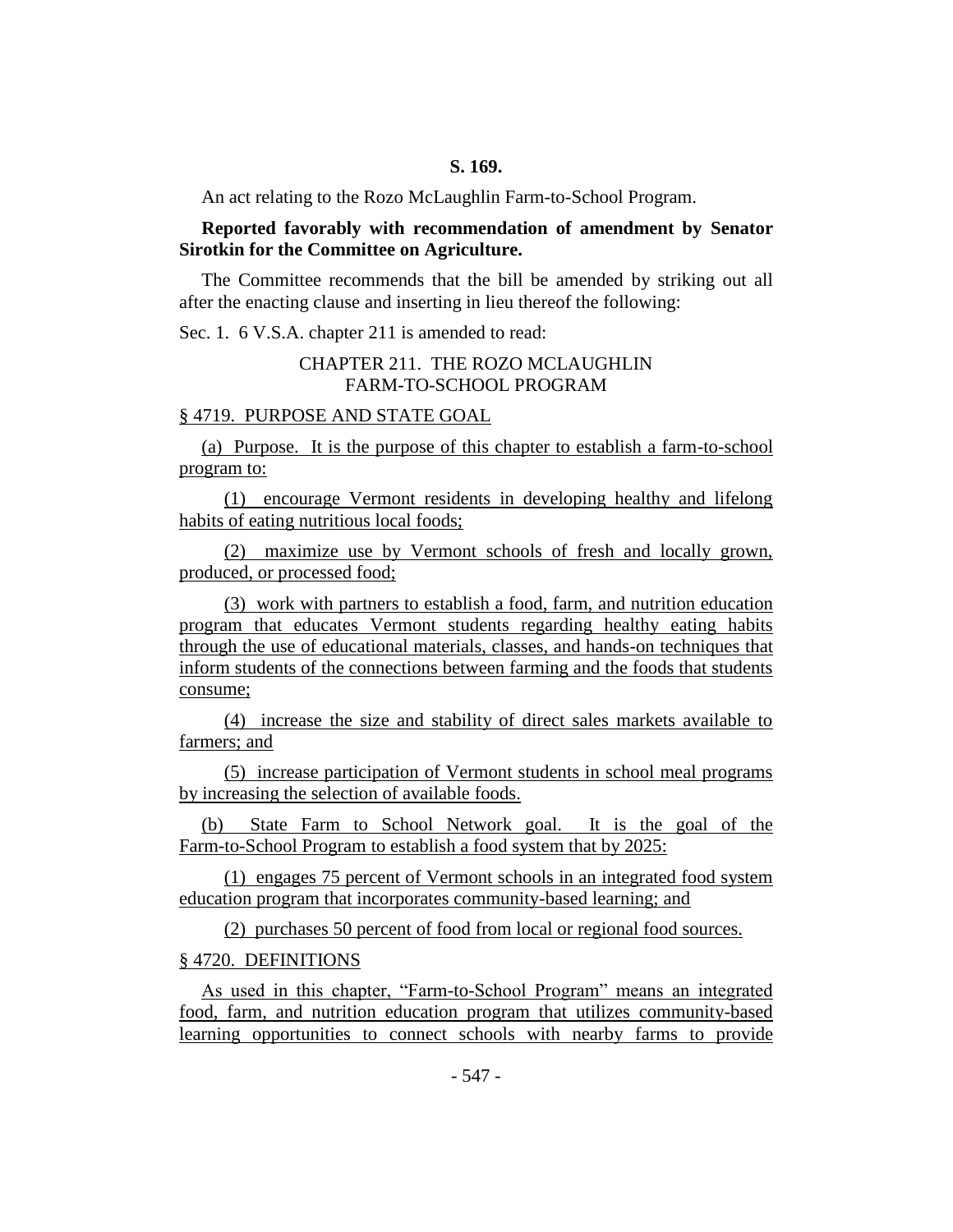students with locally produced fresh fruits and vegetables, dairy and protein products, and other nutritious, locally produced foods in school breakfasts, lunches, and snacks; help children develop healthy eating habits; provide nutritional and agricultural education in the classroom, cafeteria, and school community; and improve farmers' incomes and direct access to markets.

## § 4721. LOCAL FOODS GRANT PROGRAM

(a) There is created in the Agency of Agriculture, Food and Markets the Rozo McLaughlin Farm-to-School Program to award local grants for the purpose of helping Vermont schools develop farm-to-school programs that will sustain relationships with local farmers and producers, enrich the educational experience of students, improve the health of Vermont children, and enhance Vermont's agricultural economy.

(b) A school, a school district, a consortium of schools,  $\Theta$  a consortium of school districts, or licensed childcare providers may apply to the Secretary of Agriculture, Food and Markets for a grant award to:

(1) fund equipment, resources, training, and materials that will help to increase use of local foods in the School Food Service Nutrition Program;

(2) fund items, including local farm food products, gardening supplies, field trips to farms, and stipends to visiting farmers, that will help teachers to use hands-on educational techniques to teach children about nutrition and farm-to-school connections; and

(3) provide fund professional development and technical assistance, in partnership with the Agency of Education and farm-to-school technical service providers, to help teachers, school nutrition personnel, and members of the farm-to-school community educate students about nutrition and farm-to-school connections and assist schools in developing a farm-to-school program.

(4) fund technical assistance or support strategies to increase participation in federal child nutrition programs that increase viability of sustainable meal programs.

(c) The Secretaries of Agriculture, Food and Markets and of Education and the Commissioner of Health, in consultation with farmers, food service workers school nutrition staff, and educators, and farm-to-school technical service providers jointly shall jointly adopt rules procedures relating to the content of the grant application and the criteria for making awards.

(d) The Secretary shall determine that there is significant interest in the school community before making an award and shall give priority consideration to schools and, school districts and licensed child care providers that are developing farm-to-school connections and education that indicate a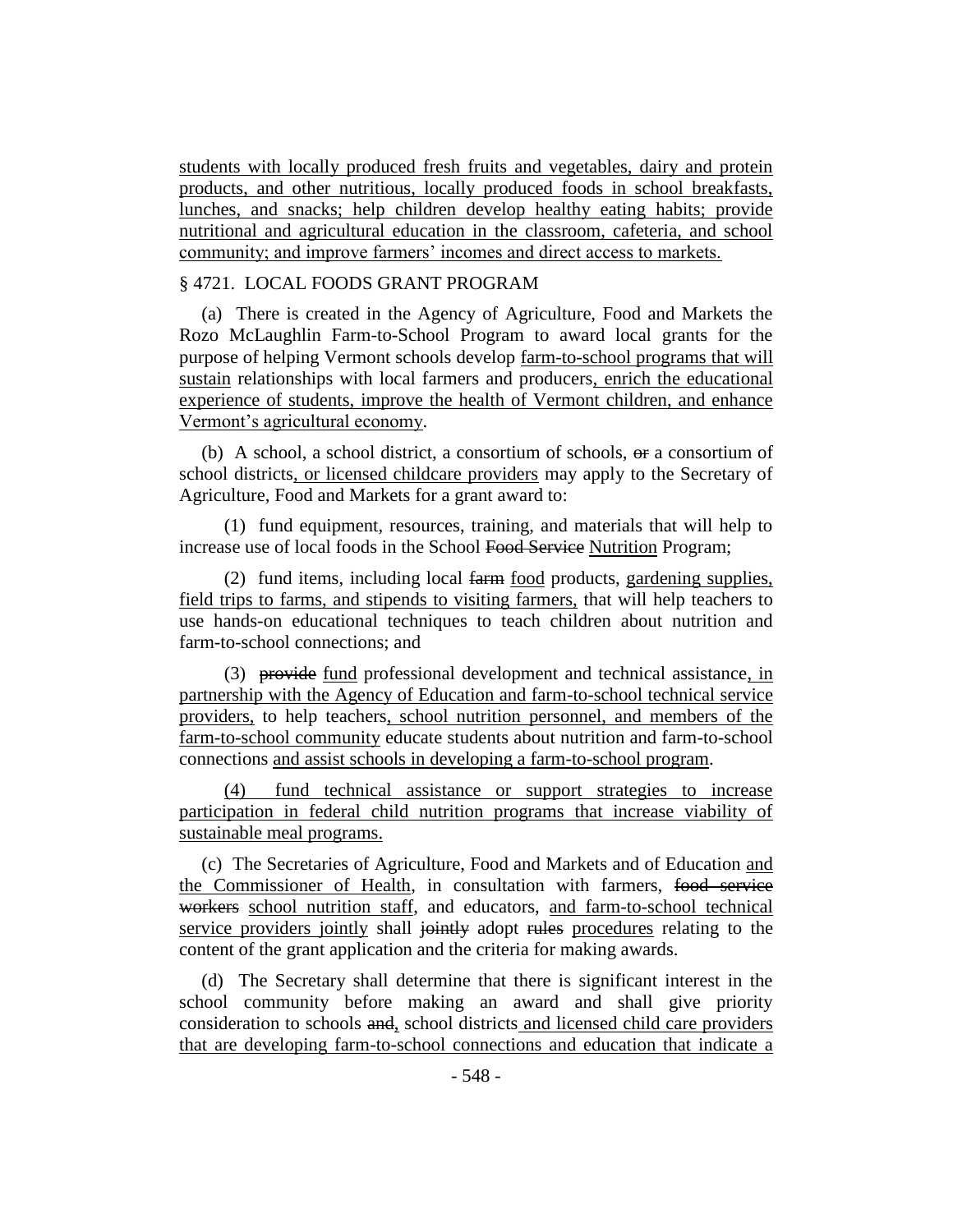willingness to make changes to their school or childcare nutrition programs that increase student access and participation and that are making progress toward the implementation of the Vermont nutrition and fitness policy guidelines School Wellness Policy Guidelines developed by the Agency of Agriculture, Food and Markets, the Agency of Education, and the Department of Health, dated November 2005 updated in June 2015 or of the successor of these guidelines.

(e) No award shall be greater than \$15,000.00.

## § 4722. FARM ASSISTANCE; SECRETARY OF AGRICULTURE, FOOD AND MARKETS

(a) The Secretary of Agriculture, Food and Markets shall work with existing programs and organizations to develop and implement educational opportunities for farmers to help them to increase their markets through selling their products to schools, licensed child care providers, and State government agencies and participating in the federal food commodities program, including the federal Department of Defense Fresh Program, and selling to regulated child care programs participating in the Adult and Child Food Program that operate or participate in child nutrition programs.

(b) The Secretary of Agriculture, Food and Markets shall work with distributors that sell products to schools, licensed child care providers, and State government agencies to increase the availability of local products.

## § 4723. PROFESSIONAL DEVELOPMENT FOR FOOD SERVICE **PERSONNEL**

(a) The Secretary of Education, in consultation with the Secretary of Agriculture, Food and Markets, the Commissioner of Health, and farm-to-school organizations and partners, shall offer expanded regional training sessions for public school food service and child care personnel and child care resource development specialists as funds are made available. Training shall include information about strategies for <del>purchasing</del> procuring, processing, and serving locally grown foods, especially with regard to federal procurement program requirements, as well as information about nutrition, obesity prevention, coping with severe food allergies, and food service operations. The Secretary of Education may use a portion of the funds appropriated for this training session to pay a portion of or all expenses for attendees and to develop manuals or other materials to help in the training.

(b) The Secretary of Education shall train people as funds are made available to, with existing programs and organizations, provide training related to procurement of local food and technical assistance to school food service and child care personnel and use a portion of the funds appropriated for this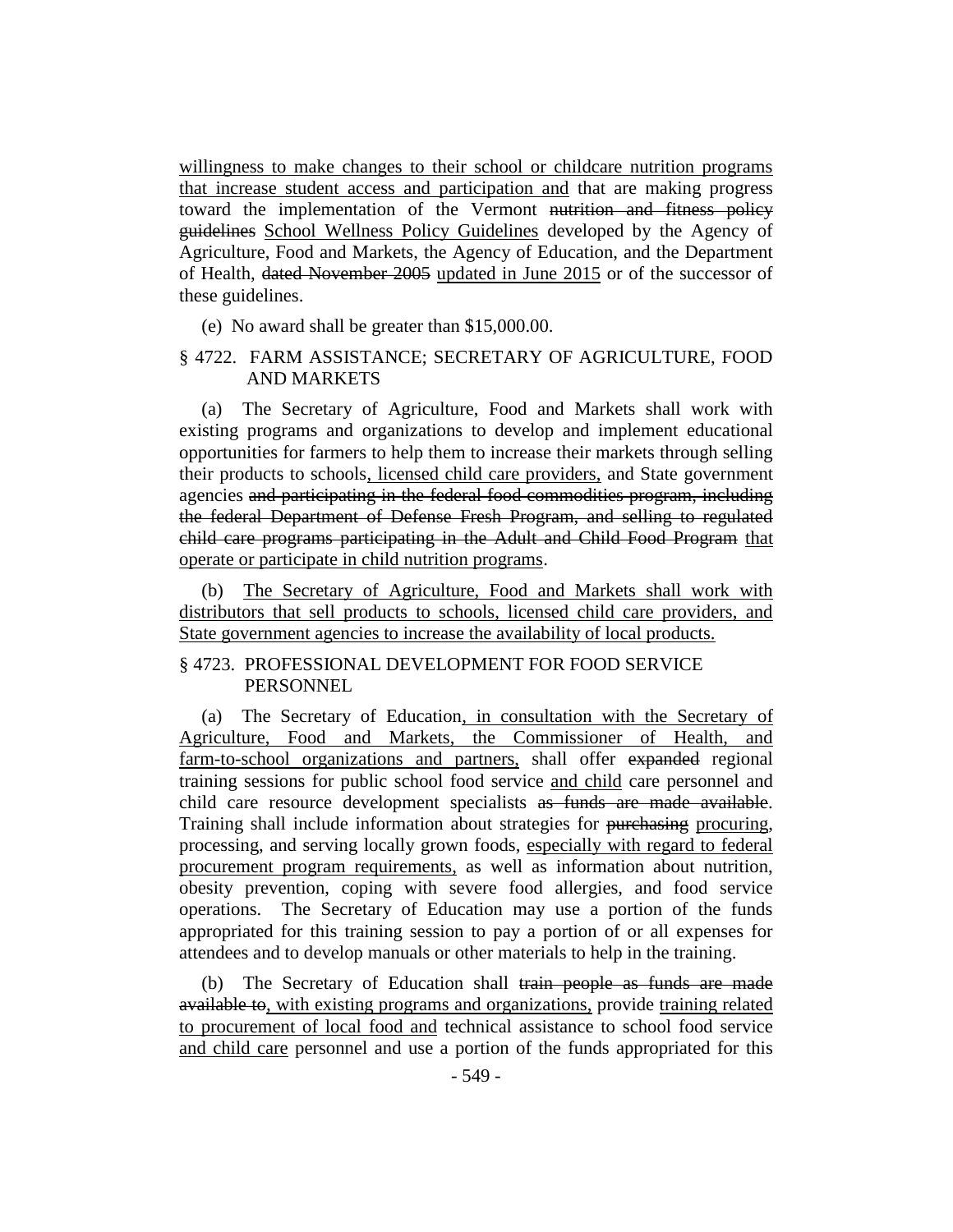purpose to enable the trained people to provide technical assistance at the school and school district levels.

(c) Training provided under this section shall promote the policies established in the Vermont nutrition and fitness policy guidelines School Wellness Policy Guidelines developed by the Agencies of Agriculture, Food and Markets and of Education and the Department of Health, dated November 2005 updated in June 2015, or the guidelines' successor.

## § 4724. LOCAL FOODS COORDINATOR FOOD SYSTEMS ADMINISTRATOR

(a) The position of local food coordinator Food Systems Administrator is established in the agency of agriculture, food and markets Agency of Agriculture, Food and Markets for the purpose of assisting Vermont producers to increase in increasing their access to commercial markets and institutions, including schools, state licensed child care providers, State and municipal governments, and hospitals.

(b) The duties of the local foods coordinator Food Systems Administrator shall include:

(1) working with institutions, schools, licensed child care providers, distributors, producers, commercial markets, and others to create matchmaking opportunities that increase the number of Vermont institutions that purchase foods grown or produced in Vermont;

(2) coordinating funding and providing support to the farm-to-school and farm-to-institutions programs within the agency of agriculture, food and markets Agency of Agriculture, Food and Markets, and coordinating with interested parties to access funding or create matchmaking opportunities across the supply chain that increase participation in those programs;

(3) encouraging and facilitating the enrollment of state employees State employee access and awareness of opportunities for purchasing local food, including: enrollment in a local community supported agriculture (CSA) organization, purchasing from local farm stands, and participation in a farmers' market;

(4) developing a database of producers and potential purchasers and enhancing the agency's website Agency and partners' ability to improve and support local foods coordination through the use of information technology; and

(5) providing technical support to local communities with their food security efforts.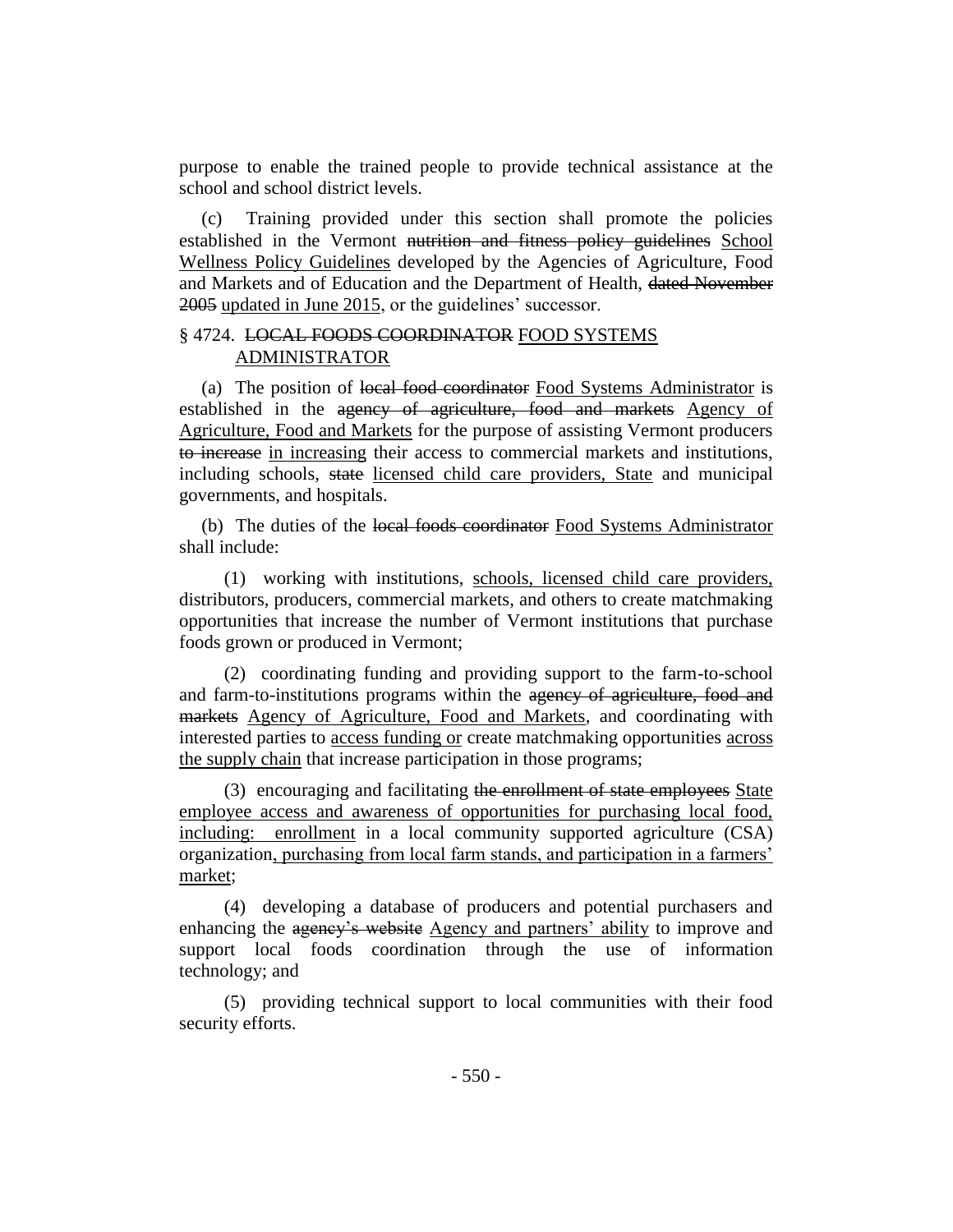(c) The local foods coordinator Food Systems Administrator, working with the commissioner of buildings and general services Commissioner of Buildings and General Services pursuant to rules adopted under 29 V.S.A. § 152(14), shall:

(1) encourage and facilitate CSA enrollment awareness of and opportunities to procure healthy local foods by state State employees through the use of approved advertisements and solicitations on state-owned State-owned property; and

(2) implement guidelines for the appropriate use of state State property for employee participation in CSA organizations, including reasonable restrictions on the time, place, and manner of solicitations, advertisements, deliveries, and related activities to ensure the safety and welfare of state State property and its occupants.

(d) The local foods coordinator Food Systems Administrator shall administer a local foods grant program, the purpose of which shall be to provide grants to allow Vermont producers to increase their access to commercial and institutional markets.

#### Sec. 2. UNIVERSAL MEALS PROGRAM; SCHOOL FUNDING

In addition to any other funds appropriated to the Agency of Agriculture, Food and Markets in fiscal year 2017 for the Farm-to-School Program, there is appropriated to the Farm-to-School Program at the Agency of Agriculture, Food and Markets \$80,000.00 for the purpose of executing, operating, and providing grants under 6 V.S.A. § 4721 to assist schools in developing universal meals programs when the schools are eligible for universal meals participation under federal school nutrition programs.

Sec. 3. 16 V.S.A. § 559 is amended to read:

#### § 559. PUBLIC BIDS

(a) When the cost exceeds \$15,000.00. A school board or supervisory union board shall publicly advertise or invite three or more bids from persons deemed capable of providing items or services if costs are in excess of \$15,000.00 for any of the following:

(1) the construction, purchase, lease, or improvement of any school building;

(2) the purchase or lease of any item or items required for supply, equipment, maintenance, repair, or transportation of students; or

(3) a contract for transportation, maintenance, or repair services.

\* \* \*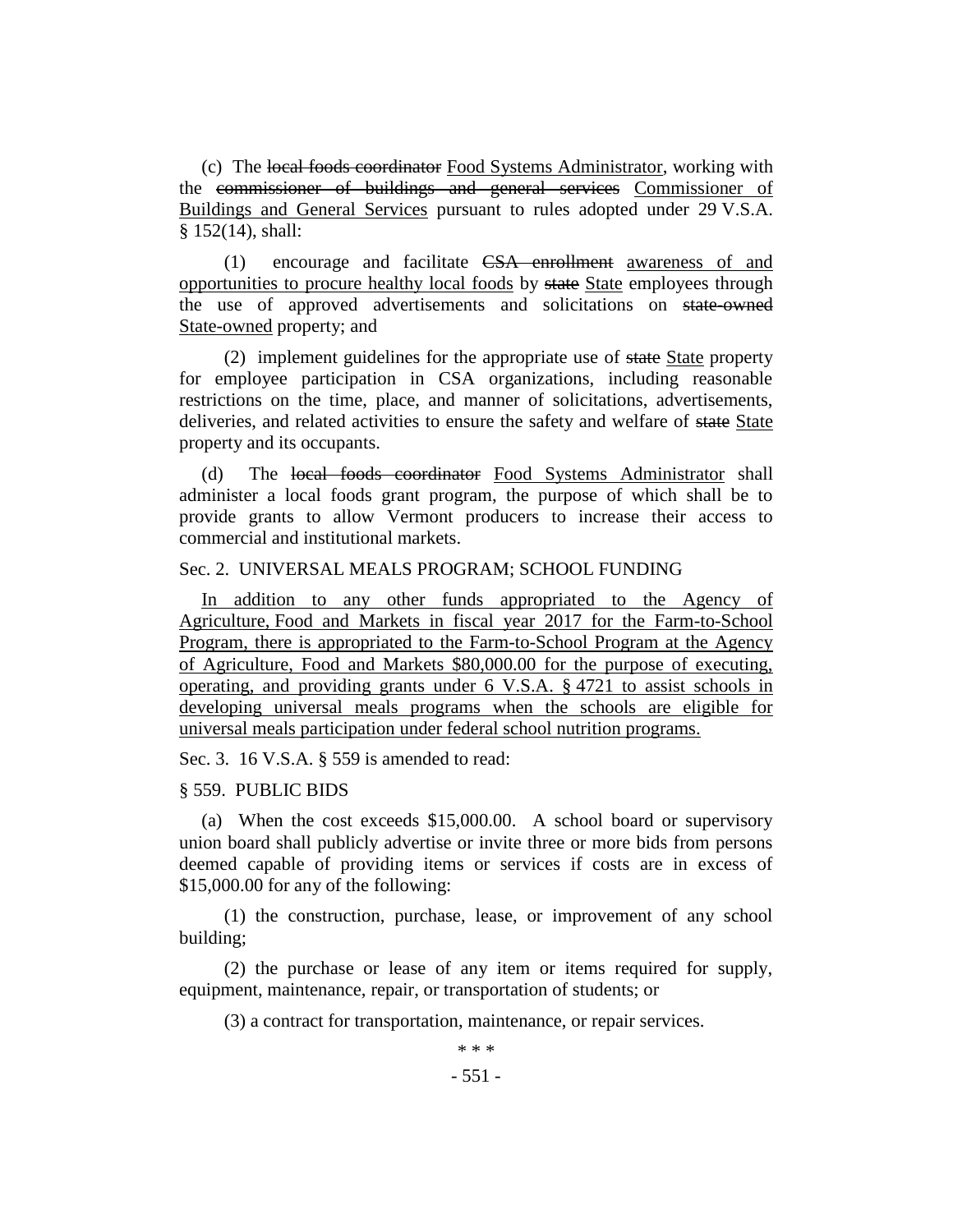(e) Application of this section. Any contract entered into or purchase made in violation of the provisions of this section shall be void; provided, however, that:

\* \* \*

(4) nothing in this section shall be construed to prohibit a school board from awarding a school nutrition contract after using any method of bidding or requests for proposals permitted under federal law for award of the contract. Notwithstanding the monetary amount in subsection (a) of this section for which a school board is required to use a method of bidding or request for proposal, a school board is required to use a method of public bidding or request for proposal for purchases made from the nonprofit school food service account for purchases in excess of \$25,000.00, unless a municipality sets a lower threshold for purchases from the nonprofit school food service account;

\* \* \*

Sec. 4. EFFECTIVE DATE

This act shall take effect on July 1, 2016.

(Committee vote: 5-0-0)

#### **CONFIRMATIONS**

The following appointments will be considered by the Senate, as a group, under suspension of the Rules, as moved by the President *pro tempore,* for confirmation together and without debate, by consent thereby given by the Senate. However, upon request of any senator, any appointment may be singled out and acted upon separately by the Senate, with consideration given to the report of the Committee to which the appointment was referred, and with full debate; and further, all appointments for the positions of Secretaries of Agencies, Commissioners of Departments, Judges, Magistrates, and members of the Public Service Board shall be fully and separately acted upon.

Kirstin Schoonover of Huntington – Superior Court Judge – By Sen. Benning for the Committee on Judiciary. (2/25/16)

Brian Valentine of Huntington – Magistrate Division Judge – By Sen. Nitka for the Committee on Judiciary. (3/9/16)

Mary Morrissey of Jericho - Superior Court Judge - By Sen. Ashe for the Committee on Judiciary. (3/9/16)

#### **NOTICE OF JOINT ASSEMBLY**

**March 17, 2016 - 10:30 A.M.** - Retention of Superior Court Judges: David Howard, Robert A. Mello, Helen M. Toor and Thomas S. Durkin.